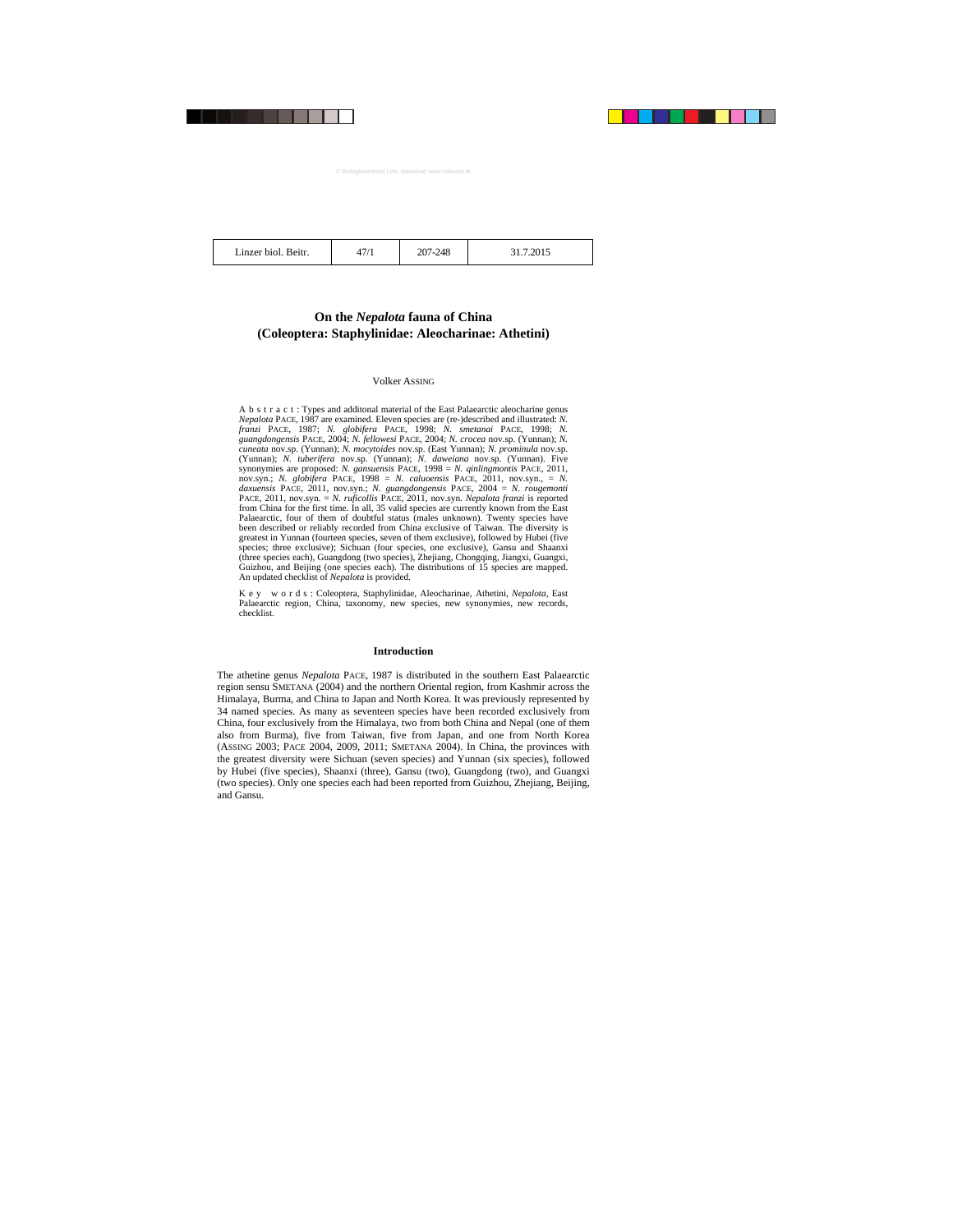*Nepalota* species are characterized by a mostly relatively robust habitus similar to that of some groups of *Atheta* THOMSON, 1858 and *Liogluta* THOMSON, 1858, by a usually slender median lobe of the aedeagus with a more or less deeply bifid ventral process, and by a relatively uniform spermatheca with a rather long, curved, and proximally twisted proximal portion of the capsule. In addition, *Nepalota* species often display a more or less pronounced sexual dimorphism of the pronotum, of the anterior and posterior abdominal tergites, and of sternite VIII (ASSING 2003). The most reliable characters for an identification at the species level are the male primary and secondary sexual characters. The spermatheca, on the other hand, is often of rather uniform shape, particularly so among closely related species, and subject to more or less pronounced intraspecific variation, and consequently of little use for taxonomic purposes. Nevertheless, as many as eight species have been described based exclusively on females (PACE 1986, 1991, 1998, 2004, 2009, 2011). Moreover, several subsequent records of these and other species are based on females only and thus unreliable. For an overview of doubtful species and records see the catalogue at the end of this article.

The present contribution focuses on *Nepalota* material collected during two field trips to China conducted in 2012 and 2014, as well as on additional material from the collection of Michael Schülke (Berlin). Moreover, the types of several species were examined. In order to facilitate future taxonomic and faunistic work on the *Nepalota* fauna of China, literature data are considered and an updated catalogue is provided.

## **Material and methods**

The material treated in this study is deposited in the following collections:

| IRSNB Institut Royal des Sciences Naturelles de Belgique (Y. Gérard)    |
|-------------------------------------------------------------------------|
| MHNG  Muséum d'Histoire Naturelle, Genève (G. Cuccodoro)                |
| MNHUB Museum für Naturkunde der Humboldt-Universität Berlin (J. Frisch) |
| NMPNational Museum of Natural History, Praha (J. Hájek)                 |
| SMF  Senckenberg-Museum Frankfurt (A. Hastenpflug-Vesmanis)             |
|                                                                         |
|                                                                         |
|                                                                         |

The morphological studies were conducted using a Stemi SV 11 microscope (Zeiss Germany) and a Jenalab compound microscope (Carl Zeiss Jena). The images of the antennae, some of the forebodies, and the anterior portions of the male abdomina were created using a photographing device constructed by Arved Lompe (Nienburg) and CombineZ software. A digital camera (Nikon Coolpix 995) was used for the remaining photographs. The maps were created using MapCreator 2.0 (primap) software.

Body length was measured from the labrum to the apex of the abdomen, the length of the forebody from the labrum to the posterior margin of the elytra, head length from the anterior margin of the clypeus (without ante-clypeus) to the posterior carina of the head, the length of the elytra along the suture from the apex of the scutellum to the posterior margin of the elytra, the length of the median lobe of the aedeagus from the apex of the ventral process to the base of the aedeagal capsule, and the length of the spermatheca is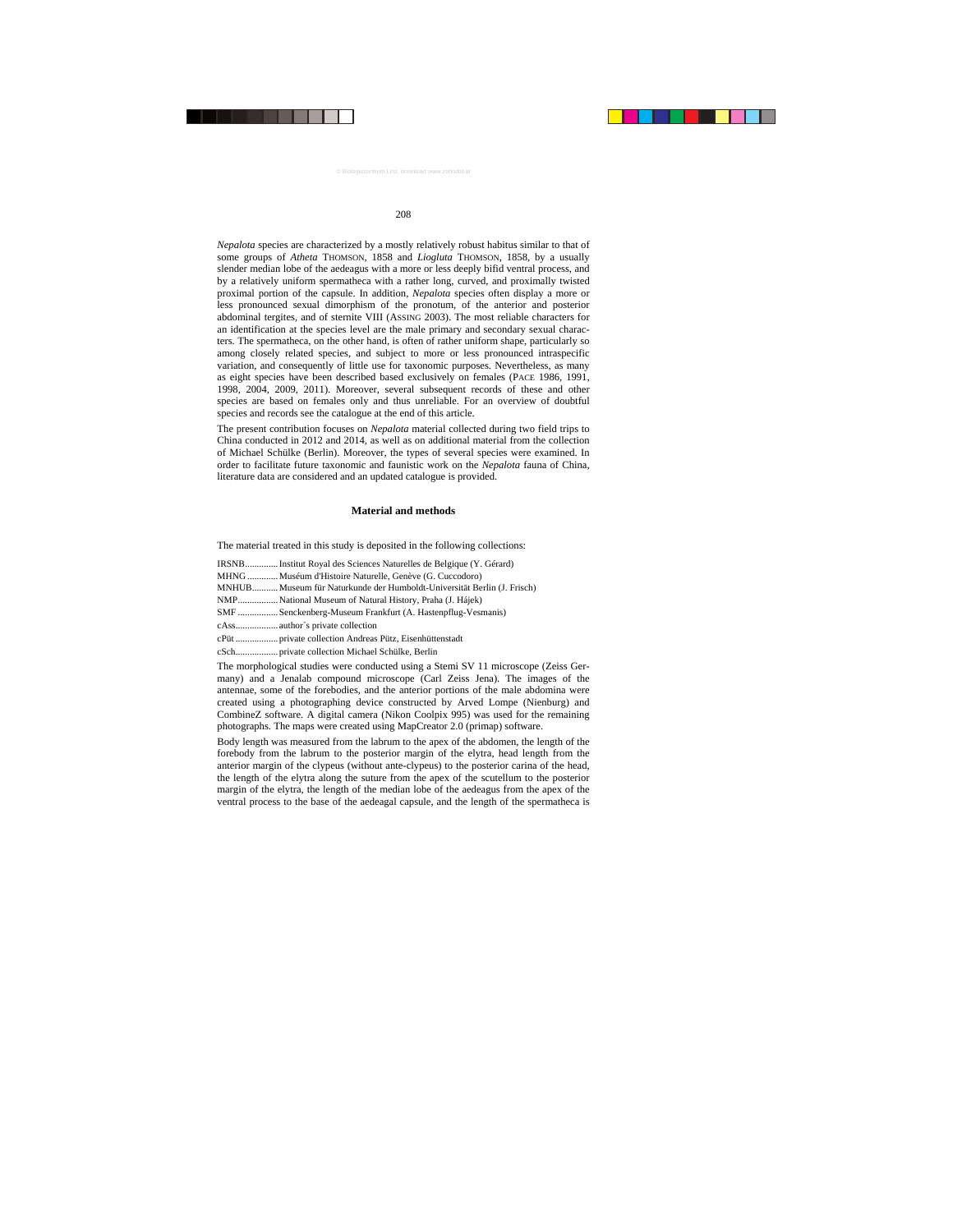given as the maximal extension (measured from the apex of the distal portion of the capsule) . The "parameral" side of the median lobe of the aedeagus (i.e., the side where the sperm duct enters) is referred to as the ventral, the opposite side as the dorsal aspect.

## **The** *Nepalota* **fauna of China**

Including the new species described below and considering five new synonymies, *Nepalota* is currently represented in China exclusive of Taiwan by twenty valid species, one of them of doubtful identity. The diversity is greatest in Yunnan (fourteen species, seven of them exclusive), followed by Hubei (five species, three exclusive), Sichuan (four species, one exclusive), Gansu and Shaanxi (three species each), Guangdong (two species), Zhejiang, Chongqing, Jiangxi, Guangxi, Guizhou (one species each), and Beijing (one doubtful species). Disregarding the doubtful *N. pernitida*, only two species, *N. martensi* and *N. franzi*, are not exclusive to China, their vast distributions ranging from Nepal to southern Yunnan and Gansu. The remaining species have been recorded solely from China. While some of them are rather common and widespread, several species are known only from their respective type localities or their immediate vicinity.

Based on personal observations and on the material examined, *Nepalota* species usually inhabit the leaf litter layer of various montane forest and shrub habitats. The altitudes range from 1200 to 3800 m.

#### *Nepalota dabamontis* **PACE, 2011**

*Nepalota dabamontis* PACE, 2011: 173.

C o m m e n t : This species was described from a single male collected in the Daba Shan (Hubei) together with the holotypes of *N. gracilis* and *N. robusta* (PACE 2011).

#### *Nepalota erlangensis* **PACE, 2011**

#### *Nepalota erlangensis* PACE, 2011: 168 f.

C o m m e n t : The original description is based on a single male from the Erlang Shan in Sichuan collected by Andreas Pütz (PACE 2011). The whereabouts of the holotype are unknown. It was not found in the material from the Pütz collection or in the museum in Dresden, where it should be deposited according to PACE (2011).

## *Nepalota gracilis* **PACE, 2011**

*Nepalota gracilis* PACE, 2011: 172.

C o m m e n t : This species was described from a single male collected in the Daba Shan (Hubei), together with the holotypes of *N. dabamontis* and *N. robusta* (PACE 2011).

## *Nepalota robusta* **PACE, 2011**

*Nepalota robusta* PACE, 2011: 171 f.

C o m m e n t : This species was described from a single male collected in the Daba Shan (Hubei) together with the holotypes of *N. dabamontis* and *N. gracilis* (PACE 2011).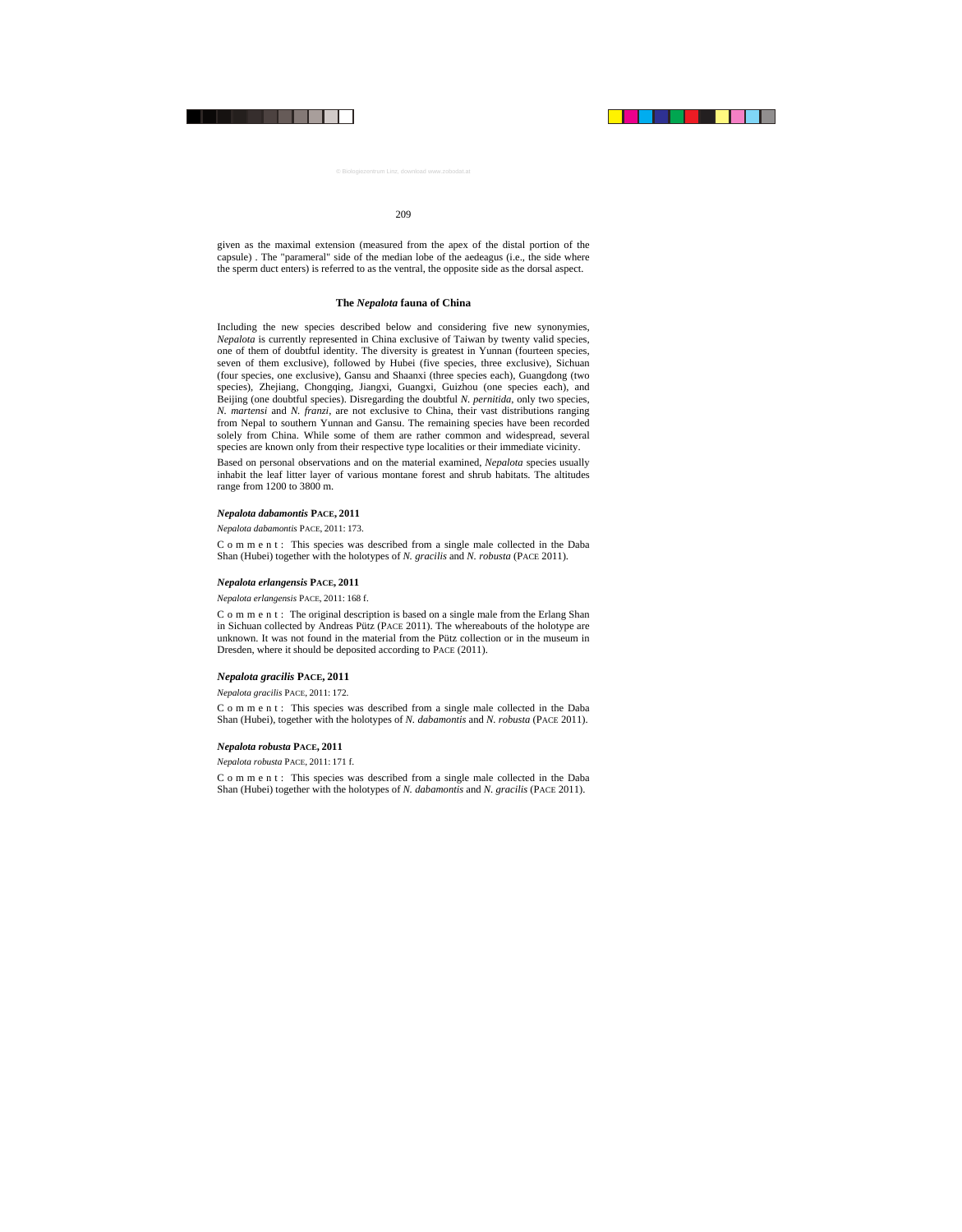

**Map 1**: Distributions of *Nepalota chinensis* PACE (filled circles) and *N. martensi* PACE (open circles), based on examined and reliable literature records.



**Map 2**: Distributions of *Nepalota gansuensis* PACE (circles) and *N. guangdongensis* PACE (stars) in China, based on examined (filled symbols) and reliable literature records (open symbols).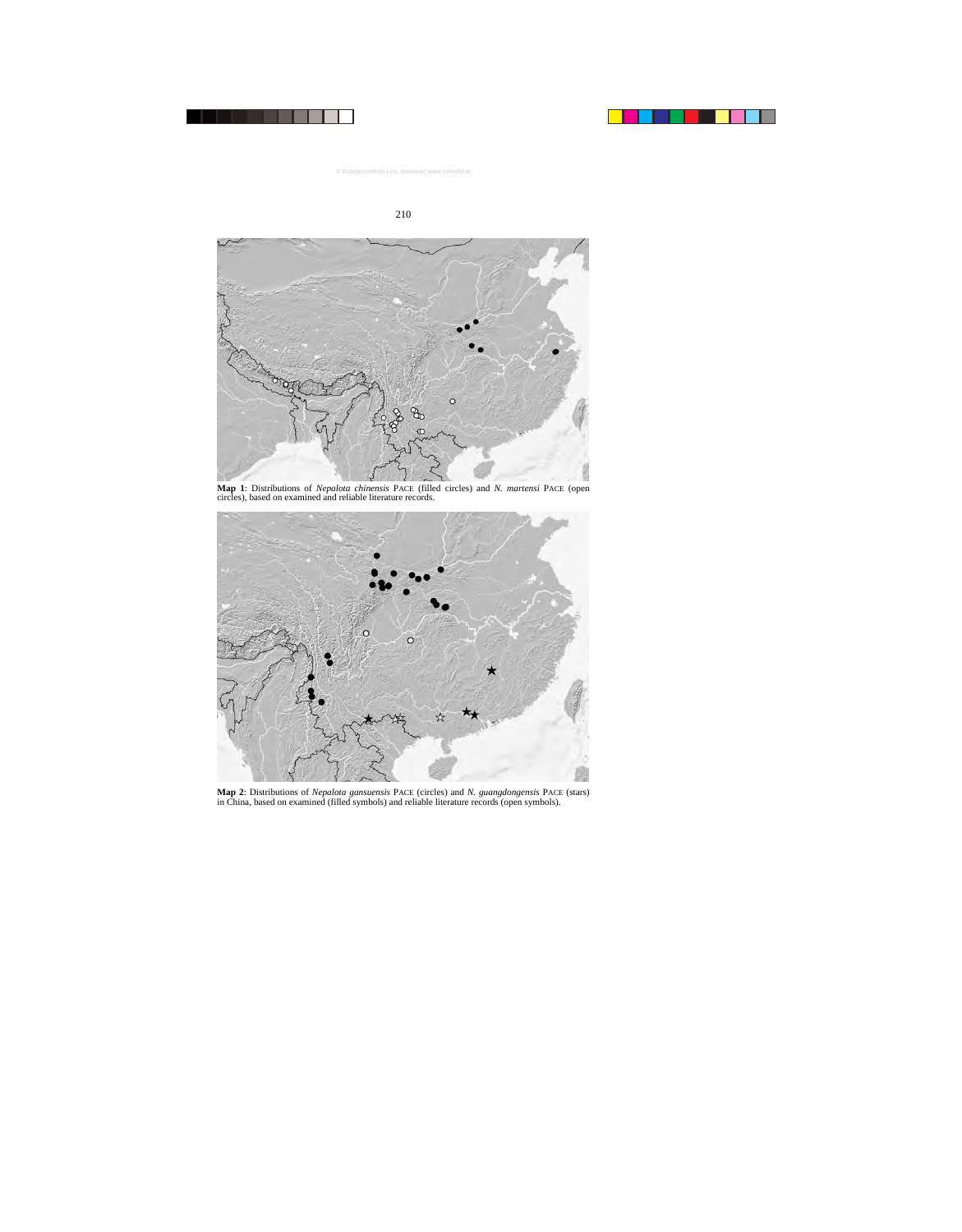## *Nepalota chinensis* **PACE, 1998** (Map 1)

*Nepalota chinensis* PACE, 1998: 947.

M a t e r i a l e x a m i n e d : China: S h a a n x i :  $4\delta\delta$ ,  $2q\varphi$ , l ex., Qinling Shan, Hua Shan,  $34^{\circ}25'N$ ,  $110^{\circ}06'E$ ,  $1950-2000$  m, forest, sifted,  $19.$ VIII.1995, leg. Schülke & Pütz (cSch, cAss);  $1\degree$ , Oinling Shan, pass on road Zhouzhi - Foping,  $33\degree 44'N$ ,  $107\degree 59'E$ , 1990 m, stream valley with mixed deciduous forest, sifted, 2.&4.VII.2001, leg. Schülke (cSch) 13, Daba Shan, NW pass 25 km NW Zhenping, 32°01'N, 109°19'E, 2150 m, stream valley, young coniferous forest, 11.VII.2001, leg. Wrase (cAss).

C o m m e n t : The original description is based on numerous type specimens from Zhejiang, a male and a female from Shaanxi, as well as on a single female from Yunnan (PACE 1998). PACE (2011) reported one male from Hubei and another female from Yunnan. The records from Yunnan are exclusively based on females and consequently doubtful. Based on the similar sexual dimorphism of the pronotum, the similar modifications of the male tergites III and VII, as well as on the similar general morphology of the aedeagus, this species is closely allied to *N. franzi* PACE, 1987.

The material examined was sifted from litter in different types of forest at altitudes between 1950 and 2150 m. The currently known distribution is illustrated in Map 1.

#### *Nepalota gansuensis* **PACE, 1998** (Map 2)

#### *Nepalota gansuensis* PACE, 1998: 943 ff.

*Nepalota qinlingmontis* PACE, 2011: 170; **nov.syn.**

Type material exmined: *N. gansuensis*: Holotype &: "CHINA, Gansu, Xinlong Shan, ca. 70 km S Lanzhou, 2225-2380 m, 7.VIII.1994, A. Smetana [C32] / Holotypus Nepalota gansuensis m., det. R. Pace 96 / Nepalota gansuensis sp. n., det. Pace 1996 / Nepalota gansuensis Pace, det. V. Assing 2014" (MHNG). <u>Paratypes</u>: 1 *δ*, 1 o : same data as holotype (MHNG).<br>*N. qinlingmontis*: <u>Holotype δ</u>: "China: Shaanxi, Qin Ling Shan, 108.47E, 33.51N, Mountain W Pass at Autoroute km 70, 47 km S Xian, 2300-2500 m, sifted, 26.-30.08.1995, leg. A. Pütz / Holotypus Nepalota qinlingmontis mihi, det. R. Pace 2009 / Nepalota qinlingmontis n. sp., det.. Pace 2009 / Nepalota gansuensis Pace, det. V. Assing 2014" (cPüt). Paratypes: 1  $\delta$ : same data as holotype (cPüt); 1: "China: Shaanxi, Qin Ling Shan, 110.06E, 34°25'N, Hua Shan Mt., S.-top, 1950-2000 m, Forrest [sic], sifted, 19.08.1995, leg. A. Pütz" (cPüt);  $1\varphi$  [possibly conspecific with *N. yunnanensis*]: "China: Sichuan, Daxue Shan, Gongga Shan Mt., Hailougou [sic] glacier park, above Camp III, 3000 m, 30.V.1997, leg. A. Pütz" (cPüt).

A d d i t i o n a l m a t e r i a l e x a m i n e d :  $\frac{\text{China:}}{\text{Final:}}$  S h a a n x i :  $3\delta\delta$ ,  $3\varphi\varphi$ , 3 exs., SW Meixian, Qinling Shan, 34°02'N, 107°24'E, 1870 m, N-slope, secondary deciduous forest, near stream, litter and grass sifted, 26.VII.2012, leg. Assing, Schülke & Wrase (cAss, cSch, MNHUB); 1, Micang Shan, 34 km S Hanzhong, 32°44'N, 106°52'E, 1460 m, W-slope, deciduous forest margin with bamboo, litter, grass, and moss sifted,  $14$ . VIII.2012, leg. Assing (cAss); 1 $\varphi$ , Micang Shan, 33 km S Hanzhong, 32°45'N, 106°53'E, 1360 m, stream valley, forest margin, litter and soil sifted, 15.VIII.2012, leg. Schülke (cSch); 1 $\varphi$ , Qinling Shan, mountain west autoroute 70, 33°51'N, 108°47'E, 2500-2600 m, 26.-27. VIII.1995, leg. Schülke (cAss); 2 $\sigma$ , 3, 1 $\sigma$ , Qinling Shan, pass on road Zhouzhi - Foping, 33°44'N, 107°59'E, 1990 m, stream valley with mixed deciduous forest, sifted, 2.&4.VII.2001, leg. Wrase & Schülke (cSch);  $1\delta$ , Qinling Shan, 45 km SSW Xi'an, mountain range W pass on road Xi'an - Shagoujie, 33°52'N, 108°46'E, 2675 m, N-slope with *Abies*, *Betula*, *Larix*, and *Rhododendron*, sifted, 25.VII.2001, leg. Schülke (cSch); 1 ex., Daba Shan, mountain range N pass 22 km NW Zhenping, 32°01'N, 109°21'E, 2850 m, litter of fir and bushes sifted, 13.VII.2001, leg. Wrase (cAss). B o r d e r S h a a n x i - C h o n g q i n g :  $1\circ$ . Daba Shan, pass 20 km SSE Zhenping, 31°44'N, 109°35'E, 1700-1800 m, young dry mixed forest, 9.VII.2001, leg. Schülke (cSch). H u b e i :  $4\delta\delta$ ,  $2q\varphi$ , 10 exs., Daba Shan, mountain range NE Muyuping, pass 12 km N Muyuping, 31°32'N, 110°26'E, 2380 m, young deciduous forest, sifted, 17.-21.VII.2001, leg. Schülke & Wrase (cSch, cAss);  $1\delta$ , 12 km NW Muyuping, pass E Da Shennongjia, 31°30'N, 110°21'E, 1950-2050 m, mixed deciduous forest, sifted, 19.VII.2001, leg. Schülke (cAss). G a n s u :  $5\delta\delta$ ,  $4\varphi\varphi$ , N Chengxian, W-Qinling Shan,  $34^{\circ}10\text{N}$ ,  $105^{\circ}43\text{E}$ ,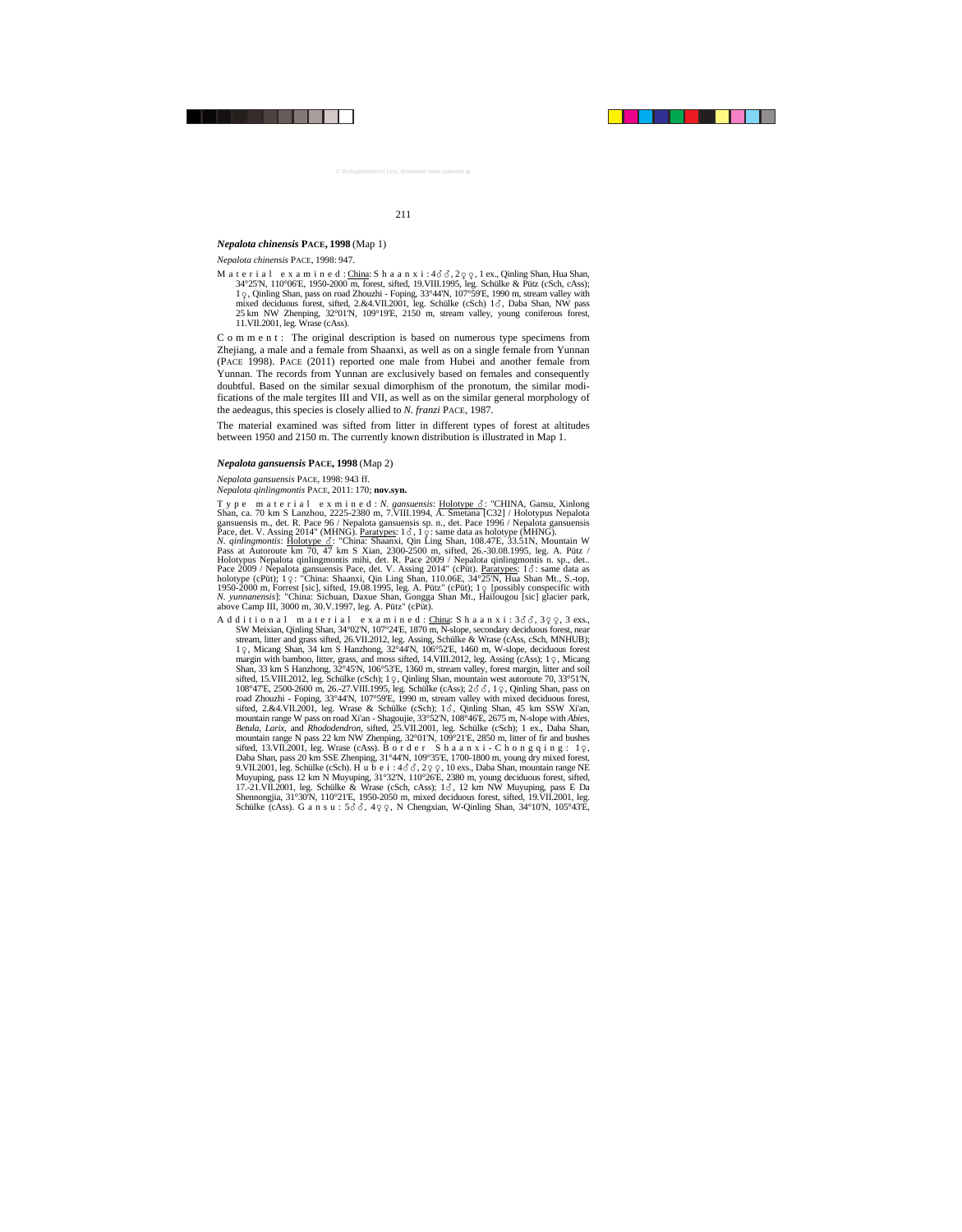1850 m, mixed secondary forest margin, litter sifted, 29.VII.2012, leg. Assing & Wrase (cAss, cSch, MNHUB); 18 exs., N Chengxian, W-Qinling Shan, 34°10'N, 105°42'E, 1830 m, stream valley with secondary deciduous forest, moist litter sifted, 29.VII.2012, leg. Assing (cAss, MNHUB); 19 exs., mountains SE Longnan, 33°13'N, 105°15'E, 2170 m, N-slope with shrubs and scattered coniferous trees, litter sifted, 31.VII.2012, leg. Assing (cAss); 16 exs., mountains SE Longnan, 33°11'N, 105°14'E, 2030 m, N-slope with scree, moss, fern roots, and moist litter sifted, 31.VII.2012, leg. Assing  $(c\text{Ass})$ ;  $4\overrightarrow{\delta}$ ,  $3\overrightarrow{\phi}$ ,  $6$  exs., W-Qinling Shan, NW Longnan, Lazikou pass, 34°15'N, 103°54'E, 3000 m, N-slope, pasture with shrubs, litter sifted, 2.VIII.2012, leg. Assing & Schülke (cAss, cSch); 3  $\delta$   $\delta$ , 4  $\varphi$ , 1 ex., W-Qinling Shan, NW Longnan, Lazikou pass,<br>S-side, Zhuli valley, 34°08'N, 103°56'E, 2260 m, N-slope, mixed forest with oak and pine near stream, litter and dead wood sifted, 3.VIII.2012, leg. Assing & Wrase (cAss, cSch);  $14\delta\delta$ ,  $9\delta\phi$ , W Longnan, Min Shan, 33°26'N, 104°36'E, 1470 m, deep cleft with scree, shrubs at N-slope, litter sifted, 5.VIII.2012, leg. Assing (cAss, MNHUB);  $2\delta\delta$ ,  $2\varphi\varphi$ , S Longnan, Min Shan, 33°03'N, 104°41'E, 2200 m, secondary pine forest with hazelnut, moist litter and roots sifted, 6.VIII.2012, leg. Assing (cAss);  $2\delta\delta$ ,  $59.9$ ,  $3.8$  exs., mountains SE Longnan,  $33^{\circ}11'N$ ,  $105^{\circ}14'E$ ,  $2130$  m, Nslope with scree, stony soil sifted, 7.VIII.2012, leg. Assing & Wrase (cAss, cSch). S i c h u a n : 9  $\delta$   $\delta$ , 15  $\varphi$   $\varphi$ , 9 exs., N Songpan, road S 301, above Gan lake, 33°15'N, 103°46'E, 2700 m, spruce forest with birch, litter, mushrooms, moss, and dead wood sifted, 12.VIII.2012, leg. Assing & Wrase (cAss, cSch, MNHUB);  $2 \varphi \varphi$  [identification uncertain], Gongga Shan, Hailuogou Glacier Park, Camp 1, 29°36'N, 102°04'E, 2100 m, 27.-31.V.1997, leg. Schülke (cSch, cAss). Y u n n a n : 32 exs., Dehong Dai Aut. Pref., mountain range 31 km E Luxi, 24°30'N, 98°53'E, 2280 m, secondary pine forest with old deciduous trees, litter sifted, 3.VI.2007, leg. Schülke (cSch, cAss);  $2\delta\delta$ , 1 ex., Gaoligong Shan, Baoshan Pref., 29 km ESE Tengchong,  $24^{\circ}56$ N,  $98^{\circ}45$ E, 2350 m, degraded deciduous forest, litter sifted,  $1.VI.2007$ , leg. Schülke (cSch, cAss);  $1\delta$ ,  $1\delta$ ,  $1\gamma$ , Gaoligong Shan, Nujiang Lisu Aut. Pref., pass 21 km NW Liuku, 25°58'N, 98°41'E, 3150 m, bamboo with shrubs, litter sifted, 9.VI.2007, leg. Schülke (cSch, cAss);  $7\delta\delta$ ,  $2q\delta$ , same data, but 2.-3.IX.2009 (cSch, cAss);  $3\circ\circ$ , Gaoligong Shan, Nujiang Lisu Aut. Pref., 19 km NW Liuku, 25°59'N, 98°42'E, 2730 m, degraded primary forest, 9.-10.VI.2007, leg. Wrase (cSch);  $2\delta\delta$ , 3 exs., Lijiang Naxi Aut. Co., 30 km N Lijiang, E Yulongxue Shan, 27°09'N, 100°15'E, 2800-2900 m, stream valley, secondary mixed forest,  $13.$ VIII.2003, leg. Schülke (cSch, cAss);  $1\delta$ ,  $1\delta$ ,  $1\delta$ ,  $1\delta$ ,  $1\delta$ ,  $1\delta$ ,  $1\delta$ ,  $1\delta$ ,  $1\delta$ ,  $1\delta$ ,  $1\delta$ ,  $1\delta$ ,  $1\delta$ ,  $1\delta$ ,  $1\delta$ ,  $1\delta$ ,  $1\delta$ ,  $1\delta$ ,  $1\delta$ ,  $1\$ Zhongdian Co., 36 km ESE Zhongdian, 27°41'N, 100°02'E, 3500-3550 m, old mixed forest with bamboo, litter sifted, 23.-24.VIII.2003, leg. Schülke & Wrase (cSch, cAss); 13, 13 exs., Lincang Pref., Laobie Shan, Wei Bo Shan pass, 24°08'N, 99°43'E, 2375 m, degraded secondary deciduous forest, litter and moss sifted, 8.IX.2009, leg. Schülke (cSch, cAss).

C o m m e n t : The original description of *N. gansuensis* is based on 18 type specimens from "Gansu, Xinlong Shan, ca. 70 Km S Lanzhou" (PACE 1998). PACE (2004, 2011) subsequently reported the species from additional localities in Hubei, Yunnan, Chongqing, and Sichuan.

In the description of *N. qinlingmontis*, which is based on several type specimens (males and females) from the Qinling Shan (Shaanxi) and a single female from the Gongga Shan in Sichuan, PACE (2011) compares the species only with *N. franzi* from Nepal (sic). The median lobe of *N. gansuensis* is of highly distinctive morphology (see PACE 1998: figures 136-137). Based on the illustrations of the aedeagus of *N. qinlingmontis* provided by PACE (2011: figures 74-76), there was little doubt that *N. qinlingmontis* was a junior synonym of *N. gansuensis*. A revision of the type material eventually confirmed this suspicion.

As is shown by the records above, *N. gansuensis* is common and widespread from Hubei and Shaanxi in the north and northeast to Yunnan in the southwest (Map 2). In numerous localities it was collected together with *N. smetanai*, in some also with *N. martensi*, *N. franzi*, and *N. cuneata*. The specimens were sifted from litter in various forest (both coniferous and broad-leaved) and shrub habitats at altitudes of 1360-3550 m.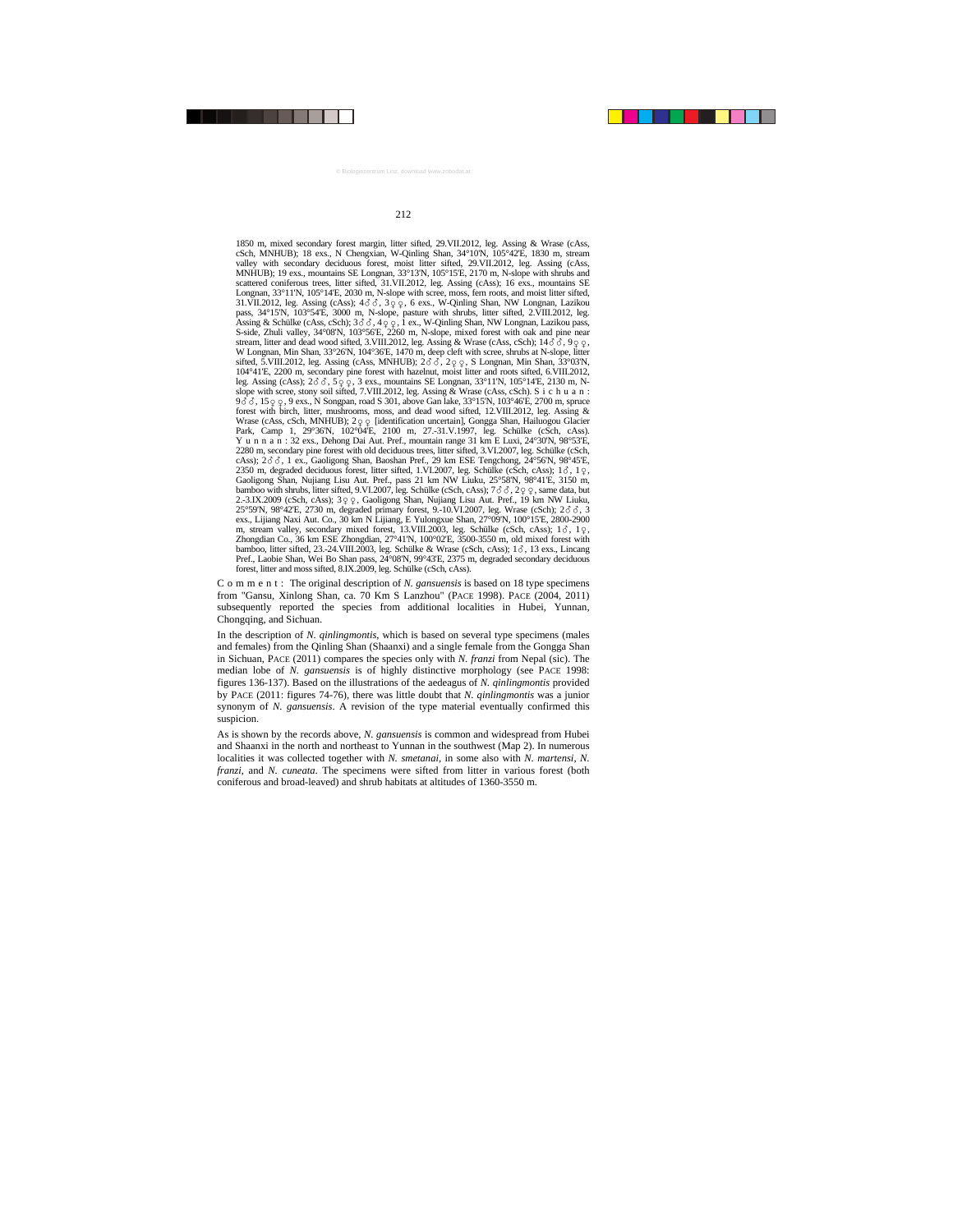## *Nepalota martensi* **PACE, 1987** (Fig. 144, Map 1)

*Nepalota martensi* PACE, 1987b: 412.

Type material exmined: Holotype  $\delta$ : "NEPAL-Expeditionen Jochen Martens / 179a Kaski Dist., oberhalb Dhumpus, Berlese 2100 m, Martens & Ausobsky 8/10Mai80 / Holotypus Nepalota martensi m., det. R. Pace 1984 / Holotypus / Nepalota martensi n. sp., det.. Pace 1984 / Senckenberg-Museum Frankfurt/Main" (SMF). Paratypes: 1&: same data as holotype (SMF); 13: "NEPAL-Expeditionen Jochen Martens / 179 Kaski Dist., oberhalb Dhumpus, Laubwald 2100 m, Martens & Ausobsky 8/10Mai80" (SMF).

A d d i t i o n a l m a t e r i a l e x a m i n e d : <u>China</u>: Y u n n a n : 1  $\delta$ , Gaoligong Shan, Baoshan Pref., 35 km SE Tengchong, near Xiaoheishan N.R., 24°50'N, 98°46'E, 2110 m, deciduous forest, litter sifted, 30.V.2007, leg. Schülke (cAss); 1  $\varphi$ , Gaoligong Shan, Baoshan Pref., 36 km SE Tengchong, 24°50'N, 98°46'E, 2200 m, deciduous forest, litter sifted, 31.V.2007, leg. Schülke (cSch);  $6\delta\delta$ ,  $1\delta$ , E Kunming, Xiaobailong Forest Park,  $24\delta\delta/N$ ,  $103\delta$  E,  $2110$  m, secondary pine forest, pine litter and litter at trail margin sifted, 10.VIII.2014, leg. Assing & Schülke (cAss);  $51\delta$ ,  $3.50\delta$ ,  $9.15$  exs., Wuding, Lion Mountain Scenic Area,  $25^{\circ}32^{\prime}N$ ,  $102^{\circ}23^{\prime}E$ , 2200 m, stream valley with deciduous forest, moist litter sifted, 17.VIII.2014, leg. Assing & Schülke (cAss, cSch, MNHUB);  $1\delta$ , 1 ex., mountain WNW Wuding, 25°39'N, 102°07'E, 2390 m, mixed forest margin with alder and pine, litter sifted,  $1.1X.2014$ , leg. Schülke (cSch);  $1\delta$ , mountains S Jianshui, 23°25'N, 102°51'E, 1890 m, subtropical broad-leaved forest, litter sifted, 22.VIII.2014, leg. Assing (cAss); 1 c3, mountain W Gejiu, 23°24'N, 103°07'E, 1990 m, mixed forest, litter and various debris sifted,  $23.\text{VIII}.2014$ , leg. Assing (cAss); 1 $\varphi$ , same data, but 25.VIII.2014 (cAss); 1 §, 9 exs., Dali Bai Aut. Pref., mountain range E Weishan, 12 km NE Weishan, 25°17'N, 100°22'E, 2630-2660 m, scrub with pines and bamboo, litter sifted, 15.IX.2009, leg. Schülke & Wrase (cSch, cAss); 1  $\delta$ , 4 exs., Lincang Pref., Laobie Shan, Wei Bo Shan pass, 24°08'N, 99°43'E, 2375 m, degraded secondary deciduous forest, litter and moss sifted, 8.IX.2009, leg. Schülke (cAss);  $1\delta$ ,  $3\varphi$   $\varphi$ , Lincang Pref., Xue Shan, 48 km N Lincang,  $24^{\circ}19$ N,  $100^{\circ}07$ E, 2070 m, forest remnant, litter sifted,  $12.IX.2009$ , leg. Schülke (cSch, cAss);  $2\delta\delta$ , 13 exs., Lincang Pref., 20 km NW Lincang, Bangma Shan, 23°58'N, 99°55'E, 2210 m, degraded forest with fern, litter and fern sifted, 9.IX.2009, leg. Schülke (cSch);  $1\degree$ , Lincang Pref., 33 km SSW Lincang, Bangma Shan, 23°36'N, 100°00'E, 2150 m, deciduous forest remnant, litter sifted, 11.IX.2009, leg. Wrase (cSch); 1 ex. [apex of abdomen missing], Lincang Pref., Wuliang Shan, old pass road, 24°43'N, 100°30'E, 2200 m, primary forest remnant, litter sifted, 12.IX.2009, leg. Wrase (cSch); 12 exs., Pu'er Pref., Ailao Shan, 37 km NW Jingdong, 24°45'N, 100°41'E, 2300 m, degraded forest remnant, litter sifted, 13.IX.2009, leg. Schülke (cSch, cAss); 1  $\delta$ , 1 ex., Dali Bai Aut. Pref., Zhemo Shan, 7 km SW Xiaguan, 25°32-33'N, 100°10-11'E, 2870-2970 m, shrub habitat with oak, bamboo, and rhododendron, litter sifted, 18.IX.2009, leg. Wrase (cSch, cAss). Nepal: 1 ex., Khandbari district, forest NE Kuwapani, 2450 m, 13.IV.1982, leg. Smetana (MHNG); 2 exs., same data, but 2500 m, 12.IV.1982 (MHNG); 1 ex., Khandbari district, below Sheduwa, 2100-2550 m, 9.IV.1982, leg. Smetana (MHNG); 1 ex., Bagmati province, NE Barahbise, Pokhare, 2700 m, 2.V.1981, leg. Löbl & Smetana (MHNG).

C o m m e n t : The original description is based on four males from two localities in Nepal (PACE 1987b). The species was subsequently reported from additional localities in Nepal (PACE 1991, 2006), as well as from the Chinese provinces Yunnan and Guizhou (PACE 1993, 2004). Three of the type specimens, among them the holotype, were examined. The median lobe of the aedeagus of a male from Yunnan is illustrated in Fig. 144.

The vast distribution of *N. martensi* ranges from Nepal to southern China (Yunnan, Guizhou) (Map 1). The examined material was collected by sifting litter in various forest habitats (broad-leaved, coniferous, mixed) at altitudes between 1890 and nearly 3000 m, partly together with *N. cuneata*, *N. smetanai*, or *N. gansuensis*.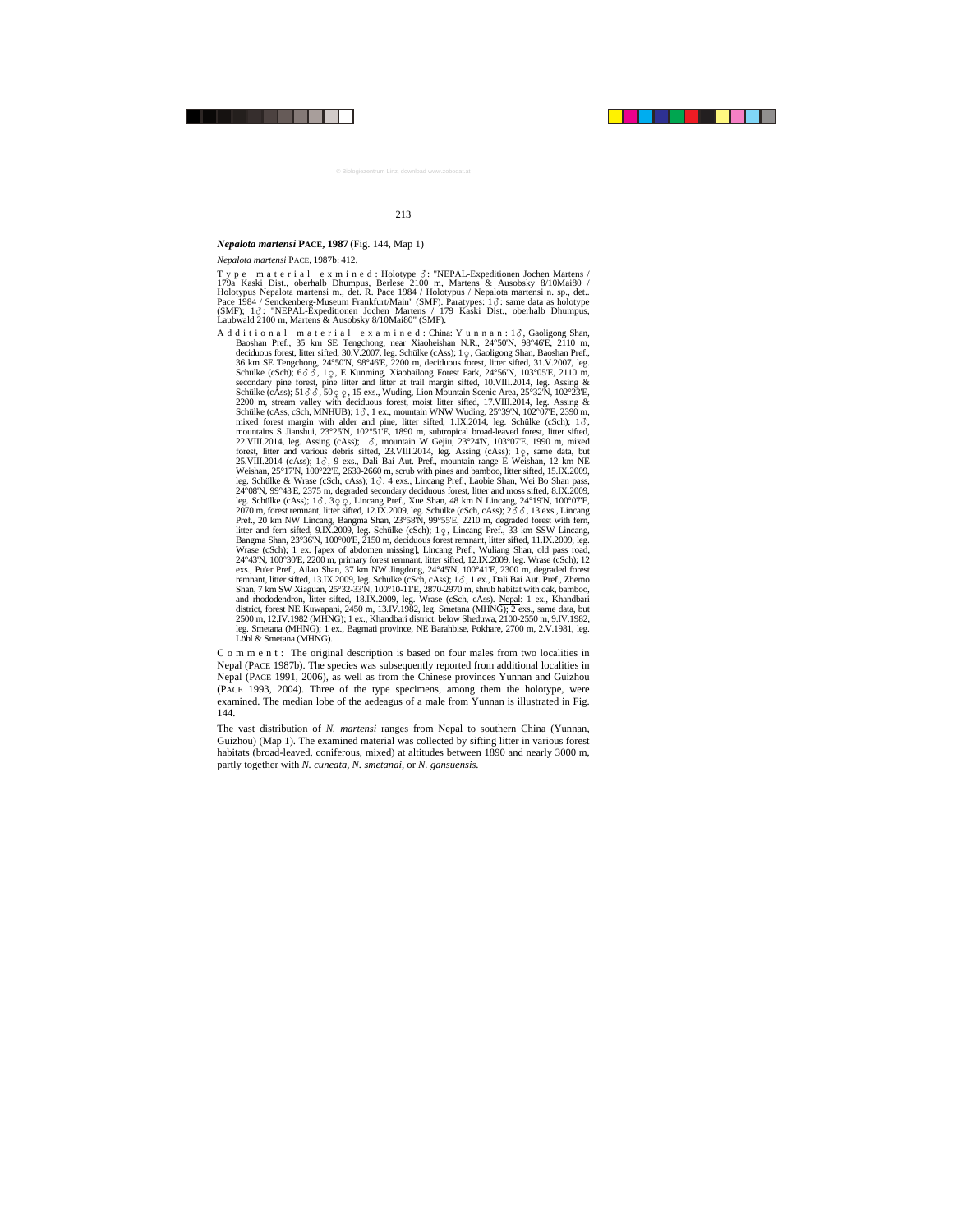

**Map 3**: Distributions of *Nepalota franzi* PACE (filled circles), *N. mocytoides* nov.sp. (open circle), and *N. fellowesi* PACE (filled triangles), based on examined and reliable literature records.

#### *Nepalota yunnanensis* **PACE, 2011**(Map 4)

*Nepalota yunnanensis* PACE, 2011: 169.

M a t e r i a l = e x a m i n e d : <u>China</u>: S i c h u a n : 1♂, Gongga Shan, Hailuogou Glacier Park, river valley ca. 1 km above Camp 1, 29°36'N, 102°04'E, 2100 m, 28.-31.V.1997, leg. Pütz (cPüt). Y u n n a n : 4 exs., Nujiang Lisu Aut. Pref., Gaoligong Shan, 20 km NW Liuku, 25°49'N, 98°42'E, 3000 m, bamboo and shrubs, litter sifted, 9.VI.2007, leg. Wrase (cSch); 2 exs., Zhongdian Co., 48 km N Zhongdian, 28°17'N, 99°46'E, 3220 m, stream valley with degraded primary forest, moss sifted, 21.VIII.2003, leg. Schülke (cSch, cAss); 1 ex., Zhongdian Co., 55 km N Zhongdian, 28°20'N, 99°46'E, 3800 m, primary mixed forest with rhododendron, sifted, 18.VIII.2003, leg. Schülke (cSch); 3 exs., Dali Bai Aut. Pref., Diancang Shan, 43 km NW Dali, 26°00'N, 100°01'E, 2700 m, secondary pine forest, litter and moss sifted, 23.VIII.2009, leg. Schülke & Wrase (cSch, cAss).

C o m m e n t : This species was described from one male and one female collected in a locality near Zhongdian in northwestern Yunnan (PACE 2011). The male from the Gongga Shan is labelled as a paratype of *N. yunnanensis*, but not mentioned in the original description (PACE 2011). Based on the similarly derived male sexual characters, particularly the shape of the ventral process of the aedeagus, and the similar external characters, this species is closely related to, and probably the adelphotaxon of, *N. gansuensis*, from which it is distinguished by the presence of a median granule on the male tergite III and by the slightly different shape of the aedeagus.

The currently known distribution is illustrated in Map 4. The examined material was sifted from litter in various forest and shrub habitats at elevations of 2100-3800 m.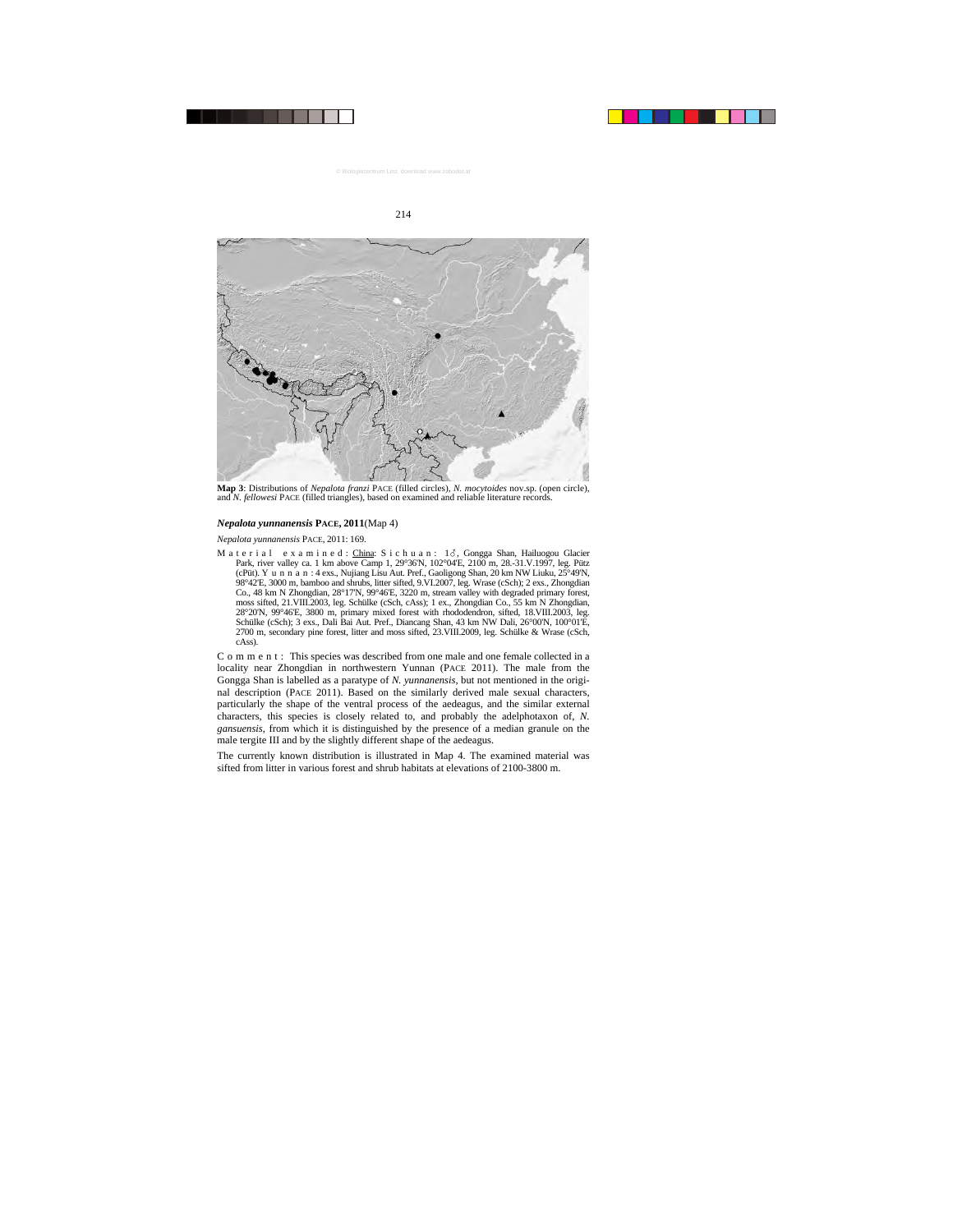



**Figs 1-8**: *Nepalota franzi* PACE from Gansu: (**1**) male forebody; (**2**) female forebody; (**3**) antenna; (**4**) postero-median portion of male pronotum; (**5**) postero-median portion of female pronotum; (**6**) median portion of tergite VII; (**7-8**) median lobe of aedeagus in lateral and in ventral view. Scale bars: 1-2: 1.0 mm; 3: 0.5 mm; 7-8: 0.2 mm; 4-6: 0.1 mm.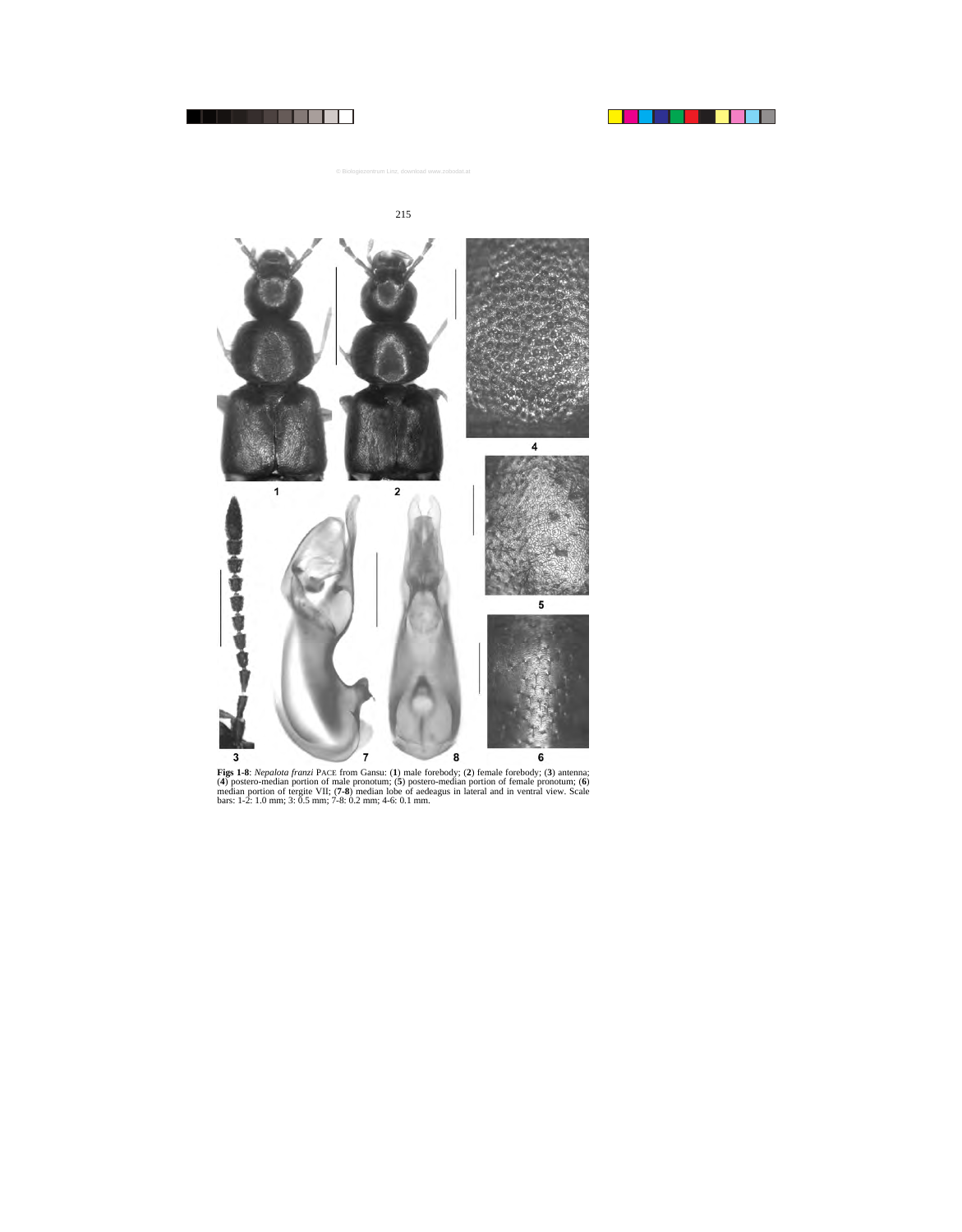



**Figs 9-15**: *Nepalota franzi* PACE from Gansu: (**9**) male tergite VIII; (**10**) male sternite VIII; (**11**) paramere; (**12**) ventral process of aedeagus in ventral view; (**13**) female tergite VIII; (**14**) female sternite VIII; (**15**) spermatheca. Scale bars: 0.2 mm.

## *Nepalota franzi* **PACE, 1987** (Figs 1-16, Map 3)

#### *Nepalota franzi* PACE, 1987a: 131.

M a t e r i a l e x a m i n e d : China: G a n s u :  $4\delta\delta$ ,  $1\varphi$ , mountains SE Longnan, 33°11'N, 105°14'E, 2030 m, N-slope with scree, moss, fern roots, and moist litter sifted, 31.VII.2012, leg. Assing (cAss);  $3\delta\delta$ , mountains SE Longnan,  $33^{\circ}13'N$ ,  $105^{\circ}15'E$ , 2080 m, sifted, 4.VIII.2012, leg. Assing" (cAss). Y u n n a n :  $1\delta$ , Zhongdian Co., 51 km SSE Zhongdian, 2970 m, 27°25'N, 99°57'E, 2970 m, stream valley, mixed coniferous forest with shrubs and bamboo, 16.VIII.2003, leg. Wrase (cSch). Nepal: 2 exs., Bagmati Province, Phulchoki near Kathmandu, 2500 m, 10.V.1981, leg. Löbl (MHNG); 1 ex., Bagmati Province, Nagarjun forest near Kathmandu, 1650 m, 2.IV.1981, leg. Löbl & Smetana (MHNG); 16 exs., Bagmati Province, Pokhare NE Barahbise, 2800 m, 2.V.1981, leg. Löbl & Smetana (MHNG); 1 ex., same data, but 2700 m (MHNG); 6 exs., same data, but 3000 m, 7.V.1981 (MHNG); 3 exs., Bagmati Province, Dobate Ridge NE Barahbise, 2700 m, 2.V.1981, leg. Löbl & Smetana (MHNG); 3 exs., Bagmati Province, Chaubas, 2600 m, 5.IV.1981, leg. Löbl & Smetana (MHNG); 1 ex., Bagmati Province, above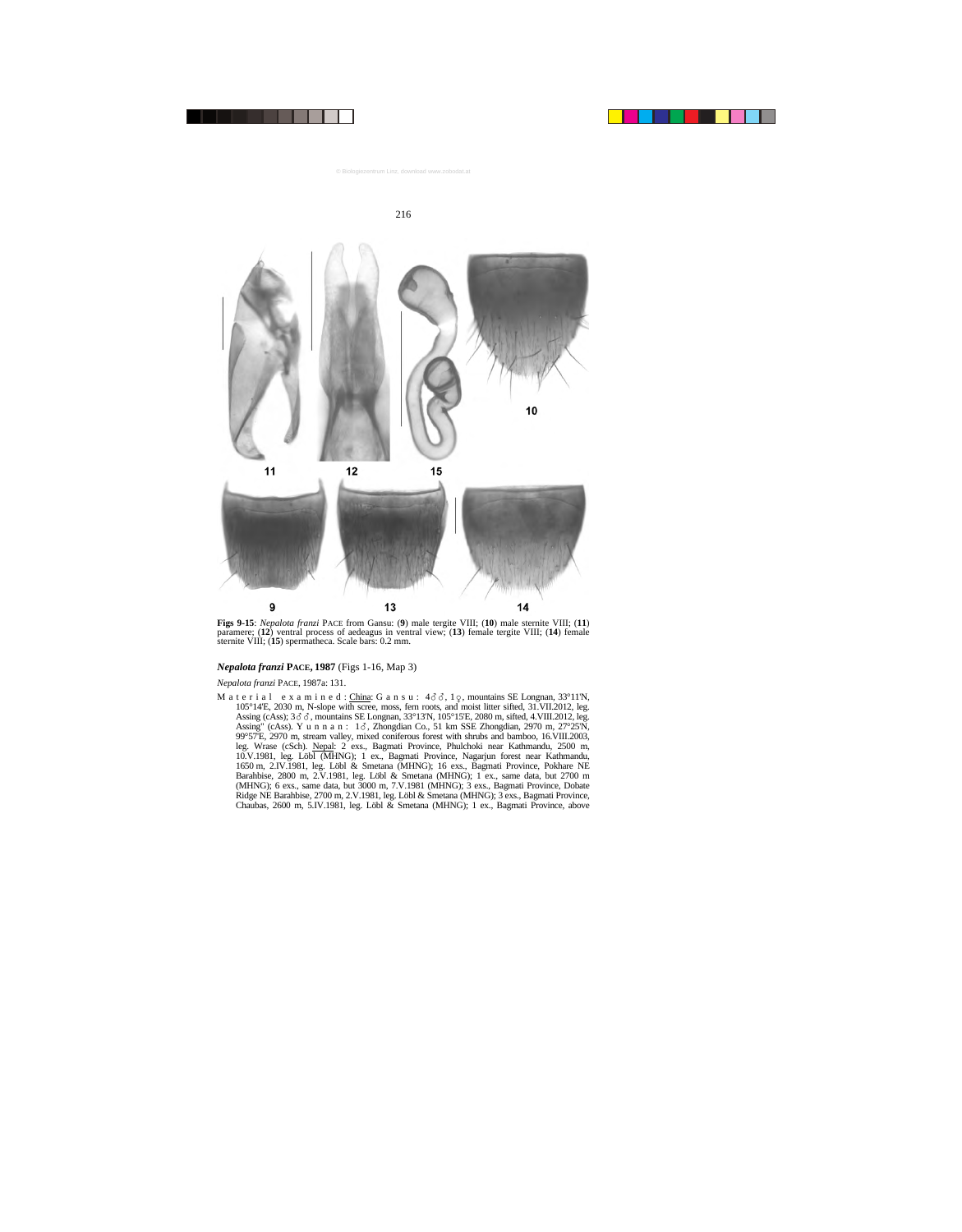Shermathang, 2900 m, 26.IV.1981, leg. Löbl & Smetana (MHNG); 1 ex., Bagmati Province, Tarke Ghyang, 2650 m, 19.IV.1981, leg. Löbl & Smetana (MHNG); 2 exs., Khandbari District, forest above Ahale, 2300 m, 26.III.1982, leg. Smetana (MHNG); 1 ex., Khandbari District, Khandbari, 1700 m, 23.III.1982, leg. Smetana (MHNG); 1 ex., Mustang District, Lete, 2550 m, 2.X.1983, leg. Löbl & Smetana (cAss).

C o m m e n t : The original description is based on a male holotype and two paratypes from Nepal (PACE 1987a). The species was subsequently recorded from other localities in Nepal by PACE (1987b, 1991, 2013). Since a reliable identification based on the original description is difficult, a redescription is provided.

R e d e s c r i p t i o n : Body length 4.2-5.0 mm; length of forebody 2.1-2.3 mm. Coloration: head, pronotum, abdomen, and antennae blackish; elytra dark yellowishbrown to brown, with the anterior and the sutural portion diffusely and more or less distinctly darker; legs dark-yellowish.

Head (Figs 1-2) weakly, but noticeably transverse; dorsal surface with distinct microreticulation, subdued shine, and very fine, barely noticeable punctation. Eyes large, distinctly longer than postocular region in dorsal view. Antenna (Fig. 3) slender, 1.5- 1.6 mm long; preapical antennomeres only weakly transverse; antennomere XI elongated and apically acute, slightly longer in male than in female.

Pronotum (Figs 1-2) 1.25-1.30 times as broad as long and 1.35-1.40 times as broad as head, subject to conspicuous sexual dimorphism; disc with pronounced microreticulation and subdued shine (Figs 3-4).

Elytra (Figs 1-2) 0.93-1.00 times as long as pronotum; punctation dense and fine; interstices with distinct microreticulation and subdued shine. Hind wings fully developed.

Abdomen with fine, but distinct transverse microsculpture (Fig. 6); tergites III-VI impunctate near anterior margins and with moderately dense punctation on remainder of surfaces; tergite VII with sparse punctation; pubescence predominantly composed of short and rather stout brownish setae (Fig. 6); tergite III with weakly pronounced, tergite VII without sexual dimorphism.

-: median portion of pronotum more or less extensively depressed or shallowly impressed and with distinctly granulose punctation (Fig. 4), lateral portions with fine and non-granulose punctation; tergite III with indistinct median tubercle; tergite VIII with broadly and shallowly concave posterior margin (Fig. 9); sternite VIII (Fig. 10) weakly oblong, much longer than tergite VIII, and strongly convex posteriorly; median lobe of aedeagus (Figs 7-8, 12) approximately 0.75 mm long, strongly concave between base of ventral process and crista apicalis in lateral view, with long and slender ventral process, and with narrow crista apicalis; paramere (Fig. 11) large and approximately 0.8 mm long.

: median portion of pronotum not depressed and with fine, non-granulose punctation (Fig. 5); posterior margin of tergite VIII (Fig. 13) truncate in the middle; sternite VIII (Fig. 14) distinctly transverse and with broadly convex posterior margin, middle of posteriorly margin with fine and thin, lateral portions with moderately stout submarginal setae; spermatheca (Fig. 15) approximately 0.34 mm long, proximal portion of capsule rather short.

C o m p a r a t i v e n o t e s : As can be inferred from the similar sexual and external characters, particularly the similar sexual dimorphism of the pronotum (clearly a synapomorphy), *N. franzi* is closely allied to *N. chinensis*, from which it differs by the absence of a sexual dimorphism of the elytral punctation (*N. chinensis*: male elytra with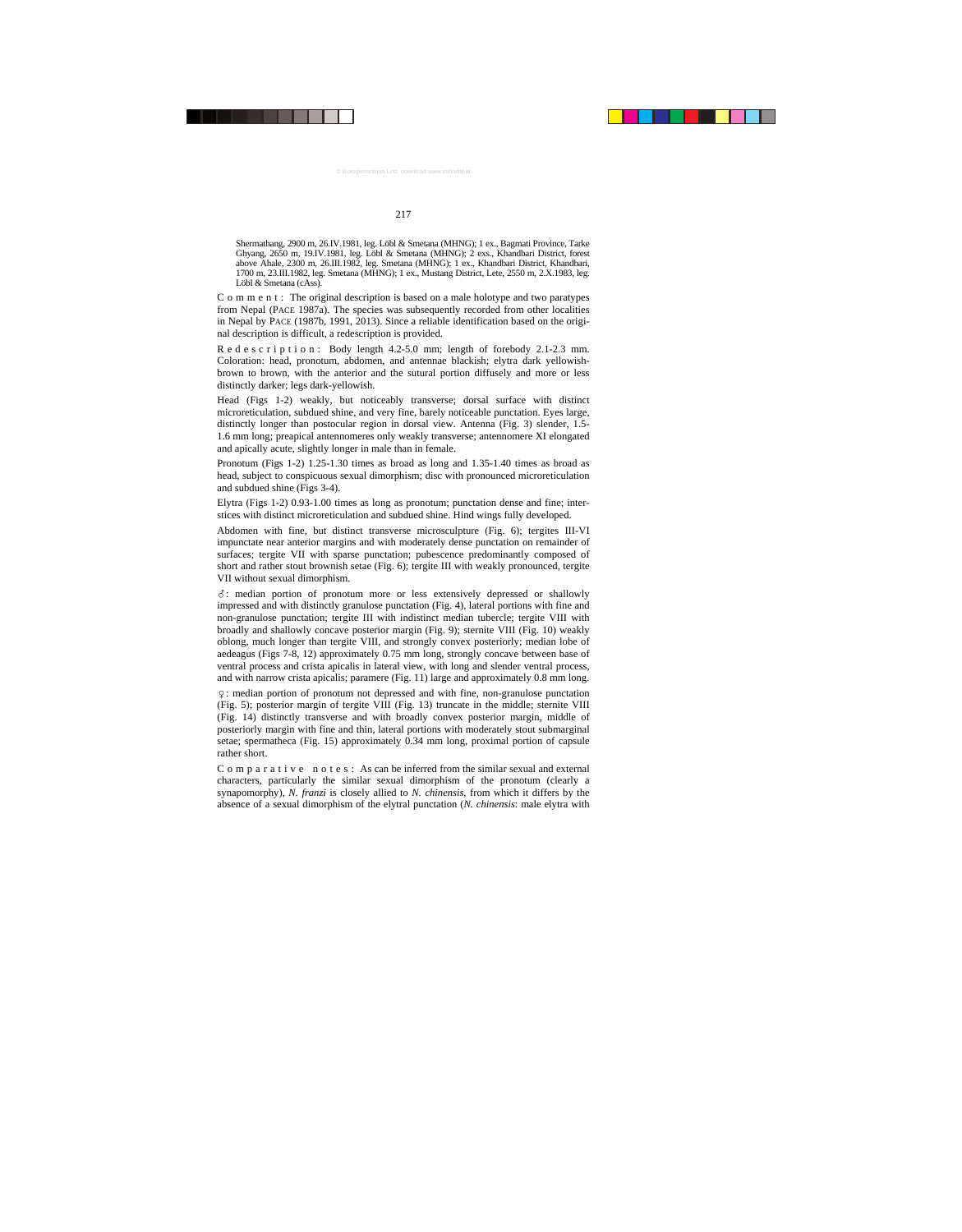distinctly granulose, female elytra with non-granulose punctation), by the darker coloration (*N. chinensis*: basal antennomeres yellowish to yellowish-brown; pronotum, abdomen, and apical antennomeres brown to blackish-brown), by the modification of the male tergite III (*N. chinensis*: with spine-shaped median process), by the shapes of the male and female tergite VIII (*N. chinensis*: posterior margin convex), by the shape of the median lobe of the aedeagus, by the shape of the female sternite VIII (*N. chinensis*: posteriorly more strongly convex and with more distinctly modified submarginal setae), and by the slightly different shape of the spermatheca. For illustrations of the primary sexual characters of *N. chinensis* see PACE (1998). The aedeagus of *N. franzi* is most similar to that of *N. martensi*, from which it is distinguished by the pronounced sexual dimorphism of the pronotum, the absence of a median keel on the male tergite VII (*N. martensi*: tergite VII with a – sometimes weakly pronounced – median elevation), the posteriorly concave posterior margin of the male tergite VIII (*N. martensi*: weakly convex), and by the shape of the median lobe of the aedeagus.

D is tribution and natural history: The vast distribution of N. *franzi* ranges from West Nepal to the Chinese provinces Gansu and Yunnan (Map 3), from where it is recorded for the first time. The examined material was sifted from litter in forest and shrub habitats at altitude of 1650-3000 m, in Gansu together with *N. gansuensis* and *N. smetanai*.



**Fig. 16**: Locality to the southeast of Longnan, Gansu, where *Nepalota franzi* was collected together with *N. gansuensis* and *N. smetanai*.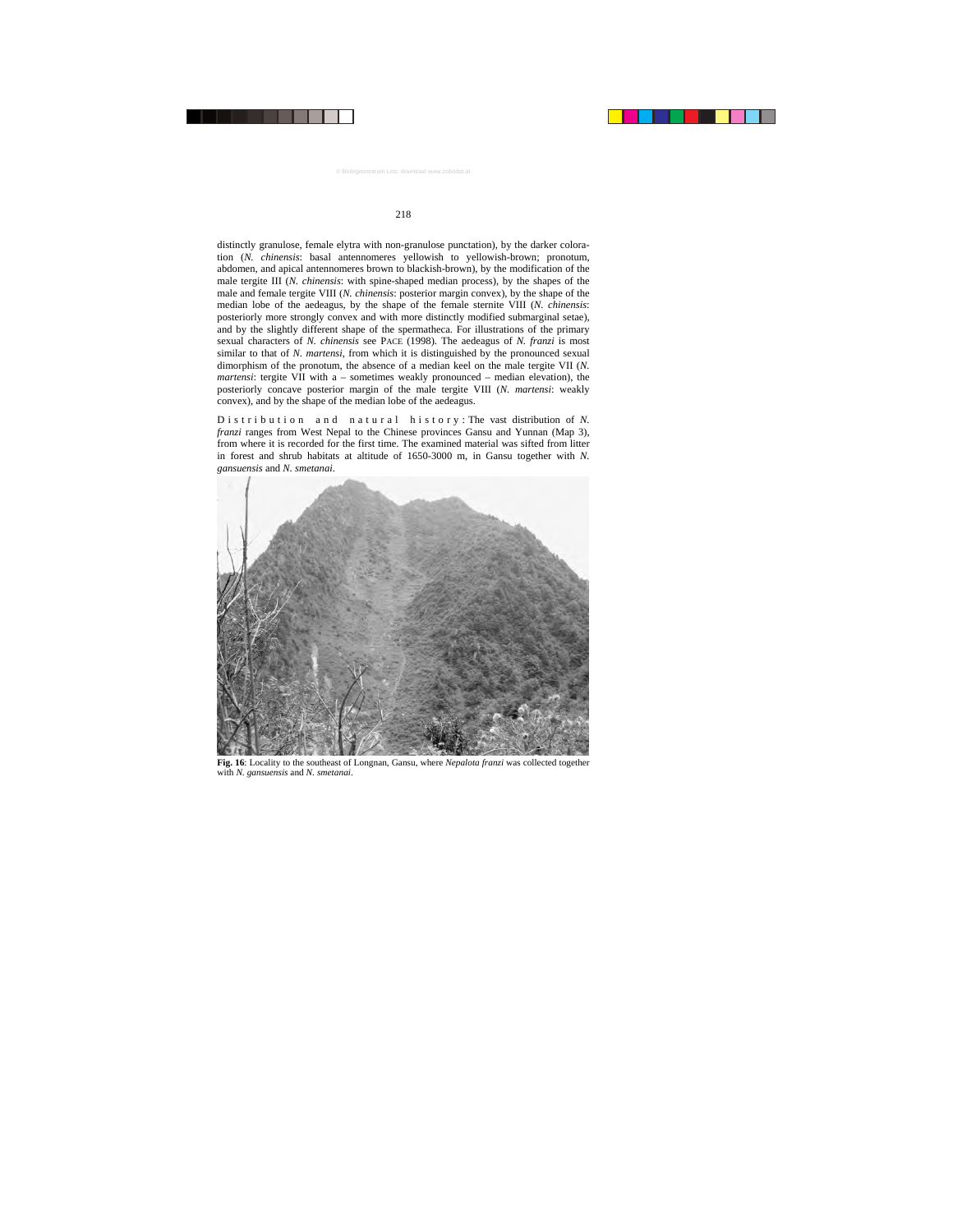



**Figs 17-28**: *Nepalota cuneata* nov.sp.: (**17**) male forebody; (**18**) antenna; (**19**) male tergite VIII; (**20**) male sternite VIII; (**21-22**) median lobe of aedeagus in lateral and in ventral view; (**23**) paramere; (**24**) female tergite VIII; (**25**) female sternite VIII; (**26-28**) spermatheca. Scale bars: 17: 1.0 mm; 18: 0.5 mm; 19-28: 0.2 mm.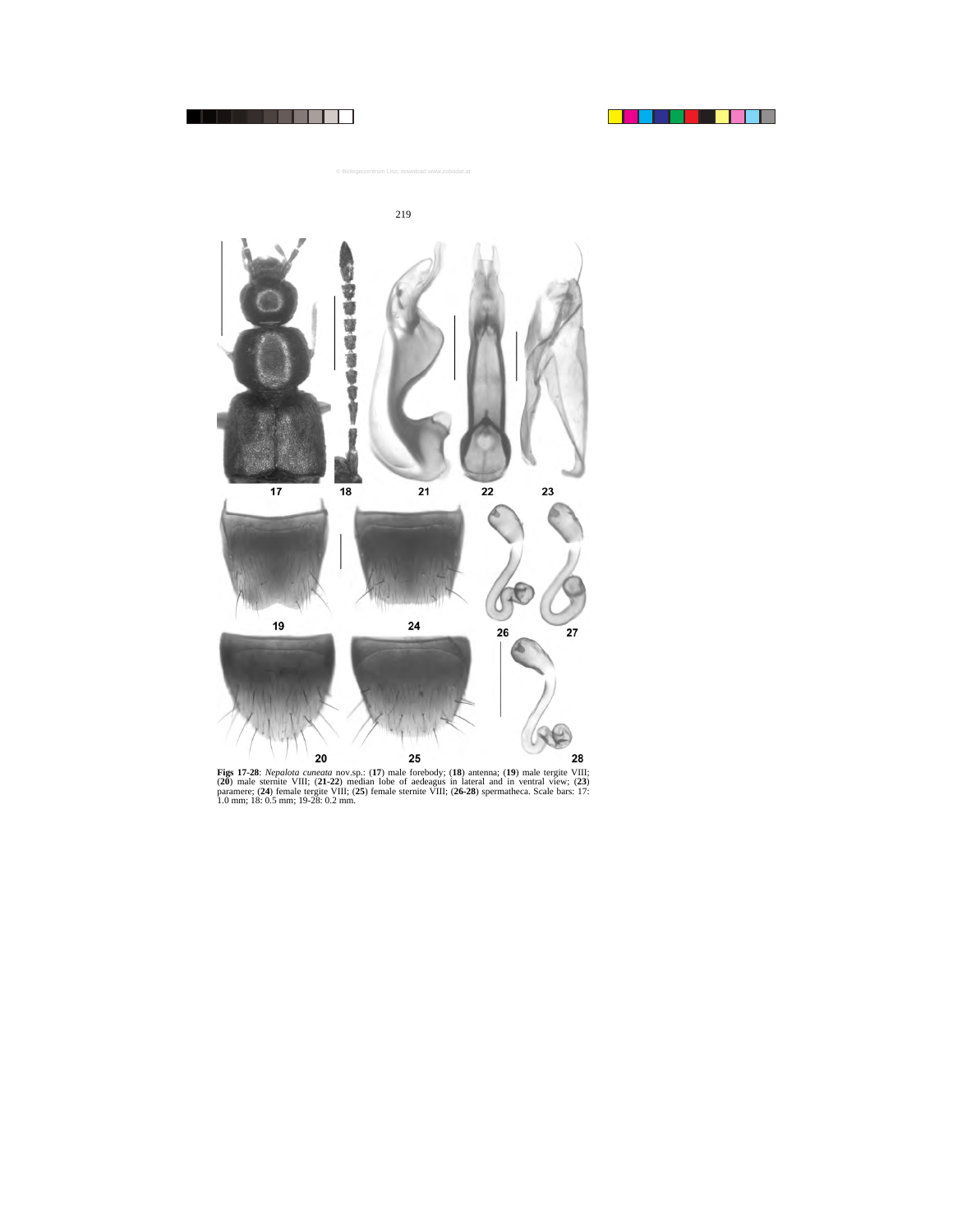

**Map 4**: Distributions of *Nepalota yunnanensis* PACE (filled circles), *N. cuneata* nov.sp. (open circles), and *N. crocea* nov.sp. (star) in China, based on examined records.

#### *Nepalota cuneata* **nov.sp.** (Figs 17-28, Map 4)

Type material: <u>Holotype 3</u>: "CHINA [6] - Yunnan, NE Kunming, 25°08'35"N, 102°53'49''E, 2320 m, mixed forest, sifted, 13.VIII.2014, V. Assing / Holotypus - *Nepalota*  cuneata sp.n. det. V. Assing 2014" (cAss). Paratypes: 1 Q: same data as holotype (cAss); 2 Q Q: <br>"CHINA [5] - Yunnan, NE Kunming, 25°08'40"N, 102°53'48"E, 2290 m, mixed forest, sifted, 11.VIII.2014, V. Assing" (cAss);  $1\delta$ , 5 exs.: "CHINA - N-Yunnan [2005-12], Nujiang Lisu Aut. Pref., Gongshan Co., Gaoligong Shan, 2500 m, 27°45.404'N, 98°35.749'E, litter & debries [sic] at snowfield sifted during rain, 19.VI.2005, M. Schülke" (cSch, cAss);  $5\delta\delta$ , 8 exs.: "CHINA: Yunnan, Lincang Pref., Laobie Shan, Wei Bo Shan pass, 24°08'16''N, 99°42'53''E, 2375 m, creek valley, devastated second. decid. forest, litter & moss sifted, 8.IX.2009, leg. M. Schülke [CH09- 35]" (cAss);  $2\delta\delta$ , 3 exs.: "CHINA (Yunnan) Dali Bai Aut. Pref., mount. range E Weishan, 12 km NE Weishan, 2630-2660 m, (scrub with pines and bamboo, litter sifted), 25°17'02-15''N, 100°22'23-30''E, 15.IX.2009, D.W. Wrase [54A]" (cSch, cAss); 2 $\varphi$  c : same data, but leg. Schülke (cSch); 13, "CHINA - Yunnan, Dali Bai Aut. Pref., Jizu Shan, path to cable car, 37 km NE Dali, 25°58'N, 100°23'E, 2450 m, mixed forest, sifted from litter, moss & pine apples, 5.IX.2009, leg. M. Schülke [CH09-29]" (cAss);  $1\delta$ ,  $1\varphi$ : same data, but leg. Wrase (cSch);  $6\delta\delta$ , 8 exs.: "CHINA: Yunnan, Lincang Pref., Laobie Shan, Wei Bo Shan pass, 24°08'16''N, 99°42'53''E, 2375 m, creek valley, second. decid. forest, litter & moss sifted, 8.IX.2009, leg. M. Schülke [CH09-35] (cSch, cAss); 13: "CHINA: Yunnan, Pu'er Pref., Ailao Shan, 37 km NW Jingdong, 24°45'12"N, 100°41'24.5''E, 2300 m, devastated forest remnant, litter & dead wood sifted, 13.IX.2009, leg. M. Schülke [CH09-48]" (cAss).

E t y m o l o g y : The specific epithet (Latin, adjective: wedge-shaped) alludes to the conspicuous shape of the median lobe of the aedeagus.

D e s c r i p t i o n : Body length 5.0-5.4 mm; length of forebody 2.2-2.3 mm. Coloration: head blackish, pronotum blackish-brown to blackish, elytra dark-yellowish;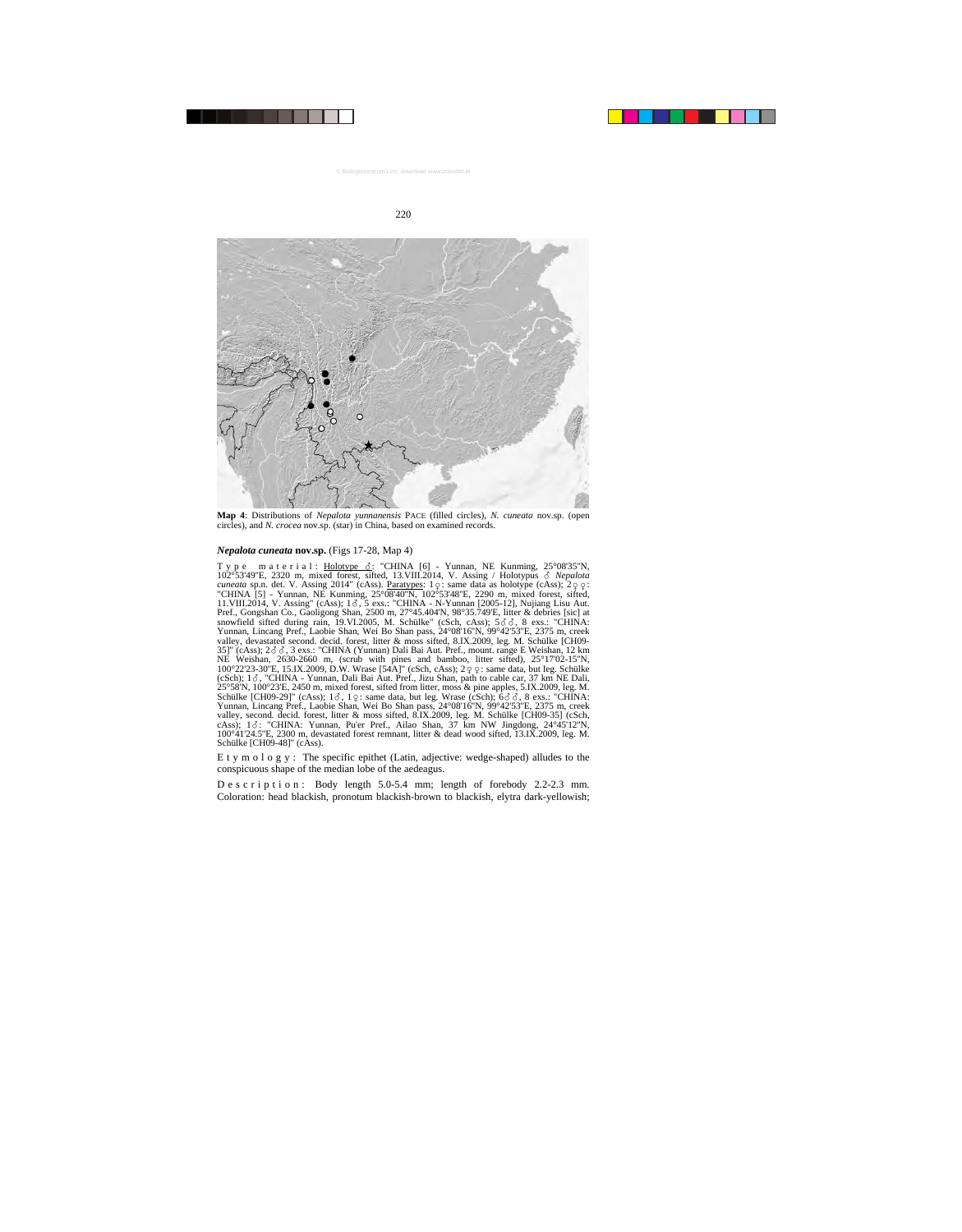abdomen dark-brown to blackish, with the posterior margins of the segments narrowly brownish; legs yellowish; antennae blackish, with antennomere I paler brown.

Head (Fig. 17) noticeably transverse; dorsal surface with distinct microreticulation, subdued shine, and very fine and sparse, barely noticeable punctation. Eyes large, much longer than postocular region in dorsal view. Antenna (Fig. 18) slender, 1.5-1.7 mm long; preapical antennomeres very weakly transverse; antennomere XI elongated and apically acute.

Pronotum (Fig. 17) 1.20-1.25 times as broad as long and approximately 1.35 times as broad as head, subject to weakly pronounced sexual dimorphism; disc with pronounced microreticulation and subdued shine.

Elytra (Fig. 17) approximately as long as pronotum; punctation dense and fine; interstices with distinct microreticulation and subdued shine. Hind wings fully developed.

Abdomen with fine, but distinct transverse microsculpture; tergites III-VII impunctate near anterior margins; tergites III-VI with moderately dense, tergite VII with sparser punctation on remainder of surfaces; pubescence predominantly composed of short and rather stout brownish setae; tergite VII without sexual dimorphism.

-: pronotum with weakly granulose punctation only in postero-median portion, remainder of disc with fine and non-granulose punctation; tergite III with weakly pronounced median tubercle; tergite VIII (Fig. 19) with broadly and distinctly concave posterior margin; sternite VIII (Fig. 20) transverse, somewhat longer than tergite VIII, and strongly convex posteriorly; median lobe of aedeagus (Figs 21-22) approximately 0.75 mm long and of very conspicuous shape, particularly in lateral view: in the middle with pronounced wedge-shaped protrusion, ventral process distinctly bisinuate in lateral view, crista apicalis narrow, but pronounced; paramere (Fig. 23) large and approximately 0.75 mm long, apical lobe with conspicuously long and black subapical seta.

: pronotum with fine, non-granulose punctation; tergite III with or without median tubercle (similar to that of male); posterior margin of tergite VIII (Fig. 24) truncate in the middle; sternite VIII (Fig. 25) distinctly transverse and with broadly and distinctly convex posterior margin, submarginal setae only indistinctly modified; spermatheca (Figs 26-28) approximately 0.31 mm long, of very variable shape.

 $C$  o m p a r a t i v e n o t e s : As can be inferred from the similar sexual and external characters, particularly the presence of a sexual dimorphism of the pronotum, *N. cuneata* is closely allied to *N. franzi* and *N. chinensis*, from which it differs by the slightly more slender pronotum, the less extensively granulose punctation of the male pronotum, by the shapes of the male tergite and sternite VIII, the conspicuous morphology of the aedeagus, the shape and chaetotaxy of the female sternite VIII, and by the shape of the spermatheca.

D is tribution and natural history: The known distribution is confined to several localities in Yunnan (Map 4). The specimens were sifted from sifting leaf litter in various forest habitats at altitudes between 2290 and approximately 2650 m, partly together with *N. smetanai*.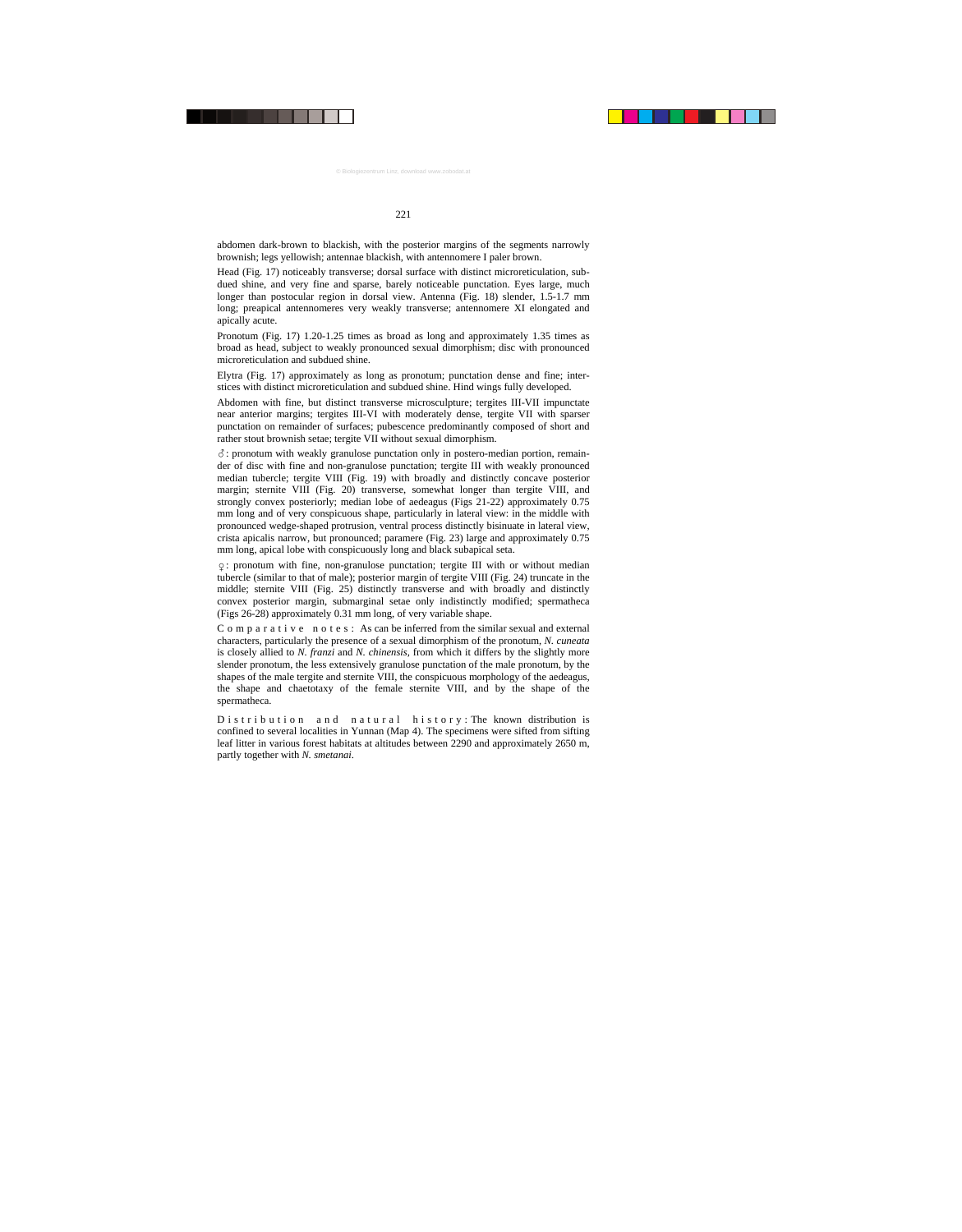

**Figs 29-38**: *Nepalota smetanai* PACE from East Yunnan: (**29**) male forebody; (**30**) antenna; (**31**) male tergite VIII; (**32**) male sternite VIII; (**33**) median lobe of aedeagus in lateral view; (**34**) apical portion of median lobe of aedeagus in ventral view; (**35**) paramere; (**36**) female tergite VIII; (**37**) female sternite VIII; (**38**) spermatheca. Scale bars: 29-30: 0.5 mm; 31-32, 36-37: 0.2 mm; 33-35, 38: 0.1 mm.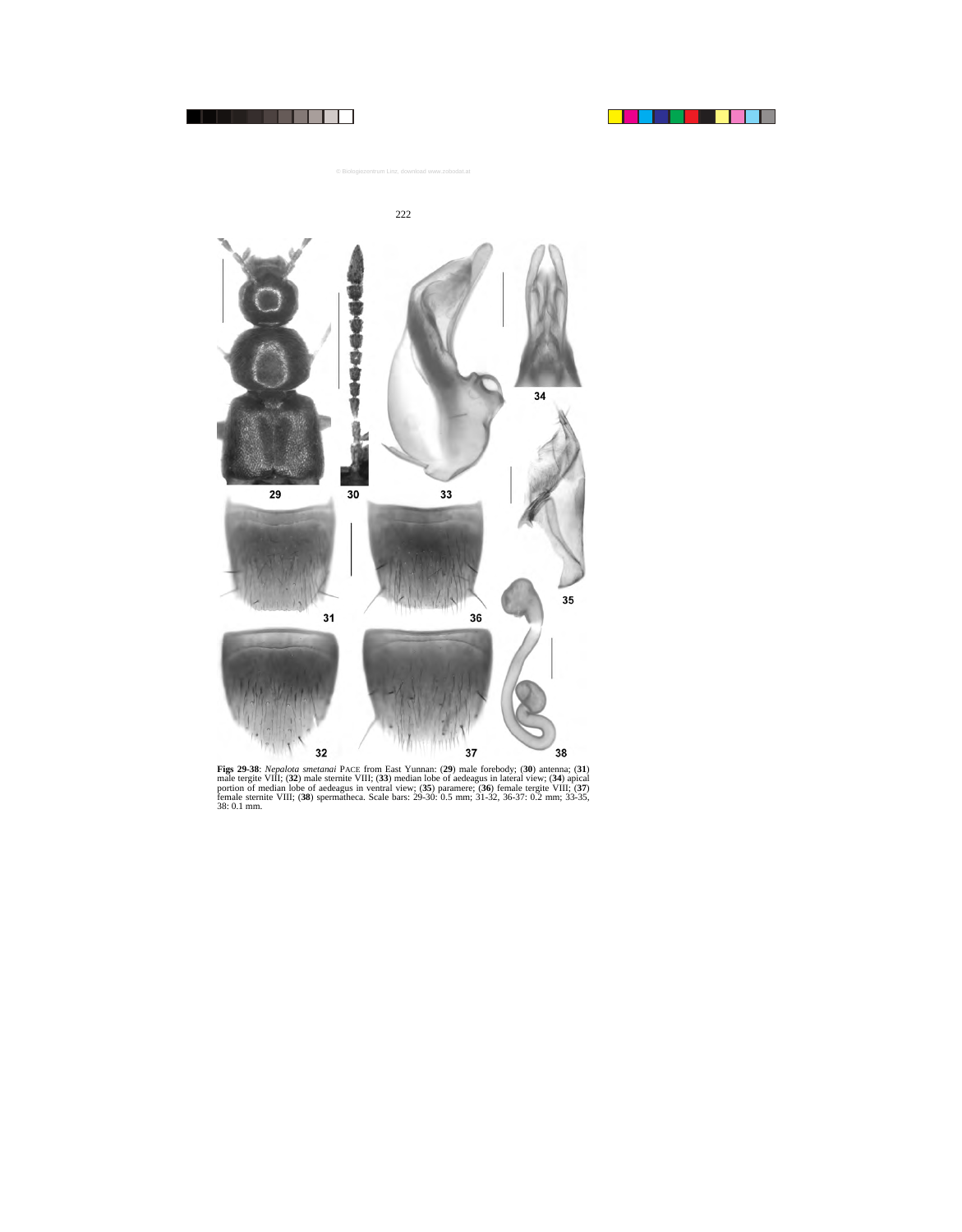



**Figs 39-52**: *Nepalota smetanai* PACE from East Yunnan (**39-45**) and from Gansu (**46-52**): (**39-43, 46-50**) median lobe of aedeagus in lateral view; (**44-45, 51-52**) spermatheca. Scale bars: 0.2 mm.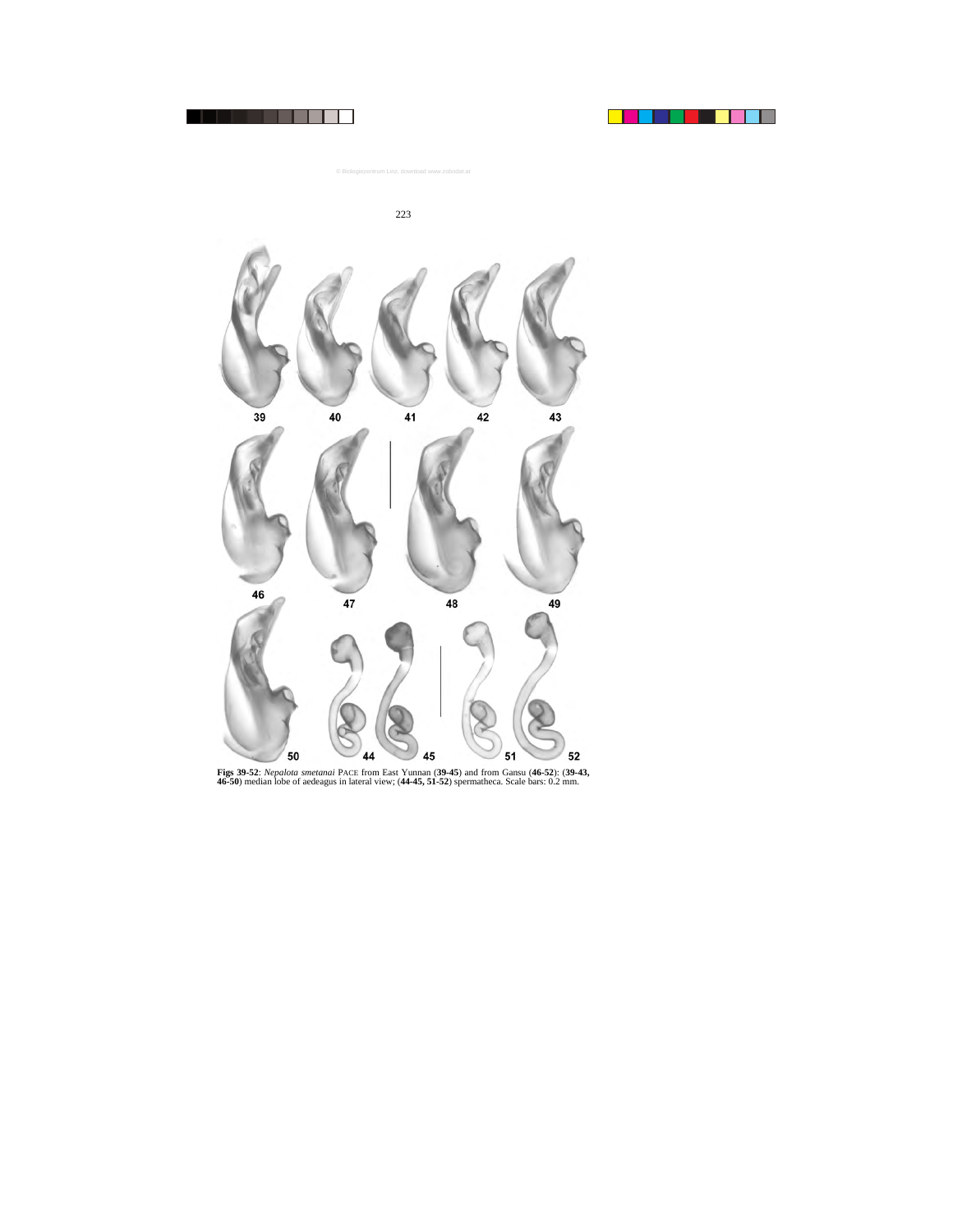







**Figs 53-64**: *Nepalota smetanai* PACE from East Yunnan (**53-57**) and from Gansu (**58-64**): (**53-61**) apical portion of median lobe of aedeagus in ventral view; (**62**) male tergite VIII; (**63**) female tergite VIII; (**64**) female sternite VIII. Scale bars: 62-64: 0.2 mm; 53-61: 0.1 mm.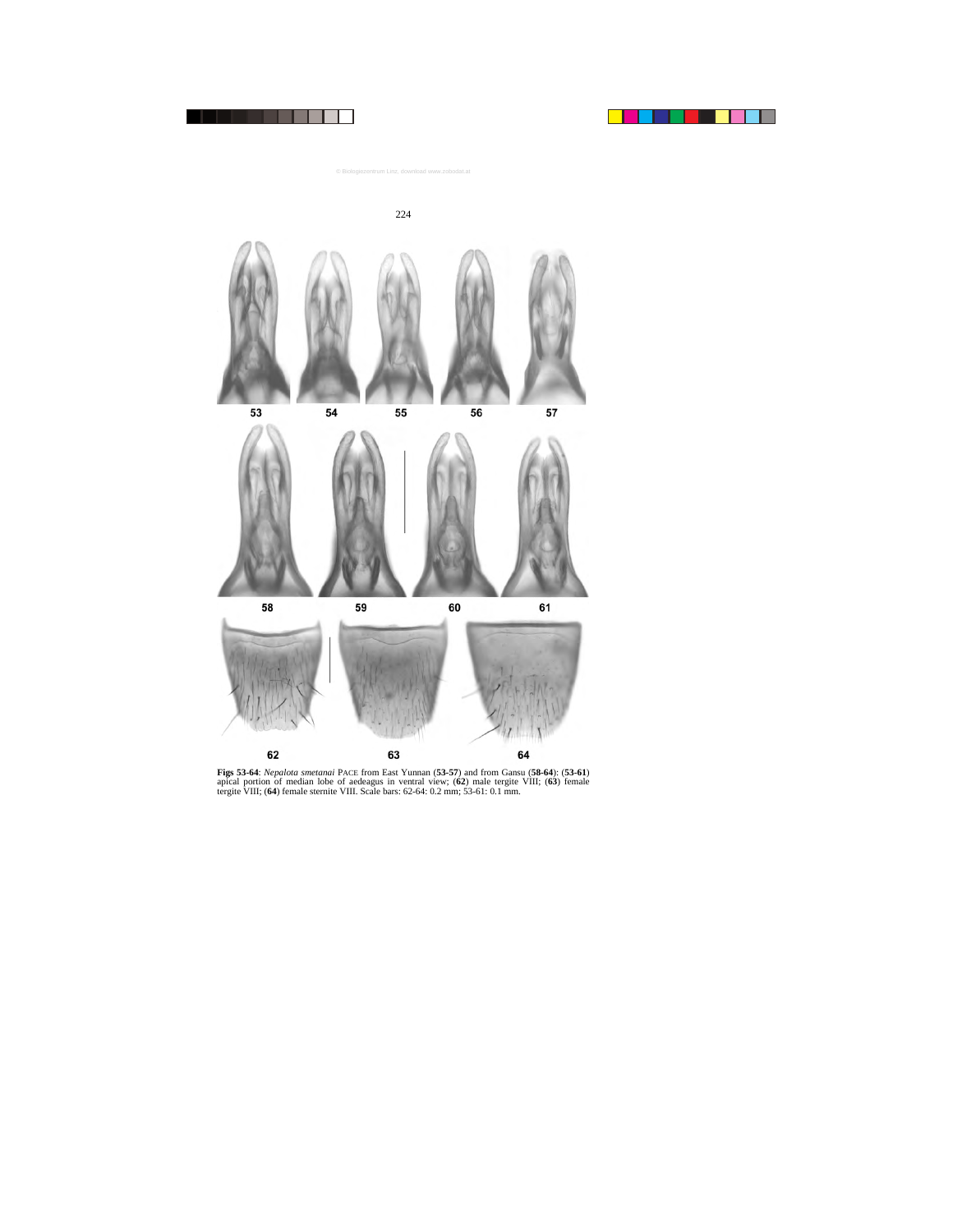

**Map 5**: Distribution of *Nepalota smetanai* PACE in China, based on examined (filled circles) and reliable literature records (open circles).

#### *Nepalota smetanai* **PACE, 1998** (Figs 46-64, Map 5)

## *Nepalota smetanai* PACE, 1998: 945 ff.

M a t e r i a l e x a m i n e d : China: S h a a n x i : 1 $\circ$ , SW Zhouzhi, Qinling Shan, 33°44'N, 107°58'E, 1900 m, NE-slope, stream valley, mixed forest, litter and soil sifted, 25.VII.2012, leg. Assing (cAss); 13 exs., Qinling Shan, autoroute km 93 S of Zhouzhi, 33°45'N, 107°56'E, 1650 m, forest, sifted, 1-2.IX.1995, leg. Schülke & Wrase (cSch, cAss); 8 exs. [partly teneral], Qinling Shan, 45 km SSW Xi'an, mountain range W pass on road Xi'an - Shagoujie, 33°52'N, 108°46'E, 2675 m, N-slope with *Abies*, *Betula*, *Larix*, and *Rhododendron*, sifted, 25.VII.2001, leg. Schülke (cSch, cAss); 1 ex., Qinling Shan, pass on road Zhouzhi - Foping, 33°44'N, 107°59'E, 1990 m, stream valley with mixed deciduous forest, sifted, 2.&4.VII.2001, leg. Wrase (cSch); 1 ex., Qinling Shan, river bank above Houzhenzi, 33°50'N, 107°47'E, 1450 m, 5.VII.2001, leg. Schülke (cSch); 53 exs., SW Meixian, Qinling Shan, 34°02'N, 107°24'E, 1870 m, N-slope, secondary deciduous forest, near stream, litter and grass sifted, 26.VII.2012, leg. Assing, Schülke & Wrase (cAss, cSch, MNHUB); 44 exs., Qinling Shan, Hua Shan, 34°25'N, 110°06'E, 1950-2000 m, forest, sifted, 19.VIII.1995, leg. Schülke & Wrase (cSch, cAss); 25 exs., Hua Shan, 34°27'N, 110°06'E, 1200- 1400 m, sifted, 18.&20.VIII.1995, leg. Pütz, Schülke & Wrase (cSch, cAss); 9 exs., Daba Shan, mountain range N pass 22 km NW Zhenping, 32°01'N, 109°21'E, 2850 m, litter beneath fir and bushes sifted, 13.VII.2001, leg. Wrase (cSch, cAss). G a n s u : 13, N Chengxian, W-Qinling Shan, 34°08'N, 105°47'E, 1760 m, N-slope, secondary deciduous forest margin, sifted, 28.VII.2012, leg. Assing (cAss); 31 exs., N Chengxian, W-Qinling Shan, 34°10'N, 105°43'E, 1850 m, mixed secondary forest margin, litter sifted, 29.VII.2012, leg. Assing (cAss, MNHUB); 21 exs., N Chengxian, W-Qinling Shan, 34°10'N, 105°42'E, 1830 m, stream valley with secondary deciduous forest, moist litter sifted, 29.VII.2012, leg. Assing (cAss, MNHUB); 7 exs., mountains SE Longnan, 33°13'N, 105°15'E, 2170 m, N-slope with shrubs and scattered coniferous trees, litter sifted, 31.VII.2012, leg. Assing (cAss); 5 exs., mountains SE Longnan, 33°11'N, 105°14'E, 2030 m, N-slope with scree, moss, fern roots, and moist litter sifted, 31.VII.2012, leg. Assing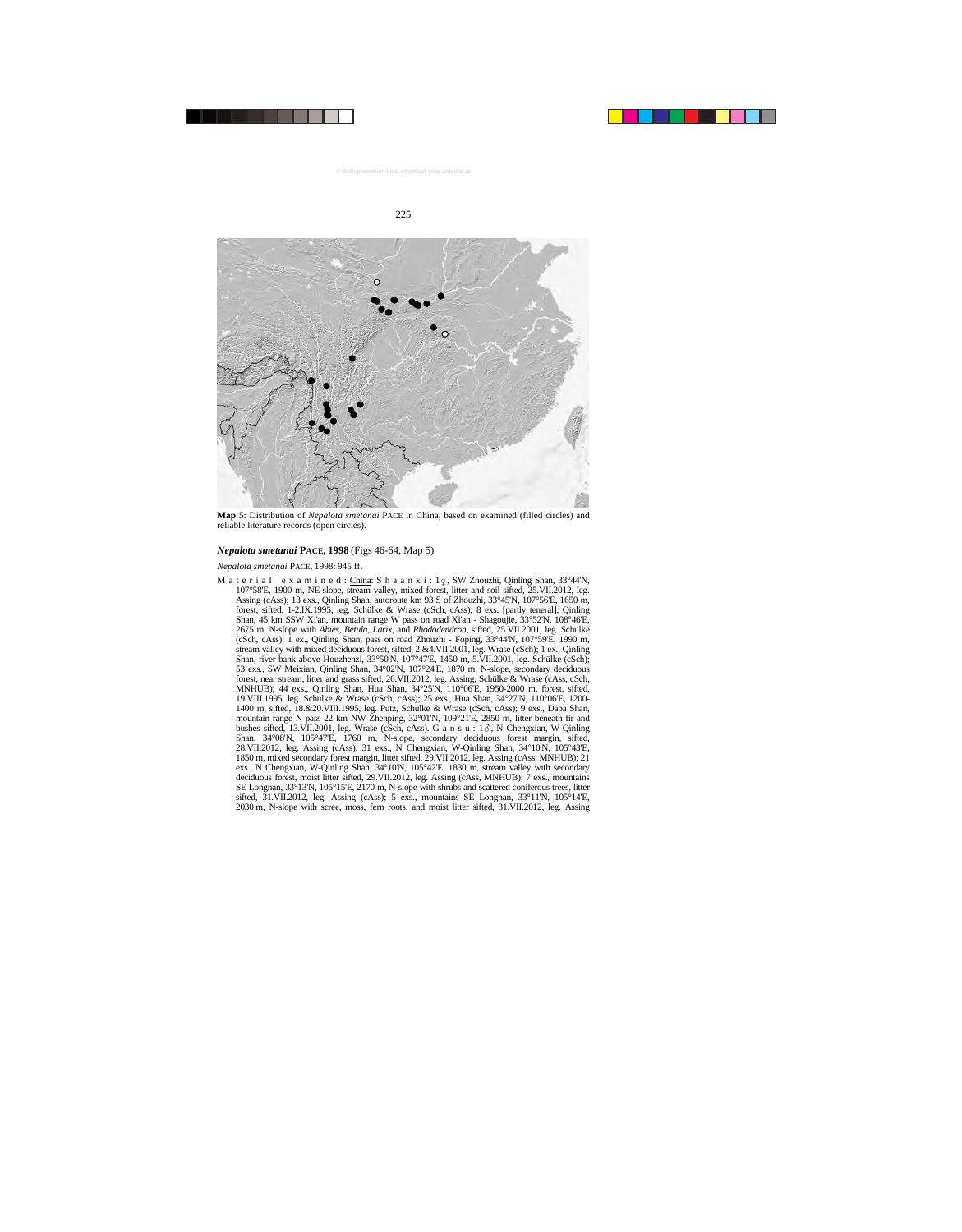(cAss); 63 exs., W-Qinling Shan, NW Longnan, 34°03'N, 104°10'E, 2200 m, SW-slope with shrubs, litter sifted, 1.VIII.2012, leg. Assing & Wrase (cAss, cSch, MNHUB);  $4\delta\delta$ ,  $6\varphi$   $\varphi$ ,  $2$  exs., W-Qinling Shan, NW Longnan, Lazikou pass, S-side, Zhuli valley, 34°08'N, 103°56'E, 2260 m, Nslope, mixed forest with oak and pine near stream, litter and dead wood sifted, 3.VIII.2012, leg. Assing & Wrase (cAsscSch);  $8\delta\delta$ ,  $7\varphi\varphi$ , W-Qinling Shan, NW Longnan, Lazikou pass, S-side, Laolong valley,  $34^{\circ}08'N$ ,  $103^{\circ}52'E$ ,  $2300$  m, S-slope with pine and spruce forest, litter sifted,  $3. VIII. 2012, leg. Assigng (cAss); 22\delta\delta, 26\varphi, W. Longnan, Min Shan, 33°26'N, 104°36'E, 177\% (cAss) (cAss) (cAss) (2012, 2012).$ 1470 m, deep cleft with scree, shrubs at N-slope, litter sifted, 5.VIII.2012, leg. Assing (cAss, MNHUB);  $1\degree$ , mountains SE Longnan,  $33^{\circ}11'N$ ,  $105^{\circ}14'E$ ,  $2060$  m, N-slope with scree, shrub litter and moss sifted, 7.VIII.2012, leg. Assing (cAss). S i c h u a n :  $1\delta$ , Gongga Shan, Hailuogou Glacier Park, Camp 1, 29°36'N, 102°04'E, 2100 m, 27.-31.V.1997, leg. Schülke (cAss). Y u n n a n : 10∂ ∂, 8 o o e s exs., mountains W Dongchuan, Sedan Snow Mountain Scenic<br>Resort, 26°06'N, 102°55'E, 2620 m, secondary pine forest, litter, moss, and roots of herbs sifted, 14. VIII. 2014, leg. Assing & Schülke (cAss, cSch, MNHUB);  $6\delta\delta$ ,  $5\varphi\varphi$ , 3 exs., mountain WNW Wuding, 25°39'N, 102°07'E, 2390 m, mixed forest margin with alder and pine, litter sifted, 18.VIII.2014, leg. Assing & Schülke (cAss, cSch, MNHUB);  $6\delta\delta$ ,  $9\varphi\varphi$ , 7 exs., same data, but 1.IX.2014, leg. Assing & Schülke (cAss, cSch, MNHUB); 61 exs., Dali Bai Aut. Pref., mountain range E Weishan, 12 km NE Weishan, 25°17'N, 100°22'E, 2630-2660 m, shrubs with pine and bamboo, litter sifted, 15.IX.2009, leg. Schülke & Wrase (cSch, cAss); 8 exs., Dali Bai Nat. Aut. Pref., Diancang Shan, 3 km W Dali old town, pine forest at "Cloud Road", right upper chairlift station,  $25^{\circ}41\text{N}$ ,  $100^{\circ}07\text{E}$ ,  $2650-2750$  mpine needles and dry moss in ditches,  $3.\overline{IX}$ ,  $2003$ , leg. Schülke (cSch, cAss); 1 ex., Dali Bai Nat. Aut. Pref., Diancang Shan, 3 km W Dali old town, creek valley at "Cloud Road", left upper chairlift station, 25°41'N, 100°07'E, 2700 m, bamboo, moss and litter sifted, 28.VIII.2003, leg. Schülke (cSch); 1 ex., Dali Bai Nat. Aut. Pref., Diancang Shan, 3 km W Dali old town, pine forest at "Cloud Road", 25°11'N, 100°07'E, 2650-2750 m, 17.VI.2005, leg. Schülke (cSch); 2 exs. Dali Bai Nat. Aut. Pref., Diancang Shan, 4 km W Dali, 25°41'N, 100°07'E, 2900-3000 m, E slope with degraded forest and old pine forest, 31.VIII.2003, leg. Schülke (cSch); 1 $\delta$ , Dali Bai Nat. Aut. Pref., Diancang Shan, 5 km SSW Dali old town, creek valley above cable car, 25°39'N, 100°08'E, 2800 m, shrubs, bamboo, moss and old flood debris sifted, 26.VIII.2003, leg. Schülke (cAss); 1 ex., Dali Bai Nat. Aut. Pref., Diancang Shan, E pass 43 km NW Dali, 26°00'N, 100°00'E, 2700 m, secondary pine forest, litter and moss sifted, 23.VIII.2009, leg. Schülke (cSch); 16 exs., Dali Bai Aut. Pref., Wuliang Shan, 11 km SW Weishan, 25°09'N, 100°14'E, 2520 m, pine forest with shrubs, litter sifted, 14.IX.2009, leg. Schülke & Wrase" (cSch, cAss); 1 ex., Dali Bai Aut. Pref., Zhemo Shan, 7 km SW Xiaguan, 25°32-33'N, 100°10-11'E, 2870- 2970 m, shrubs with bamboo, oak, and rhododendron, litter sifted, 18.IX.2009, leg. Schülke (cSch); 1 $\delta$ , 34 exs., Lincang Pref., Xue Shan, 11 km ENE Lincang, 23°55'N, 100°11'E, 2510 m, secondary pine forest with rhododendron, litter sifted,  $10.IX.2009$ , leg. Schülke (cSch, cAss);  $1\degree$ , Dehong Dai Aut. Pref., mountain range 31 km E Luxi, 24°30'N, 98°53'E, 2280 m, secondary pine forest with old deciduous trees, litter sifted, 3.VI.2007, leg. Schülke (cAss); 6 exs., Nujiang Lisu Aut. Pref., Gongshan Co., Gaoligong Shan, 27°45'N, 98°36'E, 2500 m, litter & debris at snowfield sifted, 19.VI.2005, leg. Schülke (cSch, cAss); 37 exs., Lincang Pref., Laobie Shan, Wei Bo Shan pass, 24°08'N, 99°43'E, 2375 m, stream valley with degraded secondary deciduous forest, litter and moss sifted, 8.IX.2009, leg. Schülke (cSch, cAss); 1  $\delta$ , 4 exs., Pu'er Pref., Ailao Shan, 37 km NW Jingdong, 24°45'N, 100°41'E, 2300 m, degraded forest remnant, litter sifted, 13.IX.2009, leg. Schülke (cSch, cAss); 1 ex., Zhongdian Co., 51 km SSE Zhongdian, 27°25'N, 99°57'E, 2970 m, stream valley, mixed coniferous forest with shrubs and bamboo, 16.VIII.2003, leg. Wrase (cSch).

C o m m e n t : The original description of *N. smetanai* is based on a male holotype from "China, Sichuan, Gongga Shan, above camp 2" and 15 paratypes from "China, Gansu, Xinlong Shan, ca. 70 km S Lanzhou" (PACE 1998). The species was subsequently reported from additional localities in Shaanxi, Yunnan, Hubei by PACE (2011), who again illustrated the genitalia (PACE 2011: figures 88-90) without indicating what specimens these illustrations are based on. Since the specimens collected by Andreas Pütz in the Hua Shan have type labels by Pace ("Holotypus [or Paratypus, respectively] *Nepalota huamontis* mihi, det. R. Pace 2009") attached to them, the illustrations in Pace (2011) probably refer to this material.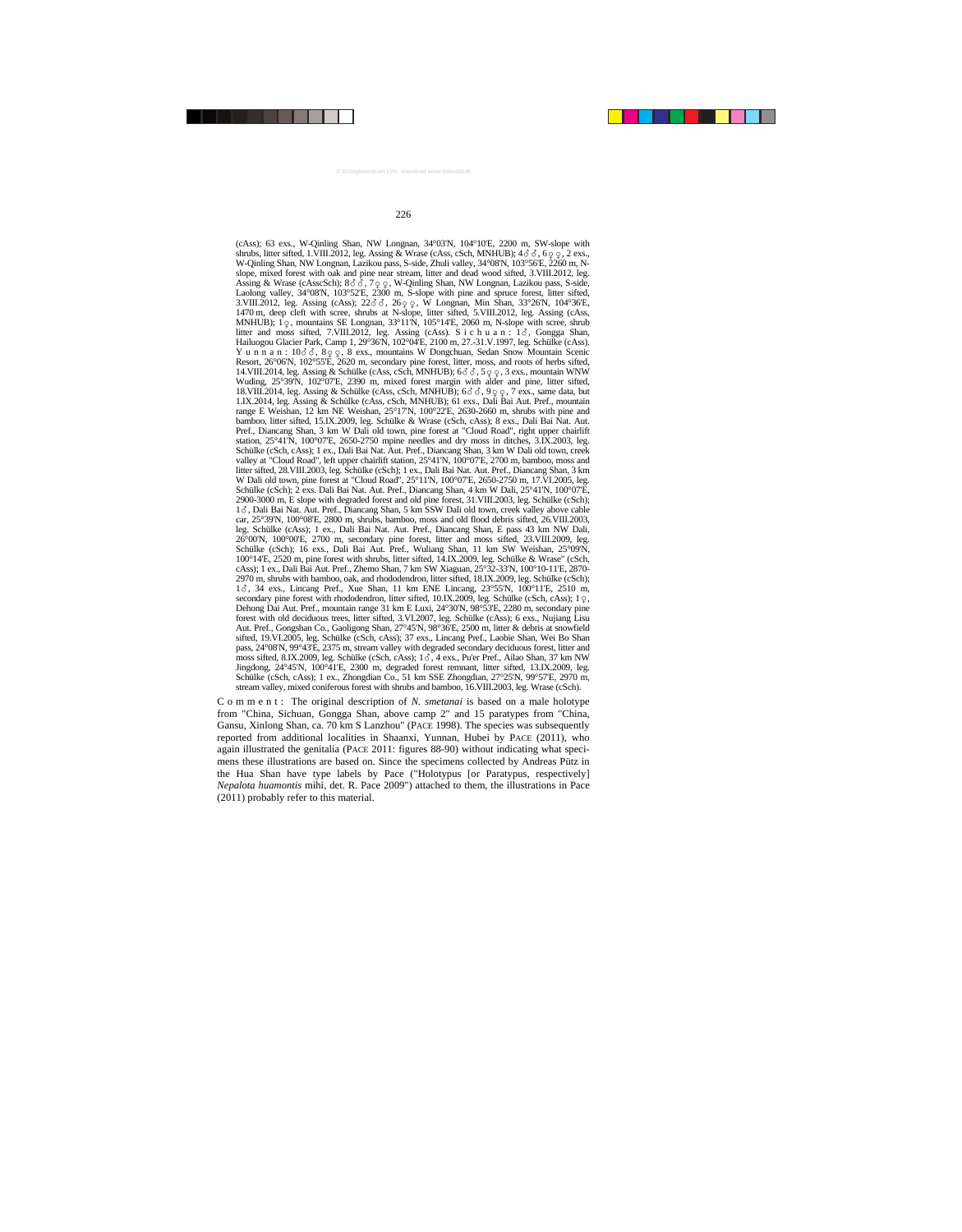*Nepalota smetanai* is subject to remarkable intraspecific variation of external and sexual characters, which at first led me to hypothesize that the examined material was composed of two species. The material from the Qinling Shan (and adjacent mountain ranges), the Daba Shan, and the Gongga Shan is characterized by a reddish-brown to brown body, relatively short elytra (approximately 0.8 times as long as the pronotum), and a dimorphism of the hind wings, whereas the specimens from Yunnan are of darker coloration (body blackish-brown to blackish), have longer elytra (approximately as long as pronotum), and always fully developed hind wings; for illustrations the external and sexual characters of specimens from East Yunnan see Figs 29-38. Moreover, slight differences in the shape and size of the median lobe of the aedeagus, in the internal structures of the aedeagus, and in the secondary sexual characters were observed, while the spermatheca is practically identical (Figs 39-64). However, in some populations in western Yunnan these characters were found to be variable: some specimens are externally identical to other material from Yunnan, but have an aedeagus of similar morphology as material from the Qinling Shan and the Daba Shan. Thus, it was not possible to unambiguously attribute them to either of the two morphs. It seems possible that these morphs represent distinct subspecies, but additional (e.g., molecular) evidence would be needed to clarify their status. Therefore, for the time being, the observed differences are interpreted as intra- rather than inter(sub-)specific variation.

Distribution and natural history: *Nepalota smetanai* is one of the most common representatives of the genus in China, its distribution ranging from Hubei and Shaanxi in the north and northeast to Yunnan in the south (Map 5). The examined material was sifted from litter in various types of forest and shrub habitats at altitudes between 1200 and 3000 m. On numerous occasions it was found together with other species of the genus, mostly *N. gansuensis*, but also *N. franzi*, *N. martensi*, and *N. cuneata*.

## *Nepalota fellowesi* **PACE, 2004** (Figs 65-74, Map 3)

## *Nepalota fellowesi* PACE, 2004: 508.

Type material examined: <u>Holotype 3</u>: "CHINA Guangdong, Da Wu Ling, 1500 m, 26.IV.97, J. Fellowes / Rougemont Collection / Holotypus Nepalota fellowesi m., det. R. Pace 1998 / Nepalota fellowesi sp. n., det. R. Pace 1998 / Nepalota fellowesi Pace, det. V. Assing 2015" (IRSNB). Paratype  $\varphi$ : same data as holotype (IRSNB).

A d d i t i o n a l m a t e r i a l e x a m i n e d :  $\frac{\text{China}}{\text{Again}}$ :  $4\delta\delta$ ,  $6\varphi\varphi$ : Yunnan, NNE Pingbian, 23°01'N, 103°42'E, 1500 m, subtropical broad-leaved forest, litter sifted, 26.VIII.2014, leg. Assing (cAss).

C o m m e n t : This species was described from "China, Guandong, Da Wu Ling" (PACE 2004), based on a male holotype and two female paratypes. The examined type material is in rather poor condition. The holotype has one elytron missing, its aedeagus is somewhat deformed, and the spermatheca of the paratype is completely deformed. Since the description and illustrations provided by PACE (2004) are incomplete and somewhat misleading, respectively, a redescription and new illustrations are given.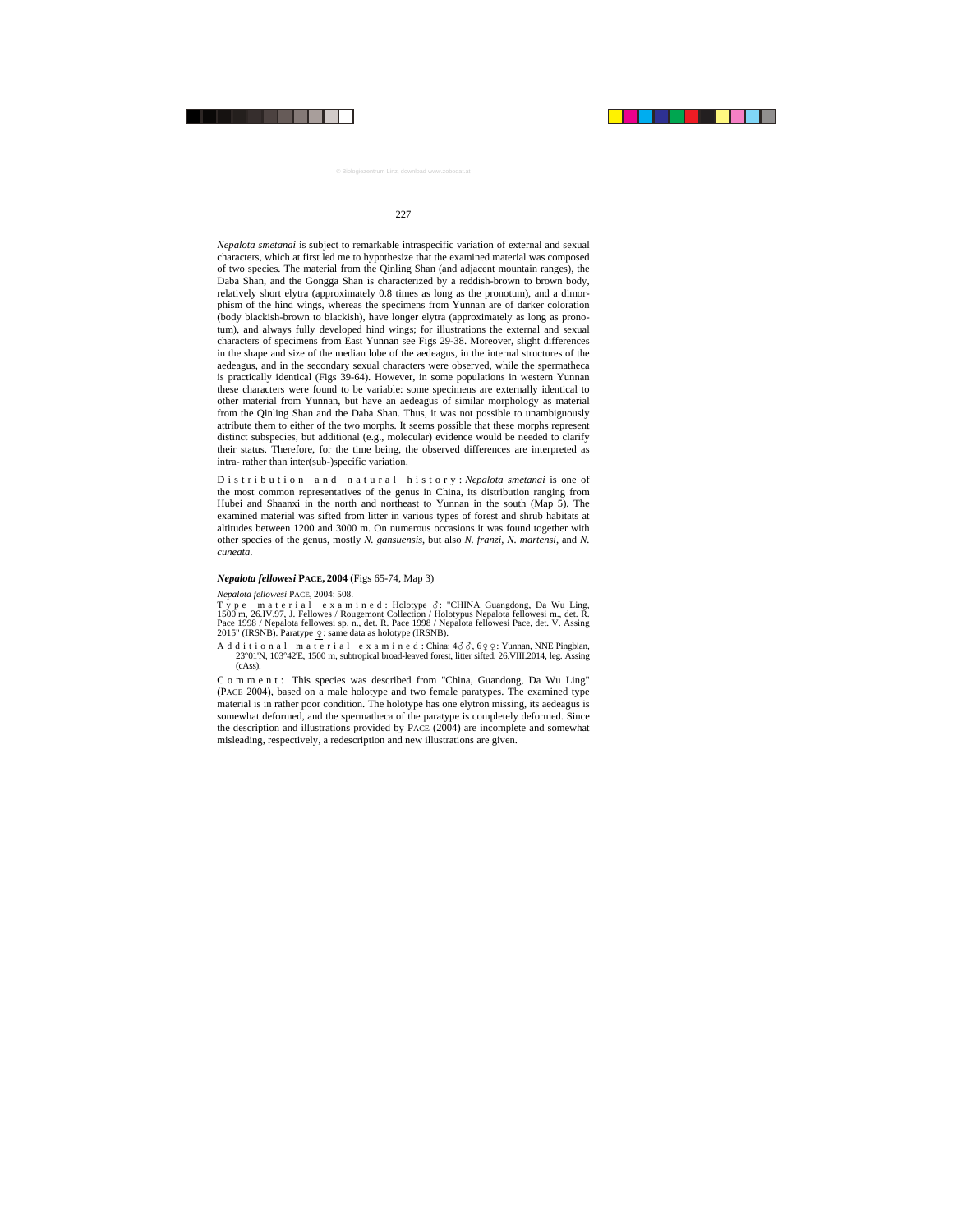

**Figs 65-74**: *Nepalota fellowesi* PACE: (**65**) forebody; (**66**) antenna; (**67**) male tergite VIII; (**68**) male sternite VIII; (**69**) median lobe of aedeagus in lateral view; (**70**) apical portion of median lobe of aedeagus in ventral view; (**71**) paramere; (**72**) female tergite VIII; (**73**) female sternite VIII; (**74**) spermatheca. Scale bars: 65-66: 0.5 mm; 67-74: 0.2 mm.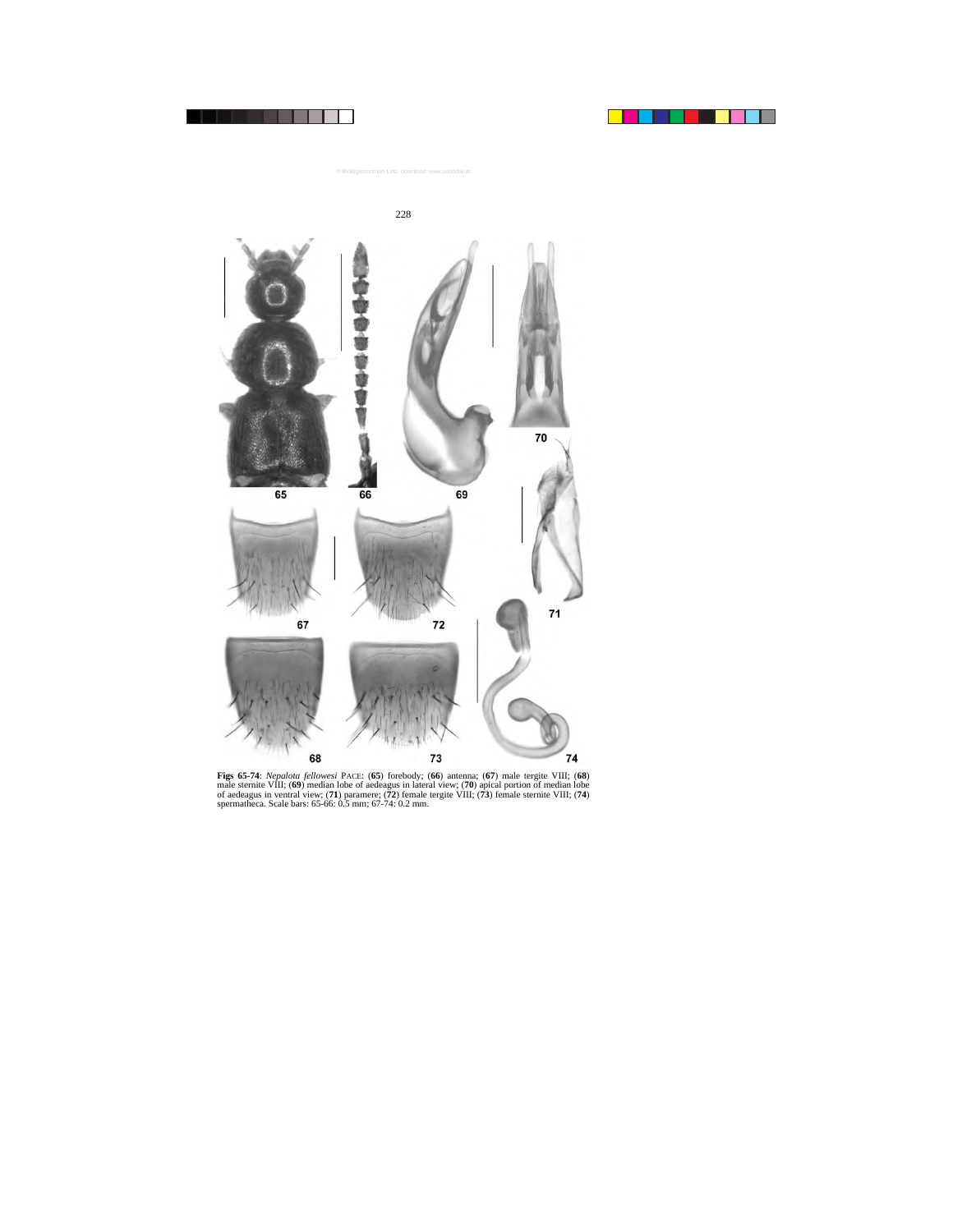R e d e s c r i p t i o n : Body length 3.3-4.5 mm; length of forebody 1.6-1.9 mm. Coloration: head blackish-brown to blackish; pronotum dark-brown to blackish-brown; elytra brown to dark-brown; abdomen blackish-brown, with the anterior segments often slightly paler and with the posterior margins of the segements narrowly reddish to reddish-brown; legs yellowish; antennae reddish-brown with the basal 2-3 antennomeres and antennomere XI reddish.

Head (Fig. 65) weakly transverse; dorsal surface with distinct microreticulation and with very fine and sparse punctation. Eyes moderately large, slightly longer than postocular region in dorsal view. Antenna (Fig. 66) slender, 1.2-1.3 mm long; antennomere IV weakly oblong or approximately as long as broad; antennomeres V-X of gradually increasing width and increasingly transverse; preapical antennomeres moderately transverse; antennomere XI apically acute, slightly longer than the combined length of IX and X.

Pronotum (Fig. 65) 1.20-1.25 times as broad as long and approximately 1.4 times as broad as head, without sexual dimorphism; disc with distinct microreticulation and with very fine punctation.

Elytra (Fig. 65) approximately 0.9 times as long as pronotum; punctation dense and fine; interstices with distinct microreticulation and subdued shine. Hind wings fully developed.

Abdomen with distinct transverse microsculpture; anterior portions of tergites III-VII impunctate; posterior portions of tergites III-V with moderately sparse, those of tergites VI-VII with very sparse punctation; pubescence predominantly composed of very thin setae; tergites III and VII without sexual dimorphism.

-: tergite VIII (Fig. 67) approximately as long as broad and with distinctly convex posterior margin; sternite VIII (Fig. 68) oblong, somewhat longer than tergite VIII, and strongly convex posteriorly; median lobe of aedeagus (Figs 69-70) approximately 0.6 mm long, conspicuously long and slender; paramere (Fig. 71) approximately 0.55 mm long, shorter than median lobe, and with slender apical lobe with two long black setae.

: tergite VIII (Fig. 72) approximately as long as broad and with distinctly convex posterior margin; sternite VIII (Fig. 73) moderately transverse and with broadly convex posterior margin, middle of posterior margin not concave; spermatheca (Fig. 74) approximately 0.4 mm long, with rather long capsule.

C o m p a r a t i v e n o t e s : This species is characterized particularly by the conspicuous shape and internal structures of the median lobe of the aedeagus.

D is t r i b u t i o n a n d n a t u r a l h is t o r y : The known distribution is confined to one locality in Guangdong and one at the foot of Dawei Shan near Pingbian, southeastern Yunnan (Map 3). The specimens from Yunnan were sifted from leaf litter in a subtropical broad-leaved forest at an altitude of 1500 m, together with *N. guangdongensis* and *N. crocea*.

## *Nepalota mocytoides* **nov.sp.** (Figs 75-85, Map 3)

T y p e m a t e r i a l : Holotype  $\delta$ : "CHINA [18] - Yunnan, mts S Jianshui, broad-leaved for., 23°25'20''N, 102°51'05''E, 1890 m, 22.VIII.2014, V. Assing / Holotypus - *Nepalota mocytoides* sp.n. det. V. Assing 2014" (cAss). <u>Paratypes</u>: 3  $\delta$   $\delta$ , 2  $\varphi$  : same data as holotype (cAss, MNHUB); 2 exs.: "CHINA: Yunnan, mountains S Jianshui, 1890 m, 23°25'20"N, 102°51'05"E, subtropical broad-leaved forest, litter sifted, 22. VIII. 2014, leg. M. Schülke [CH14-18]" (cSch, cAss);  $3\delta\delta$  [1 teneral]: "CHINA [19] - Yunnan, mts S Jianshui, forest margin, 23°25'18''N, 102°50'53''E, 1810 m,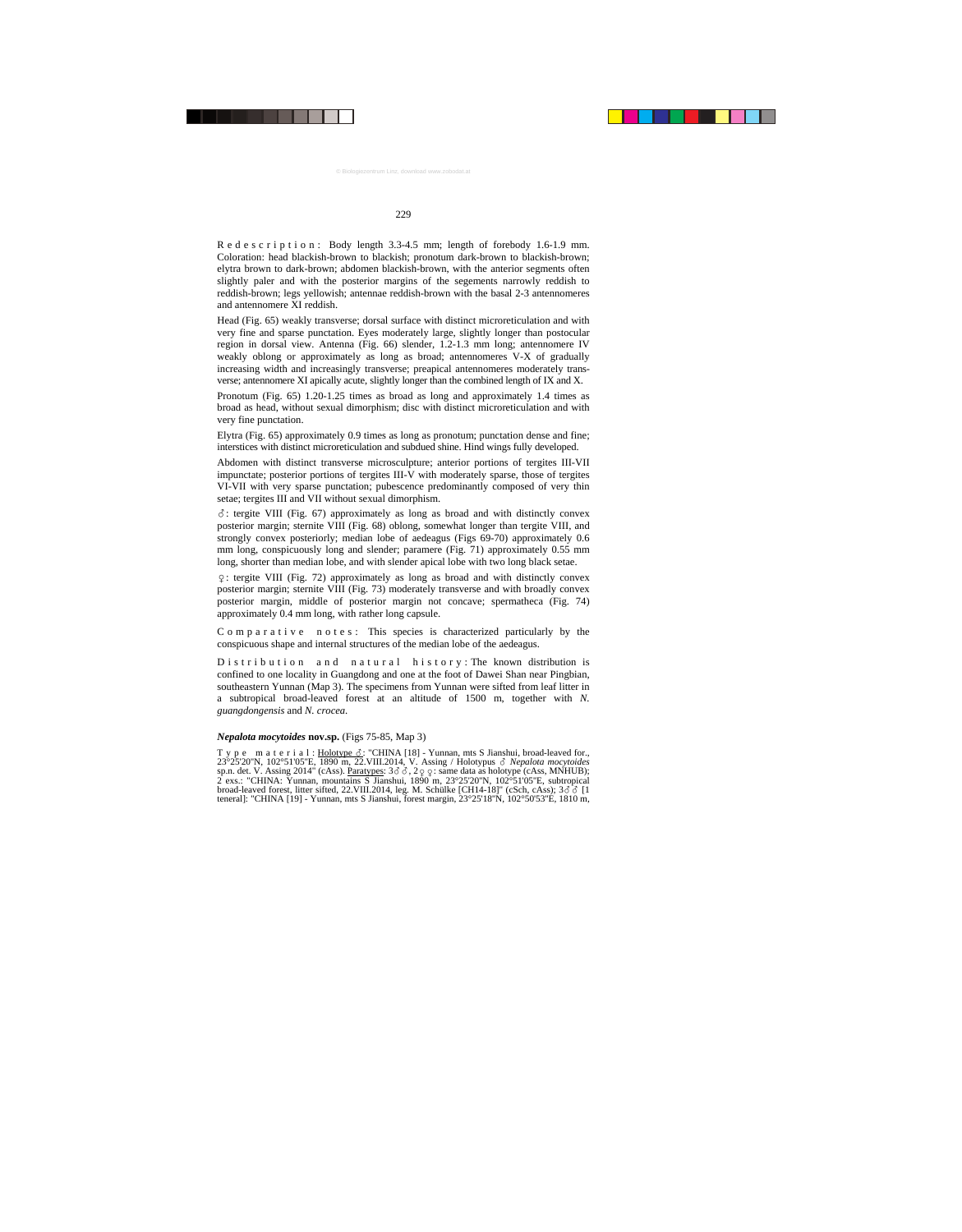22.VIII.2014, V. Assing" (cAss, MNHUB); 2 exs.: "CHINA: Yunnan, mountains S Jianshui, 1810 m, 23°25'18''N, 102°50'53''E, secondary forest margin, litter & debris sifted, 22.VIII.2014, leg. M. Schülke [CH14-19]" (cSch, cAss).

E t y m o l o g y : The specific epithet (adjective) alludes to the external resemblance of this species to species of the subgenus *Mocyta* MULSANT & REY, 1874 of the genus *Atheta* THOMSON, l858.

D e s c r i p t i o n : Body length 3.3-4.5 mm; length of forebody 1.6-1.9 mm. Coloration: head blackish-brown to blackish; pronotum dark-brown to blackish-brown; elytra brown to dark-brown; abdomen blackish-brown, with the anterior segments often slightly paler and with the posterior margins of the segements narrowly reddish to reddishbrown; legs yellowish; antennae reddish-brown with the basal 2-3 antennomeres and antennomere XI reddish.

Head (Fig. 75) transverse; dorsal surface with shallow microreticulation and with fine and moderately sparse punctation. Eyes large, much longer than postocular region in dorsal view. Antenna (Fig. 76) 0.80-0.95 mm long; antennomere IV weakly oblong or approximately as long as broad; antennomeres V-X of gradually increasing width and increasingly transverse; preapical antennomeres distinctly transverse; antennomere XI longer than the combined length of IX and X, but shorter than the combined length of VIII-X.

Pronotum (Fig. 75) large and transverse, approximately 1.4 times as broad as long and approximately 1.5 times as broad as head, without sexual dimorphism; disc with shallow microreticulation and with rather dense, moderately fine punctation.

Elytra (Fig. 75) short, approximately 0.8 times as long as pronotum; punctation dense and moderately fine; interstices with distinct microreticulation. Hind wings present.

Abdomen with very shallow transverse microsculpture, glossy; anterior portions of tergites III-VII impunctate; posterior portions of tergites III-IV, with moderately dense, those of tergites V-VI with moderately sparse, and that of tergite VII with sparse punctation; pubescence composed of very thin pale setae; tergites III and VII without sexual dimorphism.

-: tergite VIII (Fig. 77) weakly transverse, posterior margin obtusely pointed in the middle; sternite VIII (Fig. 78) approximately as long as broad, somewhat longer than tergite VIII, and strongly convex posteriorly; median lobe of aedeagus (Figs 79-80) approximately 0.5 mm long, with pronounced crista apicalis; paramere (Fig. 72) approximately 0.5 mm long and with slender apical lobe.

: tergite VIII (Fig. 82) of similar shape as in male; sternite VIII (Fig. 83) distinctly transverse and with weakly convex posterior margin; spermatheca (Figs 84-85) approximately 0.4 mm long.

C o m p a r a t i v e n o t e s : This species is distinguished from all previously described *Nepalota* species by the broad forebody with a strongly transverse pronotum, in combination with almost uniformly brown coloration of the body. In addition, it is characterized by the shape of the ventral process and the crista apicalis of the median lobe of the aedeagus, by the secondary sexual characters, and by the shape of the spermatheca.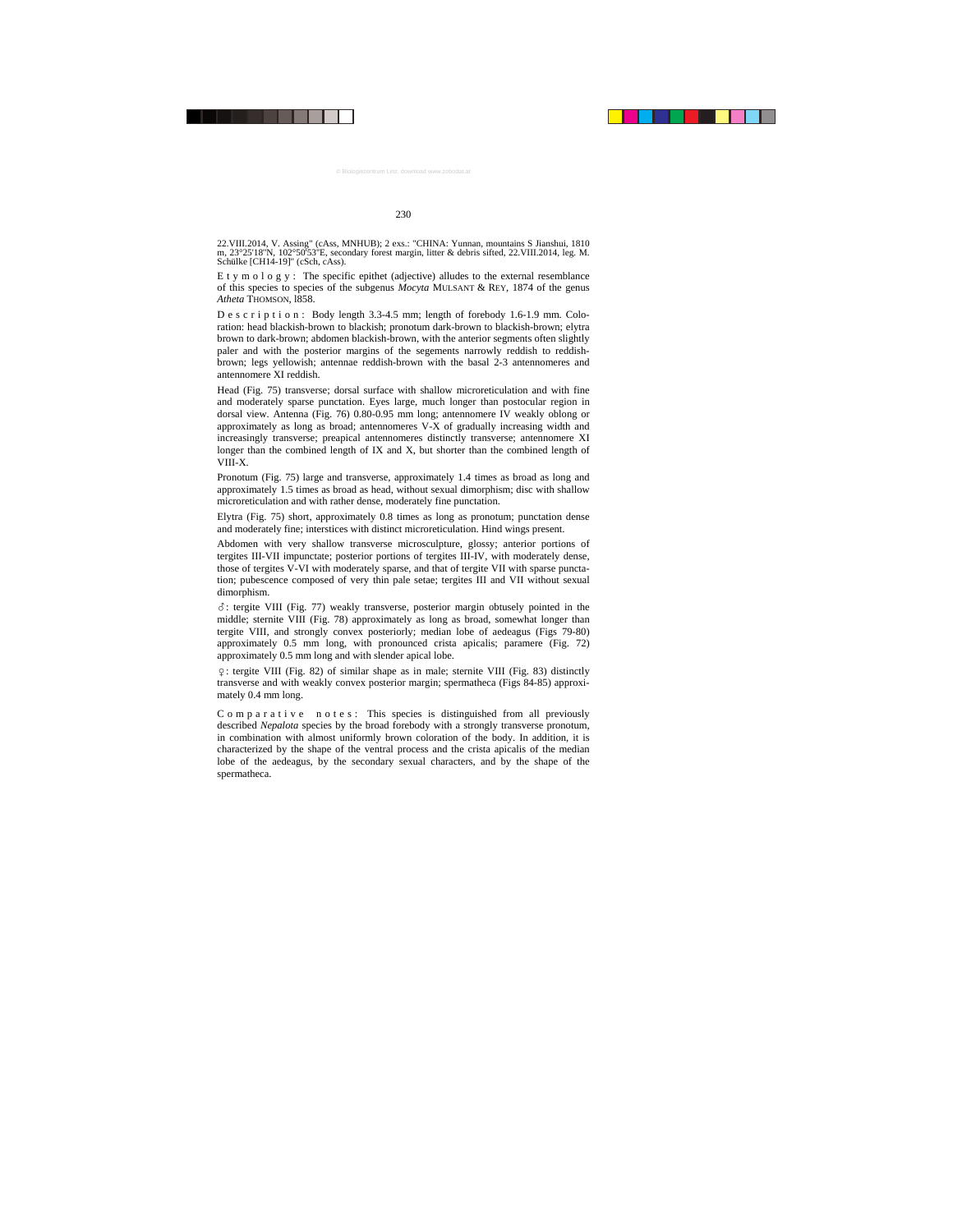

**Figs 75-85**: *Nepalota mocytoides* nov.sp.: (**75**) forebody; (**76**) antenna; (**77**) male tergite VIII; (**78**) male sternite VIII; (**79-80**) median lobe of aedeagus in lateral and in ventral view; (**81**) paramere; (**82**) female tergite VIII; (**83**) female sternite VIII; (**84-85**) spermatheca. Scale bars: 75: 0.5 mm; 76-85: 0.2 mm.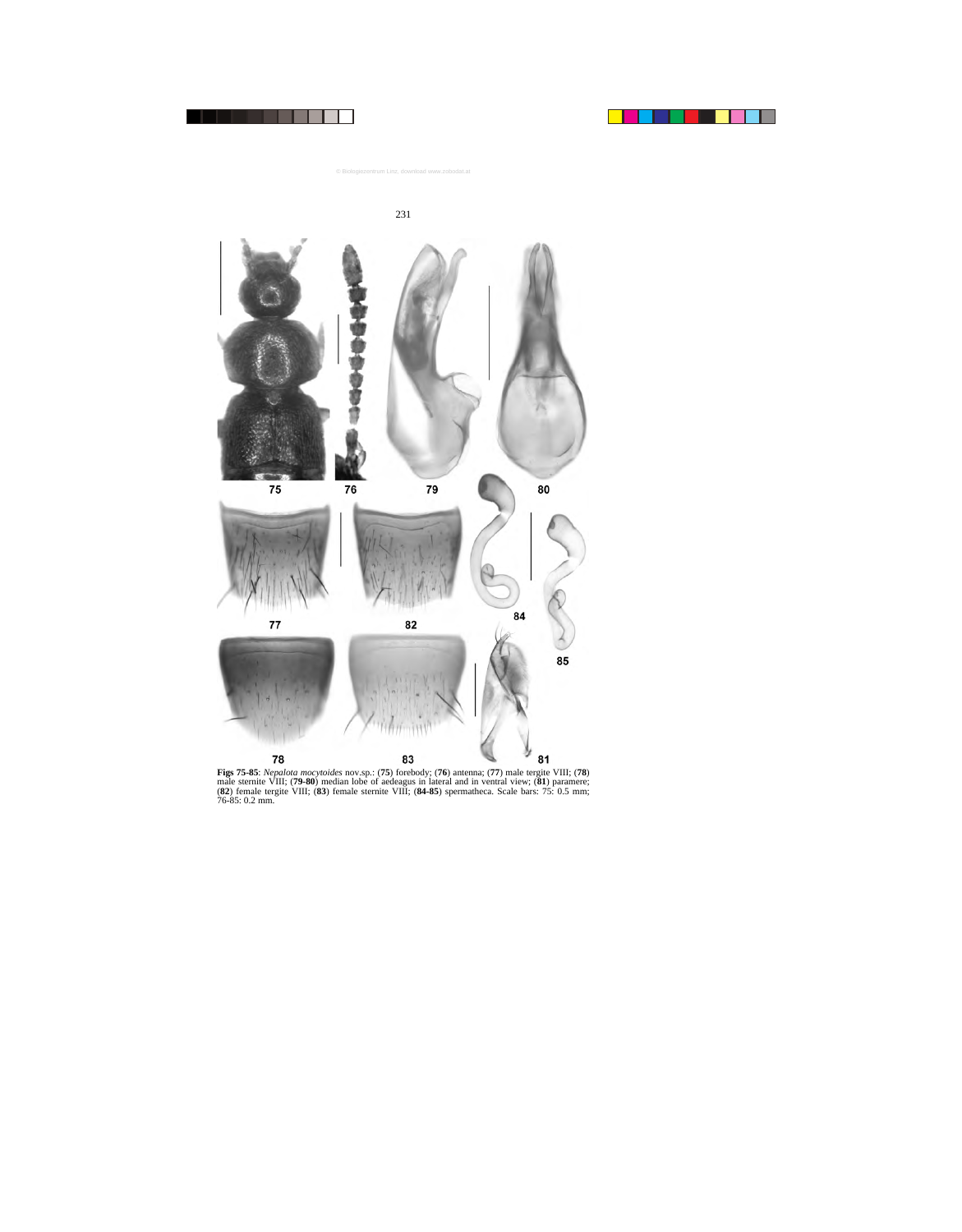D is tribution and natural history: The type specimens were collected in two adjacent localities to the south of Jianshui, southern Yunnan (Map 3), by sifting leaf litter in a subtropical broad-leaved forest and in a secondary forest margin at altitudes of 1890 and 1810 m, respectively. One of the paratypes is teneral.

#### *Nepalota guangdongensis* **PACE, 2004** (Figs 86-95, Map 2)

*Nepalota guangdongensis* PACE, 2004: 508 ff.

*Nepalota rougemonti* PACE, 2011: 171; **nov.syn.**

*Nepalota ruficollis* PACE, 2011: 170 f.; **nov.syn.**

Type material examined: Holotype Q: "CHINA Guangdong Pr., Ding Hu Shan Biosphere R., 6 V.1998 J. Fellowes / Rougemont Collection / Holotypus Nepalota guangdongensis m., det. R. Pace 1998 / Nepalota guangdongensis sp. n., det. R. Pace 1998 / Nepalota guangdongensis Pace, det. V. Assing 2015" (IRSNB).

A d d i t i o n a l m a t e r i a l e x a m i n e d : China: Y u n n a n :  $2\delta\delta$ ,  $3\varphi\varphi$ , NNE Pingbian,  $23^{\circ}01^{\circ}$ N,  $103^{\circ}42^{\circ}$ E,  $1500$  m, subtropical broad-leaved forest, litter sifted,  $26$ VIII.2014, leg. Assing & Schülke (cAss, cSch). J i a n g x i :  $1\delta$ ,  $1\varphi$ ,  $1$  ex., Jinggang Shan, Shuangxikou, 26°31'N, 114°11'E, 410 m, river valley, moist litter in a sparse forest near a river sifted, 24.IV.2011, leg. Fikáček et al. (NMP, cAss); 1 $\delta$ , 1 ex., Jinggang Shan, Xiping, 26°34'N, 114°12'E, 915 m, sparse tree-bamboo bush, moist leaf litter accumulated above bank of a stream sifted, 24.IV.2011, leg. Fikáček et al. (NMP, cAss). G u a n g d o n g :  $2\delta\delta$ , 10, 11 exs., W Qixing, Heishiding nature reserve, 23°28'N, 111°54'E, 190-260 m, primary lowland forest, moist leaf litter near streams sifted, 1.-3.V.2011, leg. Fikáček & Hájek (MNHNP, cAss).

Comment: *Nepalota guangdongensis* was described from a single female from "China, Guandong Pr., Ding Hu Shan, Biosphere R." (PACE 2004). The spermatheca of the holotype is somewhat deformed. However, based on the general spermathecal and the identical external characters, there is no doubt that the above material is conspecific with the holotype.

The original description of *N. rougemonti* is based on a single male collected in "Guangxi, Diding", that of *N. ruficollis* on two males and one female from two localities in Guangxi (PACE 2011). The whereabouts of the type material of *N. rougemonti* and *N. ruficollis* is currently unknown. According to PACE (2011), it is deposited in the IRSNB, where it was looked for, but not found by the curator in charge (GÉRARD, e-mail 3 Feb., 2015).

In the section on *N. rougemonti*, PACE (2011) states that the species is distinguished from *N. ruficollis* only by the shape of the aedeagus; the colour photographs (PACE 2011: figures 18 and 19) do not show any external differences. An examination of the above material revealed that the median lobe of the aedeagus resembles the illustration provided by PACE (2011: figures 80-81) for the aedeagus of *N. rougemonti*. There are, however, slight differences in the shape of the ventral process (lateral view) and in the shapes of the internal structures. Similar differences were observed also in the above material from Guangdong, undoubtedly an artefact resulting from the killing and/or preservation method(s) used. The same evidently applies to the aedeagus of the type material of *N. ruficollis* (see PACE 2011: figures 77-78). The spermatheca of the above material is identical to that of *N. ruficollis* (PACE 2011: figure 79) and, as mentioned, to that of *N. guangdongensis*. As can be inferred from the above records, *N. guangdongensis* is widespread and not uncommon across South China. It appears most unlikely that three externally identical species of highly distinctive coloration should occur sympatrically in this region. Therefore, it is concluded that the condition of the median lobe of the aedeagus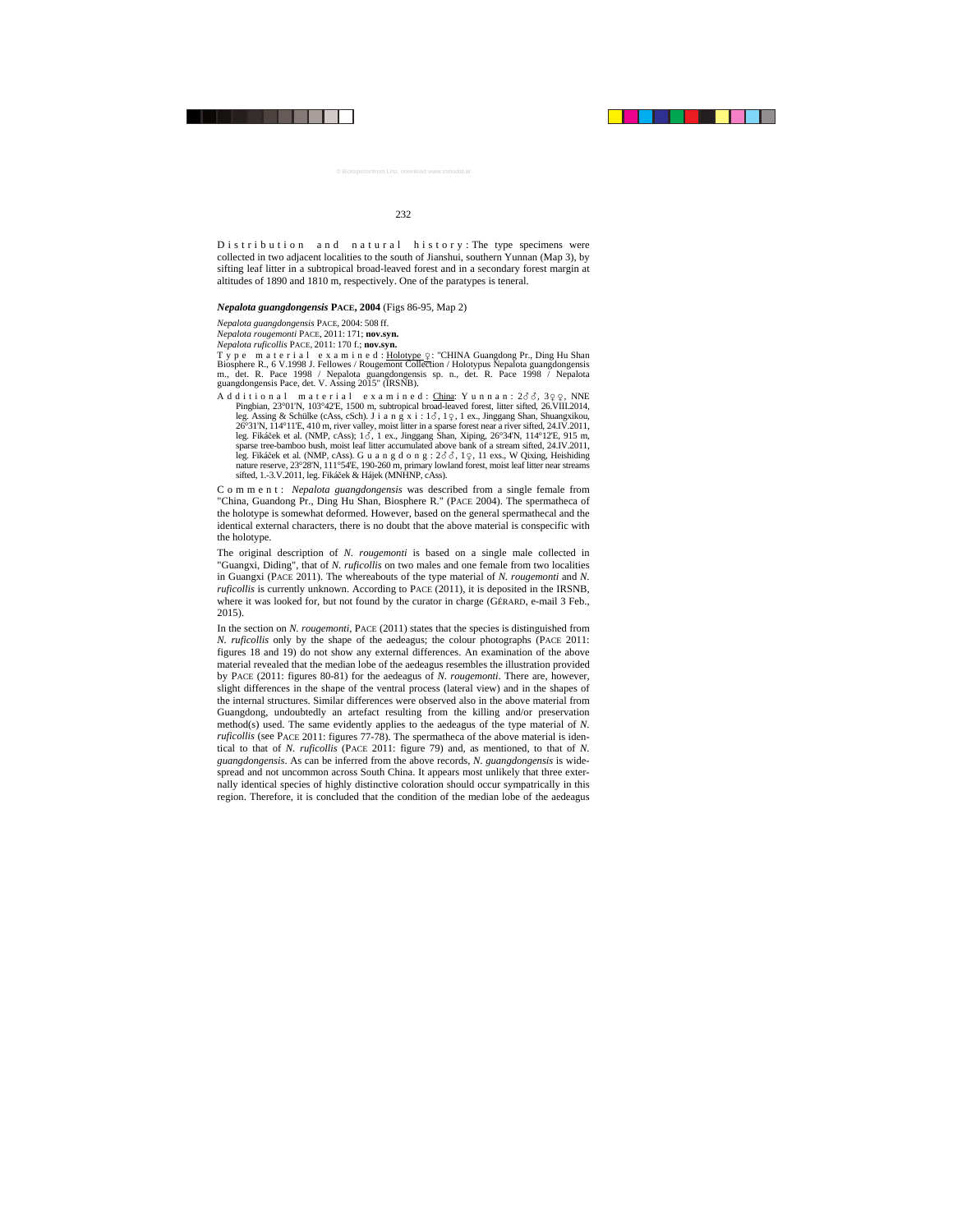as illustrated by PACE (2011) for *N. ruficollis* represents an artefact and that the type material of *N. guangdongensis*, *N. ruficollis* and *N. rougemonti* is conspecific. Hence the synonymies proposed above.

In view of the misleading illustrations of the aedeagus and the incomplete description of external and secondary sexual characters in PACE (2004, 2011), a redescription and new illustrations are provided.

R e d e s c r i p t i o n : Body length 3.7-4.1 mm; length of forebody 1.5-1.7 mm.

Coloration: head blackish; pronotum yellowish-red; elytra reddish-yellow with a more or less extensive darkish spot reaching lateral margins, but not suture and posterior margins; abdomen reddish, with segment VI sometimes somewhat infuscate; legs pale-yellowish; antennae dark-reddish, apically and basally more or less extensively paler.

Head (Fig. 86) transverse; dorsal surface with shallow microreticulation and with very fine and moderately dense punctation. Eyes moderately large, slightly longer than postocular region in dorsal view. Antenna (Fig. 87) slender, approximately 1.2 mm long; preapical antennomeres weakly transverse; antennomere XI longer than the combined length of IX and X, but shorter than the combined length of VIII-X.

Pronotum (Fig. 86) 1.30-1.35 times as broad as long and 1.3-1.4 times as broad as head, without sexual dimorphism; disc with shallow microreticulation and with fine and rather dense punctation.

Elytra (Fig. 86) approximately 0.90-0.95 times as long as pronotum; punctation dense and moderately fine; interstices with distinct microreticulation and somewhat subdued shine. Hind wings fully developed.

Abdomen with shallow transverse microsculpture; anterior portions of tergites III-VII impunctate; posterior portions of tergites III-V with moderately sparse, those of tergites VI-VII with sparse punctation; pubescence predominantly composed of thin setae; tergites III and VII without sexual dimorphism.

-: tergite VIII (Fig. 88) oblong and with distinctly convex posterior margin; sternite VIII (Fig. 89) oblong, somewhat longer than tergite VIII, and strongly convex posteriorly; median lobe of aedeagus (Figs 90-91) approximately 0.45 mm long, ventral process apically not deeply incised, acute (ventral view), and of distinctive shape in lateral view; internal sac with long dark structures; paramere (Fig. 92) slightly longer than median lobe (0.48 mm), with slender and rather short apical lobe.

: tergite VIII (Fig. 93) approximately as long as broad and with distinctly convex posterior margin; sternite VIII (Fig. 94) weakly transverse and with broadly convex posterior margin, middle of posterior margin weakly concave; spermatheca (Fig. 95) approximately 0.38 mm long.

C o m p a r a t i v e n o t e s : This species is readily distinguished from other *Nepalota* species particularly by the conspicuous coloration and by the shape of the ventral process of the aedeagus, which is bifid only at its apex.

Distribution and natural history: *Nepalota guangdongensis* is now known from Yunnan, Jiangxi, Guangxi, and Guangdong provinces (Map 2). Thus, the species is evidently widespread across South China. The material from Yunnan was collected together with *N. fellowesi* and *N. crocea*.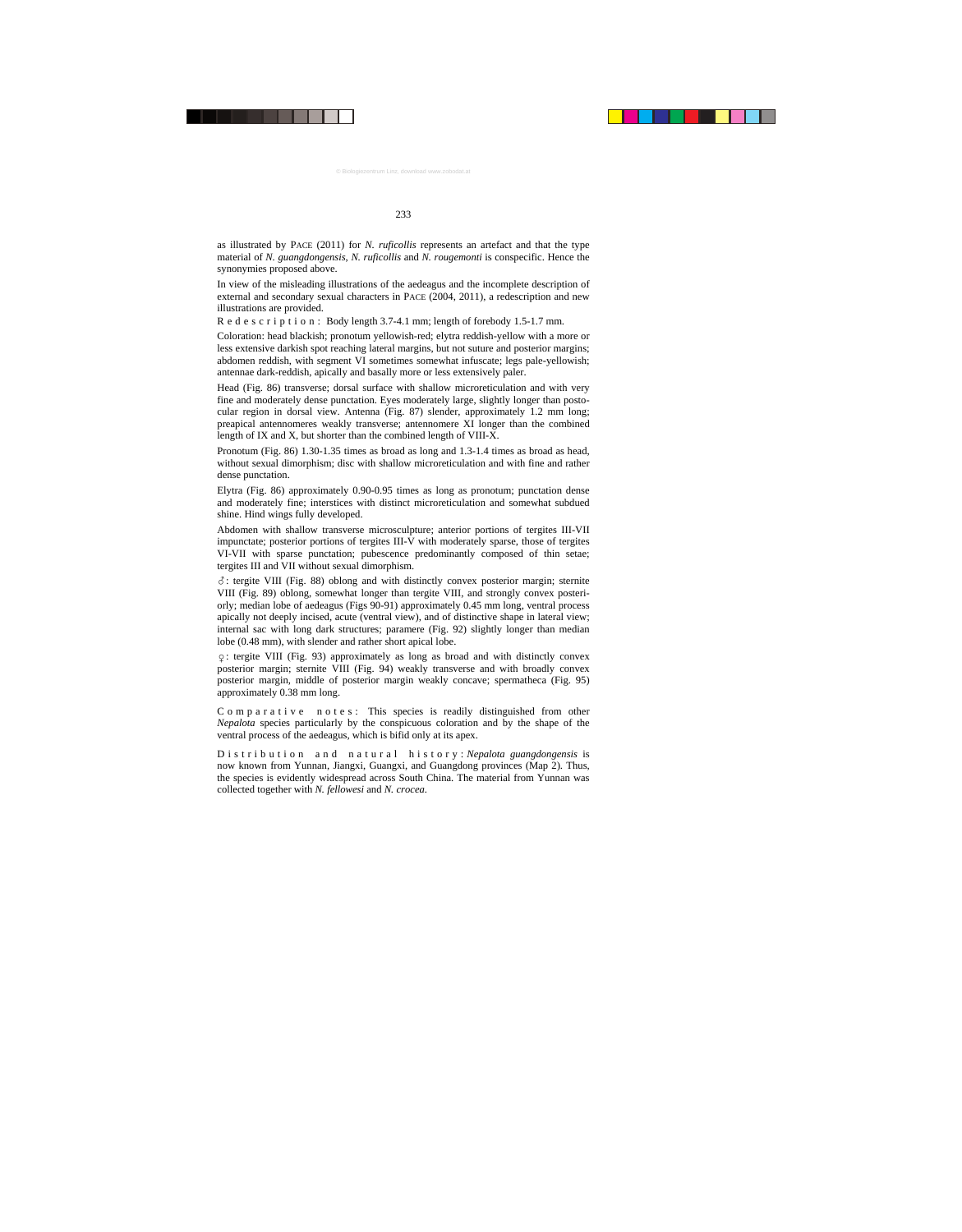

**Figs 86-95**: *Nepalota guangdongensis* PACE: (**86**) forebody; (**87**) antenna; (**88**) male tergite VIII; (**89**) male sternite VIII; (**90**) median lobe of aedeagus in lateral view; (**91**) apical portion of median lobe of aedeagus in ventral view; (**92**) paramere; (**93**) female tergite VIII; (**94**) female sternite VIII; (**95**) spermatheca. Scale bars: 86: 0.5 mm; 87-95: 0.2 mm.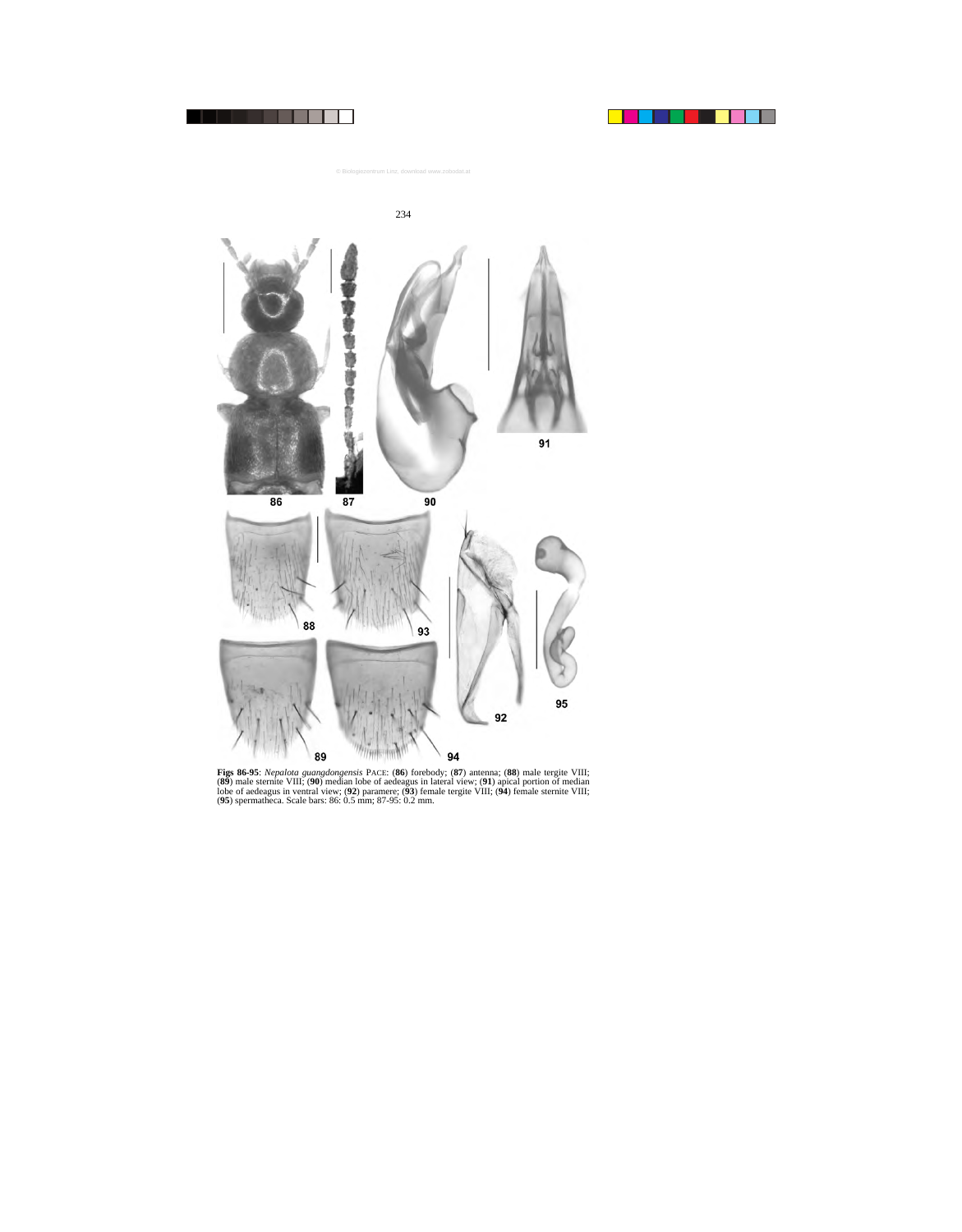



**Figs 96-105**: *Nepalota crocea* nov.sp.: (**96**) forebody; (**97**) antenna; (**98**) male tergite VIII; (**99**) male sternite VIII; (**100-101**) median lobe of aedeagus in lateral and in ventral view; (**102**) paramere; (**103**) female tergite VIII; (**104**) female sternite VIII; (**105**) spermatheca. Scale bars: 96: 0.5 mm; 97-99, 103-104: 0.2 mm; 100-102, 105: 0.1 mm.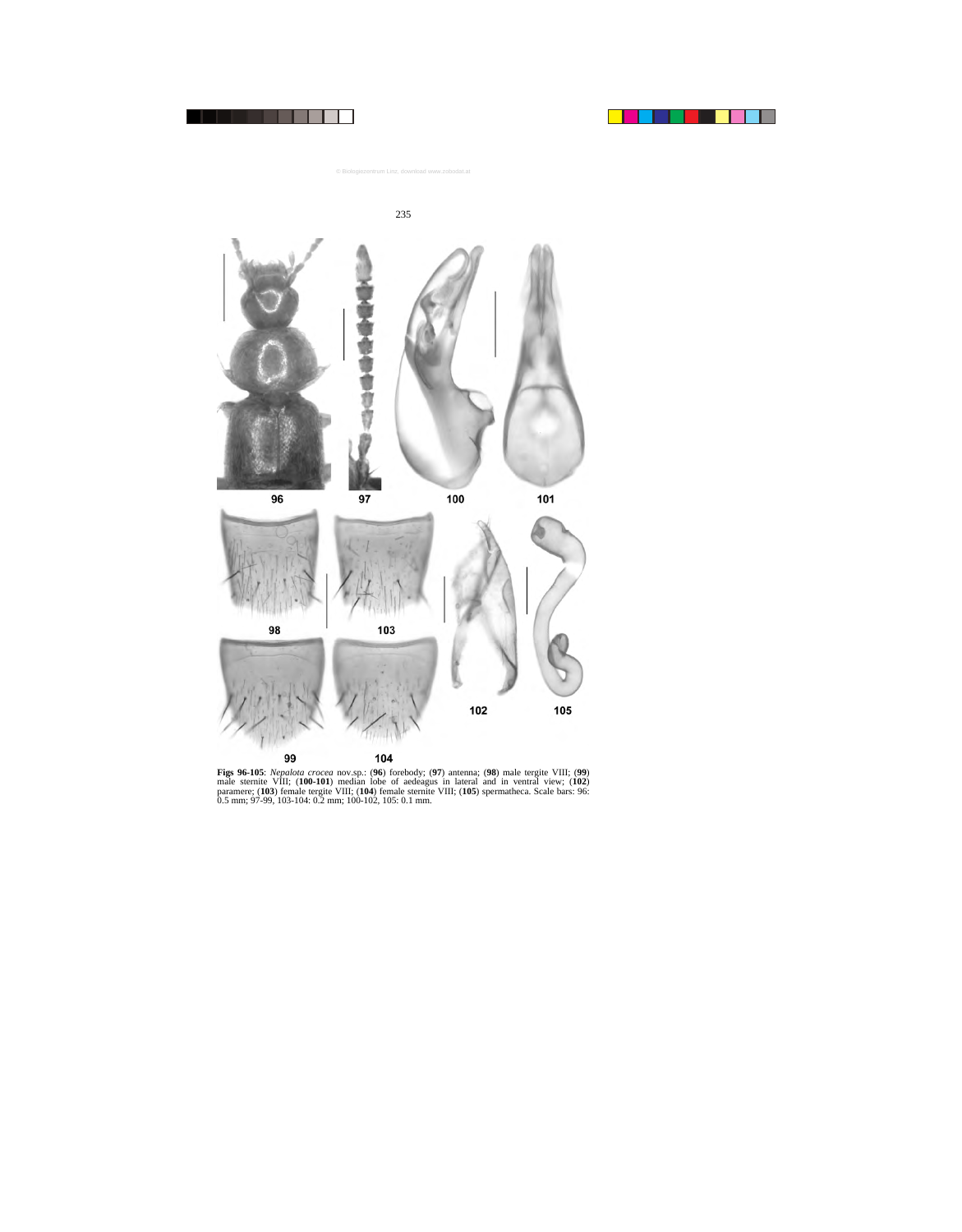### *Nepalota crocea* **nov.sp.** (Figs 96-105, Map 4)

T y p e m a t e r i a l :  $\underline{\text{Holotype}}\Delta$ : "CHINA [21] - Yunnan, NNE Pingbian, broad-leaved for., 23°00'39''N, 103°42'10''E, 1500 m, 26.VIII.2014, V. Assing / Holotypus - *Nepalota crocea* sp.n. det. V. Assing 2014" (cAss). Paratypes: 11  $\delta$   $\delta$ , 9  $\varphi$  : same data as holotype (cAss, MNHUB); 16 exs.: "CHINA: Yunnan, NNE Pingbian, 23°00'39"N, 103°42'10"E, 1500 m, subtropical broadleaved forest, litter sifted, 26.VIII.2014, leg. M. Schülke [CH14-21]" (cSch, cAss).

E t y m o l o g y : The specific epithet (Latin, adjective: yellow) alludes to the uniformly yellowish coloration.

D e s c r i p t i o n : Body length 2.6-3.8 mm; length of forebody 1.3-1.6 mm. Coloration: body dark-yellowish, with the abdominal segment VI sometimes weakly infuscate in the middle; legs pale-yellowish; antennae reddish to reddish-brown, with the basal antennomeres often paler reddish and antennomere XI dark-yellowish.

Head (Fig. 96) transverse; dorsal surface with nearly obsolete microreticulation and glossy; punctation sparse and extremely fine. Eyes large, much longer than postocular region in dorsal view. Antenna (Fig. 97) approximately 0.9-1.0 mm long; antennomere IV weakly oblong or approximately as long as broad; antennomeres V-X of gradually increasing width and increasingly transverse; preapical antennomeres distinctly transverse, nearly 1.5 times as broad as long; antennomere XI apically acute, slightly shorter than the combined length of VIII-X.

Pronotum (Fig. 96) large and strongly transverse, 1.30-1.35 times as broad as long and 1.4-1.5 times as broad as head, without sexual dimorphism; disc with nearly obsolete microreticulation, glossy, and with extremely fine punctation.

Elytra (Fig. 96) approximately as long as pronotum; punctation dense and fine; interstices with shallow microreticulation. Hind wings fully developed.

Abdomen with very shallow transverse microsculpture; punctation very sparse and fine; tergites III and VII without sexual dimorphism.

-: tergite VIII (Fig. 98) approximately as long as broad and with distinctly convex posterior margin; sternite VIII (Fig. 99) approximately as long as broad, slightly longer than tergite VIII, and strongly convex posteriorly; median lobe of aedeagus (Figs 100- 101) relatively small, approximately 0.38 mm long, of slender shape; paramere (Fig. 102) approximately as long as median lobe and with slender apical lobe.

: tergite VIII (Fig. 103) of similar shape as in male; sternite VIII (Fig. 73) weakly transverse and with broadly convex posterior margin, middle of posterior margin not concave; spermatheca (Fig. 105) approximately 0.38 mm long.

 $C$  o m p a r a t i v e n o t e s : This species is distinguished from its congeners by the nearly uniformly yellowish coloration of the body and by the shape of the median lobe of the aedeagus.

D is t r i b u t i o n a n d n a t u r a l h is t o r y : The type locality (Map 4) and the circumstances of collection are identical to those of *N. fellowesi* (see above). *Nepalota guangdongensis* was present at the same site.

## *Nepalota tuberifera* **nov.sp.** (Figs 106-116, Map 6)

Type material: Holotype  $\delta$ : "CHINA - Yunnan [CH07-15], Baoshan Pref., Gaoligong Shan, 29 km ESE Tengchong, 24°55'37''N, 98°45'09''E, 2350 m, dev. decid. forest, litter, wood, fungi sifted, 1.VI.2007, M. Schülke / Holotypus & Nepalota tuberifera sp.n. det. V. Assing 2015"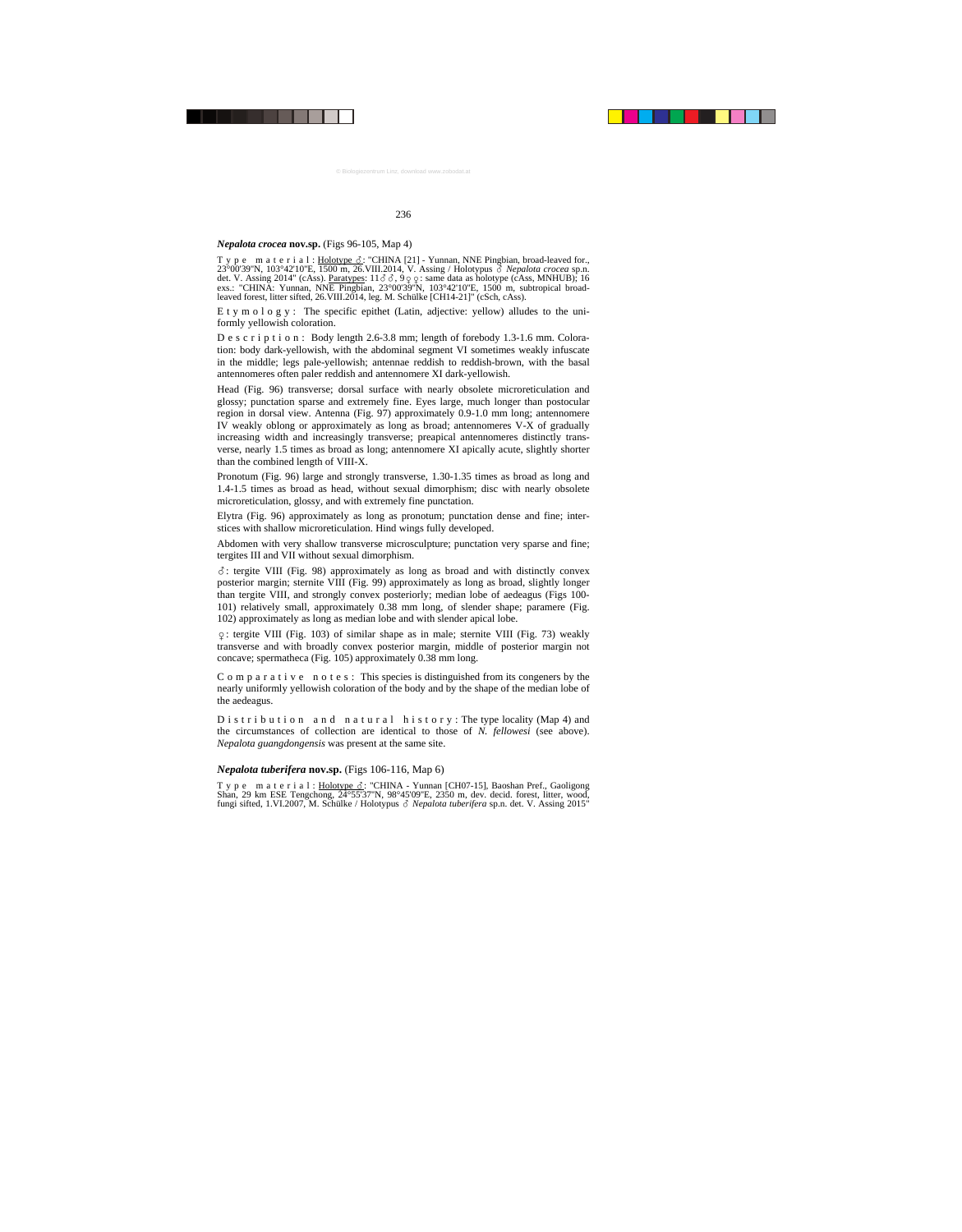$(\text{cAss})$ . Paratypes:  $4\delta \delta$ ,  $2\varphi \varphi$ : same data as holotype (cSch, cAss);  $1\delta$ : "CHINA: Yunnan, Nujiang Lisu Pref., Gaoligong Shan, E pass 20 km NW Liuku, 25°58'49''N, 98°41'48''E, 3000 m, creek valley with devast. prim. forest, litter & moss sifted, 3.IX.2009, leg. M. Schülke [CH09-25]"  $(cAss)$ ; 1 $\delta$ : same data, but leg. Wrase  $(cSch)$ ; 1 $\delta$ : "CHINA - Yunnan [CH07-14A], Baoshan Pref., Gaoligong Shan, 33 km SE Tengchong, 2100-2200 m, 24°51'22''N, 98°45'36''E, decid. forest, litter, wood, fungi sifted, 4.VI.2007, M. Schülke" (cSch).

E t y m o l o g y : The specific epithet (Latin, adjective: carrying a protuberance) alludes to the pronounced median granule of the male tergite III.

D e s c r i p t i o n : Body length 3.8-4.8 mm; length of forebody 1.7-2.1 mm. Coloration: head and pronotum blackish-brown to blackish; elytra dark-yellowish to brown, with the scutellar region and the postero-lateral angles diffusely and more or less extensively darker; abdomen dark-brown to blackish-brown, with the posterior margins of the segments reddish; legs dark-yellowish; antennae blackish-brown to blackish, with antennomere I yellowish-brown.

Head (Fig. 106) transverse, approximately 1.1 times as broad as long; dorsal surface with distinct microreticulation; punctation moderately dense and fine. Eyes large, much longer than postocular region in dorsal view. Antenna (Fig. 107) slender, 1.4-1.5 mm long; antennomere IV oblong; preapical antennomeres very weakly transverse or as long as broad; antennomere XI apically acute, longer than the combined length of IX and X.

Pronotum (Fig. 106) approximately 1.2 times as broad as long and 1.3 times as broad as head, without sexual dimorphism; disc with distinct microreticulation; punctation dense and moderately fine, more distinct than that of head.

Elytra (Fig. 106) slightly longer than pronotum; punctation very dense and fine; interstices with microreticulation. Hind wings fully developed.

Abdomen with very shallow transverse microsculpture; punctation sparse and fine; tergites III and VII with sexual dimorphism.

-: tergite III with pronounced median protuberance at posterior margin (Fig. 108); tergite VII with weakly pronounced median elevation, this elevation with denser punctation and more distinct microreticulation; tergite VIII (Figs 109, 111) with truncate and crenulate posterior margin; sternite VIII (Fig. 110) slightly longer than tergite VIII and strongly convex posteriorly; median lobe of aedeagus (Figs 112-113) approximately 0.55 mm long; ventral process and internal structures of distinctive shapes; paramere longer than median lobe and with moderately slender apical lobe.

: tergite VIII (Fig. 114) with moderately convex posterior margin; sternite VIII (Fig. 115) broadly convex posteriorly; spermatheca (Fig. 116) approximately 0.3 mm long.

C o m p a r a t i v e n o t e s : This species is characterized particularly by the pronounced protuberance of the male tergite III and the shape of the aedeagus. The similar modifications of the male tergites III and VII, as well as the similar general morphology of the aedeagus suggest that *N. tuberifera* is closely allied to *N. martensi*. For characters distinguishing this species from the highly similar *N. prominula* see the comparative notes in the following section.

D is tribution and natural history: The specimens were collected in three localities in the southern Gaoligong Shan, western Yunnan (Map 6), by sifting leaf litter in deciduous and degraded primary forests at altitudes of 2100-3000 m.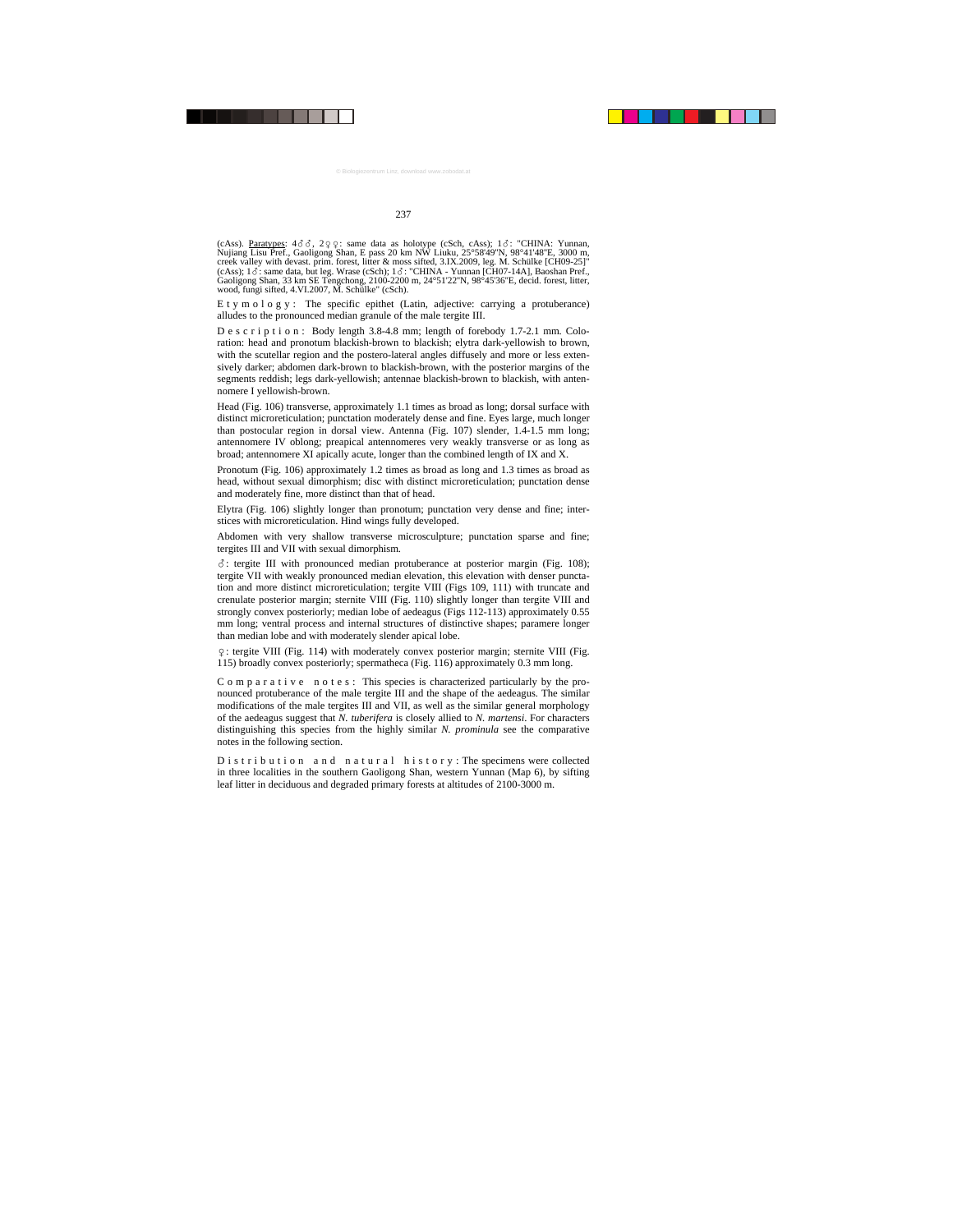

**Figs 106-116**: *Nepalota tuberifera* nov.sp.: (**106**) forebody; (**107**) antenna; (**108**) anterior portion of male abdomen; (**109**) male tergite VIII; (**110**) male sternite VIII; (**111**) posterior margin of male tergite VIII; (**112-113**) median lobe of aedeagus in lateral and in ventral view; (**114**) female tergite VIII; (**115**) female sternite VIII; (**116**) spermatheca. Scale bars: 106-110, 114-115: 0.5 mm; 112- 113, 116: 0.2 mm; 111: 0.1 mm.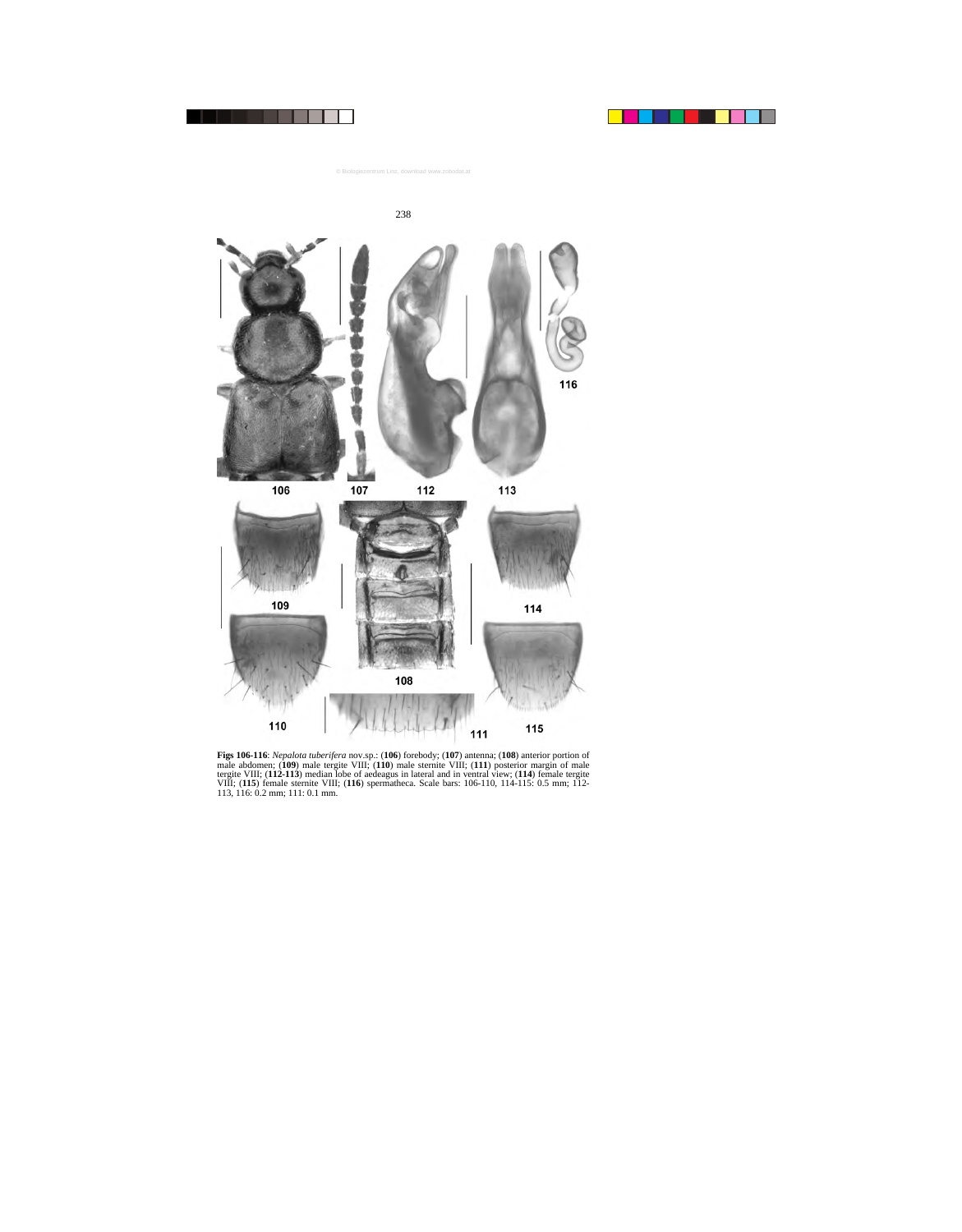

**Map 6**: Distributions of *Nepalota globifera* PACE (filled circles: examined records; open circle: literature record), *N. tuberifera* nov.sp. (open stars), *N. prominula* nov.sp. (open diamond), and *N. daweiana* nov.sp. (filled triangle) in China.

## *Nepalota prominula* **nov.sp.** (Figs 117-127, Map 6)

Type material: Holotype &: "CHINA: N-Yunnan [C2005-12], Nujiang Lisu Aut. Pref., Gongshan Co., Gaoligong Shan, 2500 m, 27°45.404'N, 98°35.749'E, litter & debries [sic] at snowfield sifted during rain, 19.VI.2005, M. Schülke / Holotypus & Nepalota prominula sp.n. det. V. Assing 2015" (cAss). Paratypes:  $2\delta \delta$ , 1  $\varphi$ : same data as holotype (cSch, cAss).

E t y m o l o g y : The specific epithet (Latin, adjective: prominent) alludes to the pronounced median granule of the male tergite III.

D e s c r i p t i o n : Abdomen completely blackish; antennomere I blackish-brown, as dark as antennomeres II-XI or nearly so. Other external characters (Figs 117-118) as in *N. tuberifera*.

-: tergite III with pronounced median protuberance (Fig. 119); tergite VII with weakly pronounced median elevation, this elevation with denser punctation and more distinct microreticulation; tergite VIII (Figs 120-121) with truncate and weakly crenulate posterior margin; sternite VIII (Fig. 122) longer than tergite VIII and strongly projecting posteriorly, middle of posterior margin truncate; median lobe of aedeagus (Figs 123-124) 0.53 mm long; ventral process and internal structures of distinctive shapes; paramere longer than median lobe and with moderately slender apical lobe.

: tergite VIII (Fig. 125) with strongly convex posterior margin; sternite VIII (Fig. 126) broadly convex posteriorly; spermatheca (Fig. 127) approximately 0.3 mm long.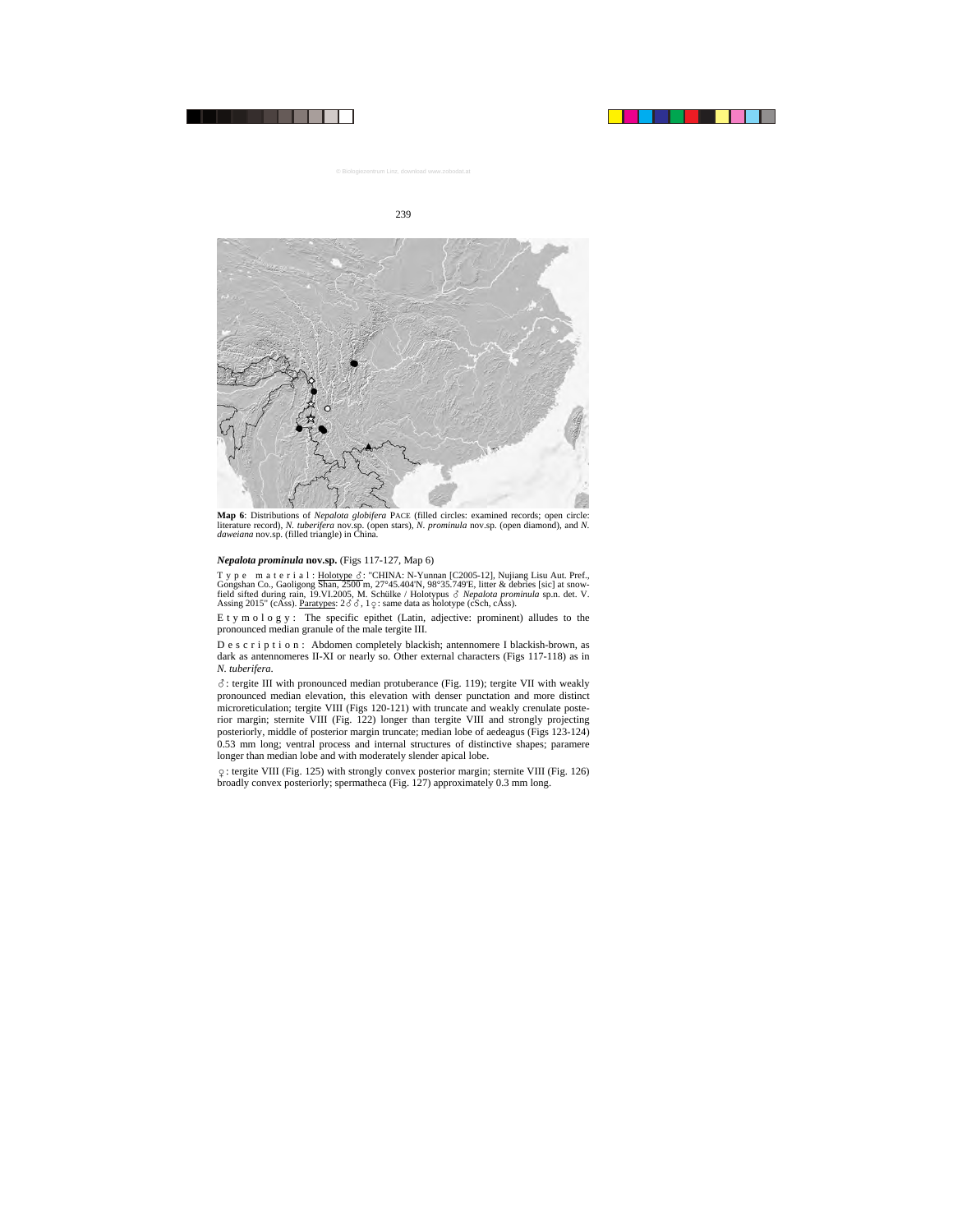



**Figs 117-127**: *Nepalota prominula* nov.sp.: (**117**) forebody; (**118**) antenna; (**119**) anterior portion of male abdomen; (**120**) male tergite VIII; (**121**) posterior margin of male tergite VIII; (**122**) male sternite VIII; (**123-124**) median lobe of aedeagus in lateral and in ventral view; (**125**) female tergite VIII; (**126**) female sternite VIII; (**127**) spermatheca. Scale bars: 117: 1.0 mm; 119-120, 122, 125- 126: 0.5 mm; 123-124, 127: 0.2 mm; 121: 0.1 mm.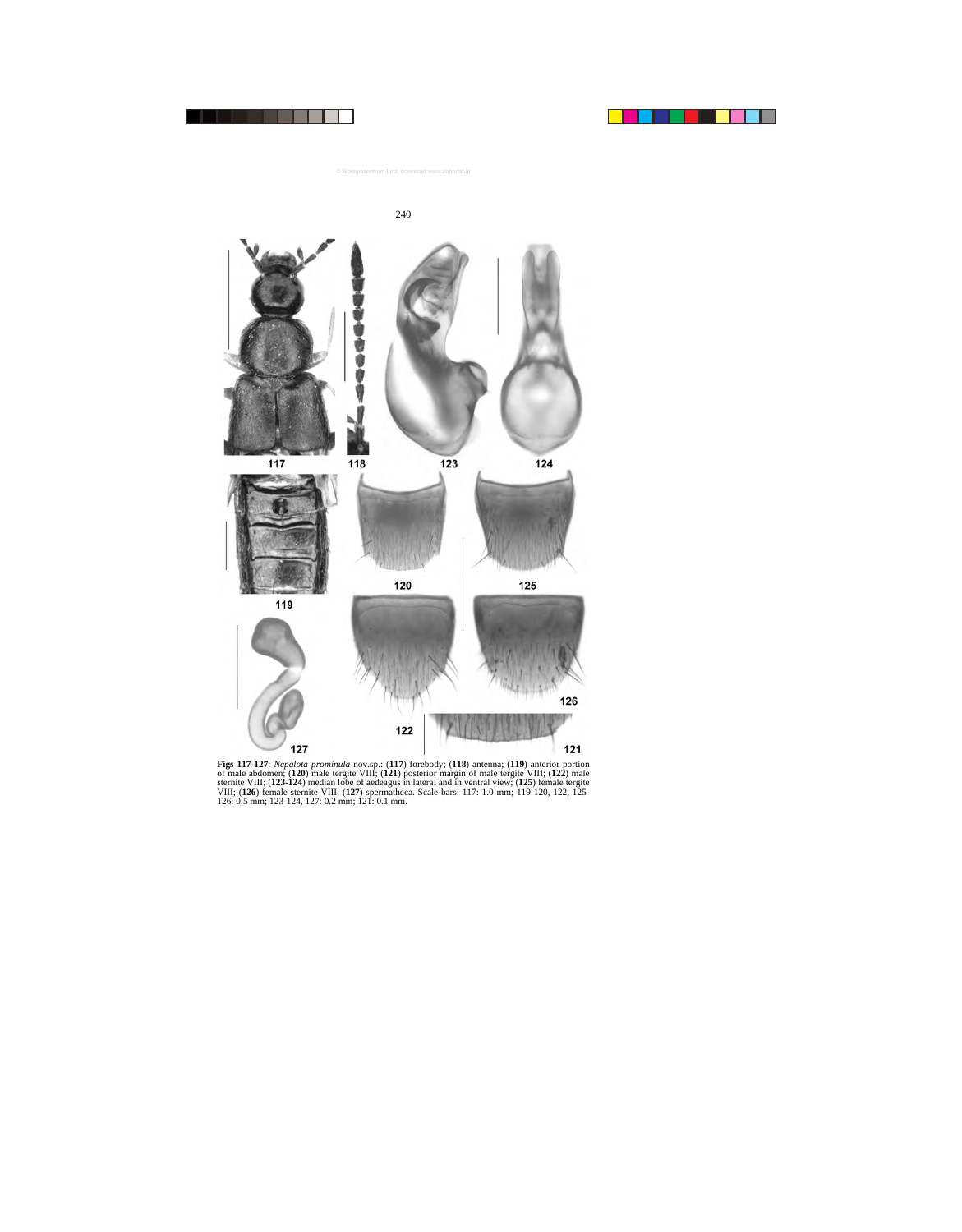



**Figs 128-136**: *Nepalota globifera* PACE: (**128**) forebody; (**129**) male tergite VIII; (**130**) male sternite VIII; (**131-133**) median lobe of aedeagus in lateral and in ventral view; (**134**) female tergite VIII; (**135**) female sternite VIII; (**136**) spermatheca. Scale bars: 128: 1.0 mm; 129-131, 134-135: 0.5 mm; 131-133, 136: 0.2 mm.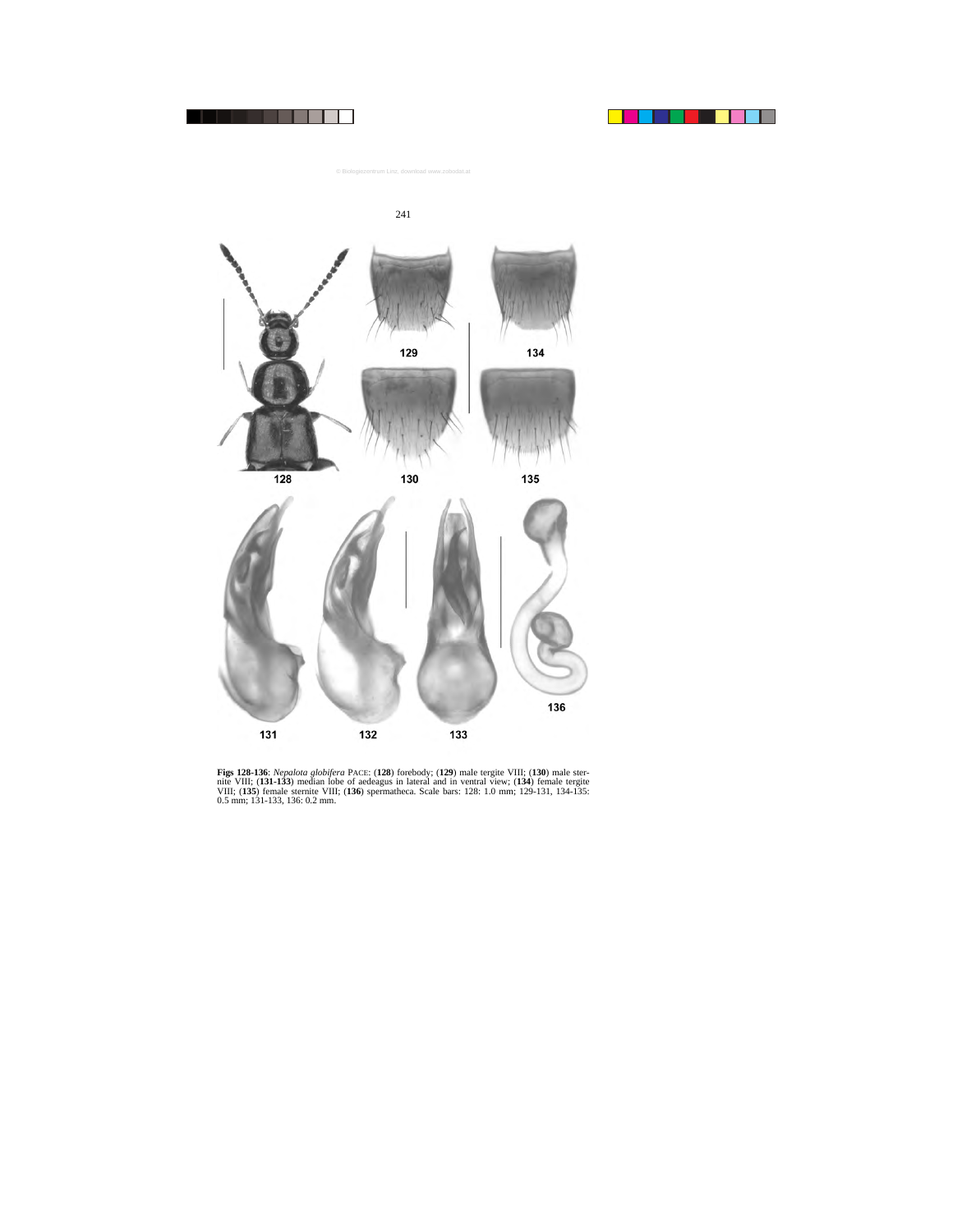C o m p a r a t i v e n o t e s : As can be inferred from the highly similar modifications of the male tergites III and VII, as well as from the similar morphology of the aedeagus and the practically identical shape of the spermatheca, *N. prominula* is most closely allied to *N. tuberifera*, from which it is distinguished by the darker coloration of antennomere I, the nearly uniformly blackish abdomen, the differently shaped male tergite and sternite VIII, the shape of the ventral process of the aedeagus (less strongly excavate at base in lateral view), the shapes of the internal structures of the aedeagus, and the more strongly convex posterior margin of the female tergite VIII.

D is t r i b u t i o n a n d n a t u r a l h is t o r y : The type locality is situated in the northern Gaoligong Shan in northwestern Yunnan (Map 6). The specimens were sifted from litter and debris near a snowfield at an altitude of 2500 m.

#### *Nepalota globifera* **PACE, 1998** (Figs 128-136, Map 6)

*Nepalota globifera* PACE, 1998: 945.

*Nepalota caluoensis* PACE, 2011: 173; **nov.syn.**

*Nepalota daxuensis* PACE, 2011: 174; **nov.syn.**

T y p e m a t e r i a l e x a m i n e d : *N. globifera*: <u>Holotype ç</u> : "CHINA Yunnan, Ruili,<br>4.II.1993, G. de Rougemont / Holotypus Nepalota globifera m., det. R. Pace 1995 / Nepalota globifera sp. n., det. R. Pace 1995 / Nepalota globifera Pace, det. V. Assing 2014" (MHNG).

*N. caluoensis*: <u>Holotype ♀</u>: "CHINA: W-Sichuan, Ya'an Pref., Shimian Co., Xiaoxiang Ling, side-<br>valley ab. Nanya Cun nr. Caluo, 1250 m, 7.VII.1999, leg. A. Pütz / Holotypus Nepalota caluoensis mihi, det. R. Pace 2009 / Nepalota caluoensis n. sp., det. R. Pace 2009 / Nepalota globifera Pace, det. V. Assing 2015" (cPüt). Paratype  $\frac{1}{2}$ : same data as holotype (cPüt).

*N. daxuensis*: <u>Holotype ♀</u>: "CHINA: W-Sichuan, Ya'an Pref., Shimian Co., Daxue Shan, road<br>betw. Anshunchang-Wanba, 12 km W Shimian, 1300 m, 1300 m, 9.VII.1999, leg. A. Pütz / Holotypus Nepalota daxuensis mihi, det. R. Pace 2009 / Nepalota daxuensis n. sp., det. R. Pace 2009 / Nepalota globifera Pace, det. V. Assing 2015" (cPüt).

M a t e r i a l e x a m i n e d : China: Y u n n a n : 13 exs., Lincang Pref., Laobie Shan, Wei Bo Shan pass, 24°08'N, 99°43'E, 2375 m, degraded secondary deciduous forest, litter and moss sifted, 8.IX.2009, leg. Schülke (cSch, cAss); 5 exs., Lincang Pref., 20 km NW Lincang, Bangma Shan, 23°58'N, 99°55'E, 2210 m, degraded forest with fern, litter and fern sifted, 9.IX.2009, leg. Schülke (cSch, cAss); 2 exs., Nujiang Lisu Aut. Pref., Salween side valley 5 km S Fugong, road SS 228 km 223, litter sifted, 2.VI.2007, leg. Wrase (cSch, cAss).

C o m m e n t : The original description of *N. globifera* is based on a single female from "China, Yunnan, Ruili" (PACE 1998). It was subsequently reported from the Diancang Shan (Yunnan) by PACE (2011), again based on a single female. Based on external characters and the shape of the spermatheca, the additional material listed above is identical to, and most likely conspecific with, the holotype. The species is distinguished from all other congeners reliably recorded from China by the shiny forebody.

In the description of *N. caluoensis*, which is based on two females collected in Xiaoxiang Ling, Sichuan, PACE (2011) compares the species with - the doubtful - *N. pernitida*. There is no reference whatsoever to *N. globifera*. An examination of the type material of *N. globifera* and *N. caluoensis* yielded no differences suggesting that they should represent different species.

An examination of the female holotype of *N. daxuensis*, which was collected near the type locality of *N. caluoensis*, revealed that both the body and the spermatheca are malformed most likely as a result of improper treatment applied during original dissection. The true shape of the spermatheca is rather different from that illustrated by PACE (2011: figure 92). The specimen is undoubtedly conspecific with the type material of both *N.*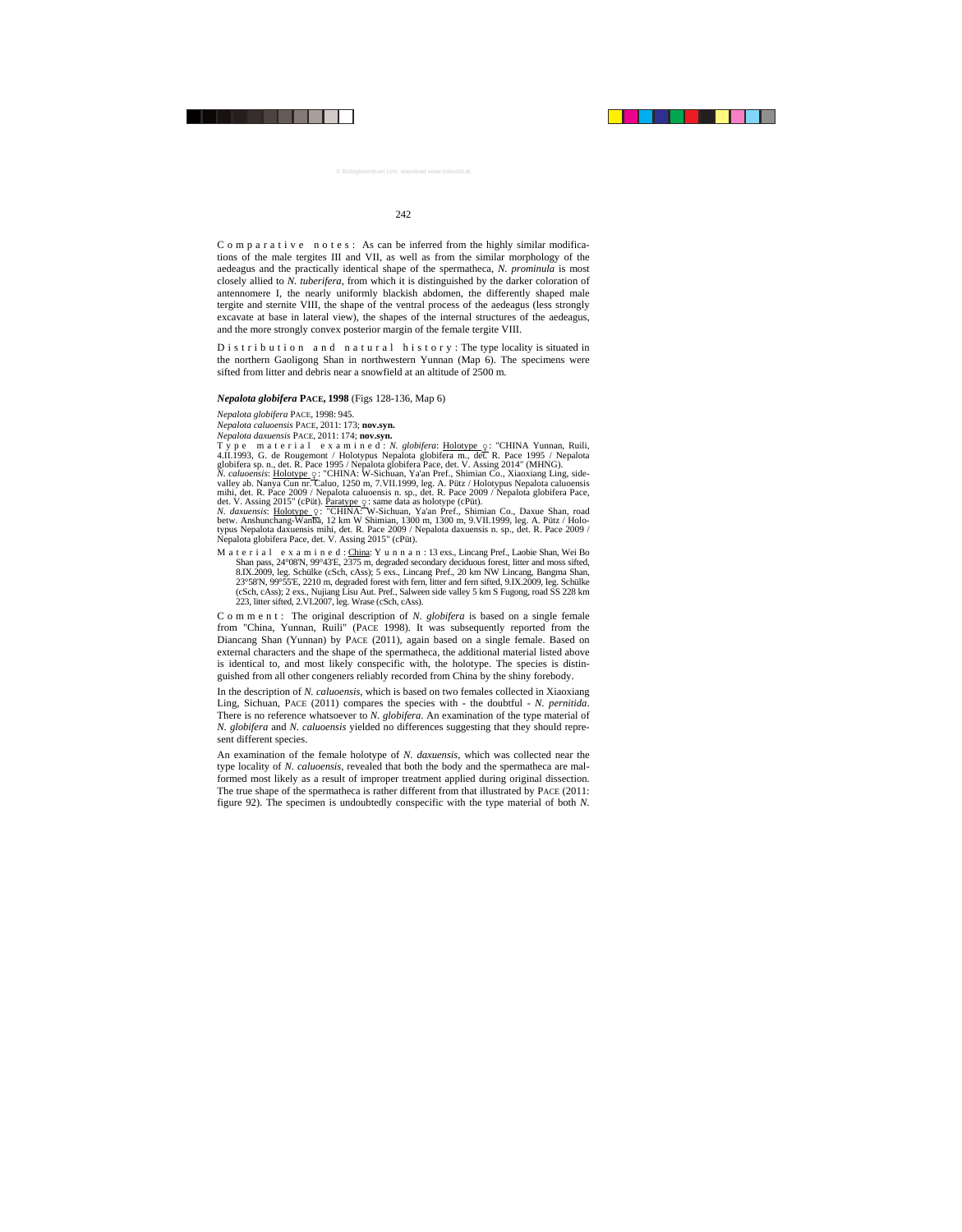*globifera* and *N. caluoensis*. Hence the synonymies proposed above. The question whether or not *N. globulifer* and *N. pernitida* really represent different species still requires clarification.

In view of the previous taxonomic confusion of this species and since neither the male sexual characters nor the female secondary sexual characters were known, a redescription is provided:

R e d e s c r i p t i o n : Body length 3.3-4.0 mm; length of forebody 1.6-1.8 mm. Coloration: head, pronotum, and abdomen blackish; elytra dark-brown; legs brown with paler tarsi; antennae blackish-brown to blackish.

Head (Fig. 128) transverse, approximately 1.05 times as broad as long; dorsal surface with extremely fine and sparse punctation and with practically obsolete microsculpture, glossy. Eyes large, longer than postocular region in dorsal view. Antenna moderately slender, approximately 1.2 mm long; antennomere IV weakly oblong; preapical antennomeres weakly transverse; antennomere XI apically acute, longer than the combined length of IX and X.

Pronotum (Fig. 128) approximately 1.25 times as broad as long and 1.4 times as broad as head, without sexual dimorphism; punctation moderately dense and fine, more distinct than that of head; interstices with practically obsolete microsculpture and glossy.

Elytra (Fig. 128) approximately 0.9 times as long as pronotum; punctation very dense and fine; interstices with shallow microreticulation. Hind wings fully developed.

Abdomen without appreciable microsculpture; punctation fine, moderately dense on tergites III-V, very sparse on tergites VI-VIII; tergites III and VII without sexual dimorphism.

-: tergite VIII (Fig. 129) with truncate or weakly concave posterior margin; sternite VIII (Fig. 130) longer than tergite VIII, posterior margin obtusely pointed in the middle; median lobe of aedeagus (Figs 131-133) approximately 0.6 mm long and of highly distinctive shape; ventral process deeply bifid; ventrally with a large and strongly sclerotized asymmetric structure; internal structures of distinctive shapes and rather strongly sclerotized; paramere nearly as long as median lobe and with slender apical lobe.

: tergite VIII (Fig. 134) with truncate posterior margin; sternite VIII (Fig. 135) broadly convex posteriorly; spermatheca (Fig. 136) approximately 0.35 mm long.

 $C$  o m p a r a t i v e n o t e s : This species is distinguished from all other congeners reliably recorded from China by the (nearly) obsolete microsculpture and shiny appearance of the head, pronotum, and abdomen alone. In particular, it is characterized by the derived morphology of the aedeagus, as well as by the shapes of the male and female tergite VIII.

D is tribution and natural history: This species is currently known from several localities in Yunnan and Sichuan (Map 6). The examined material was collected by sifting litter in various forest habitats at altitudes of 1250-2375 m.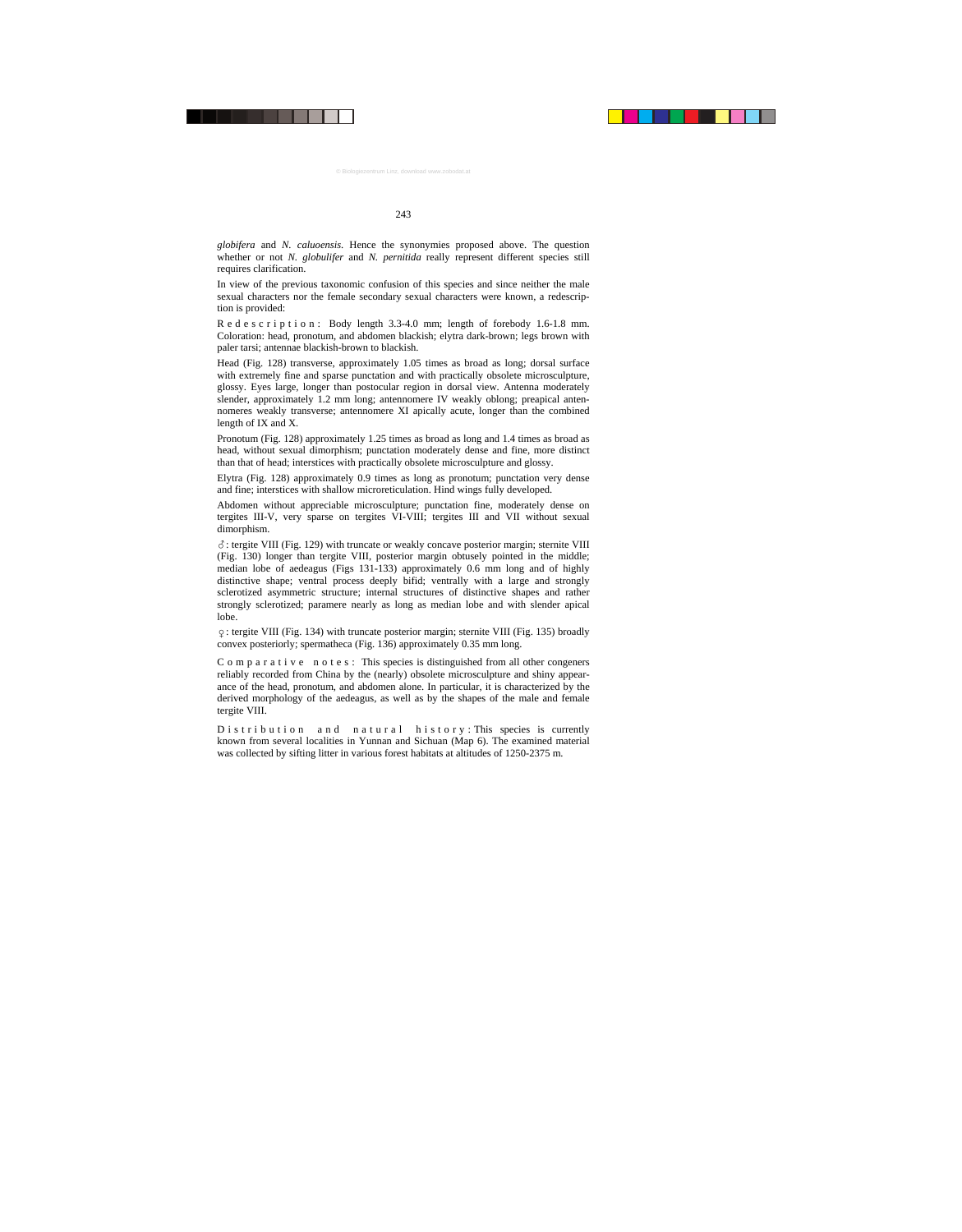



**Figs 137-144**: *Nepalota daweiana* nov.sp. (**137-143**) and *N. martensi* PACE from Yunnan (**144**): (**137**) forebody; (**138**) antenna; (**139**) male tergite VIII; (**140**) male sternite VIII; (**141, 144**) median lobe of aedeagus in lateral view; (**142**) apical portion of median lobe of aedeagus in ventral view; (**143**) paramere. Scale bars: 137: 0.5 mm; 138-144: 0.2 mm.

## *Nepalota daweiana* **nov.sp.** (Figs 137-143, Map 6)

T y p e m a t e r i a l : Holotype  $\delta$ : "CHINA: Yunnan, SE Pingbian, 22°54'31"N, 103°41'44"E, 2100 m, / primary subtropical broad-leaved forest, litter sifted, 28.VIII.2014, leg. M. Schülke [CH14-22a] / Holotypus  $\delta$  *Nepalota daweiana* sp.n. det. V. Assing 2015" (cAss).

E t y m o l o g y : The specific epithet is an adjective derived from the name of the mountain (Dawei Shan) where the type locality is situated.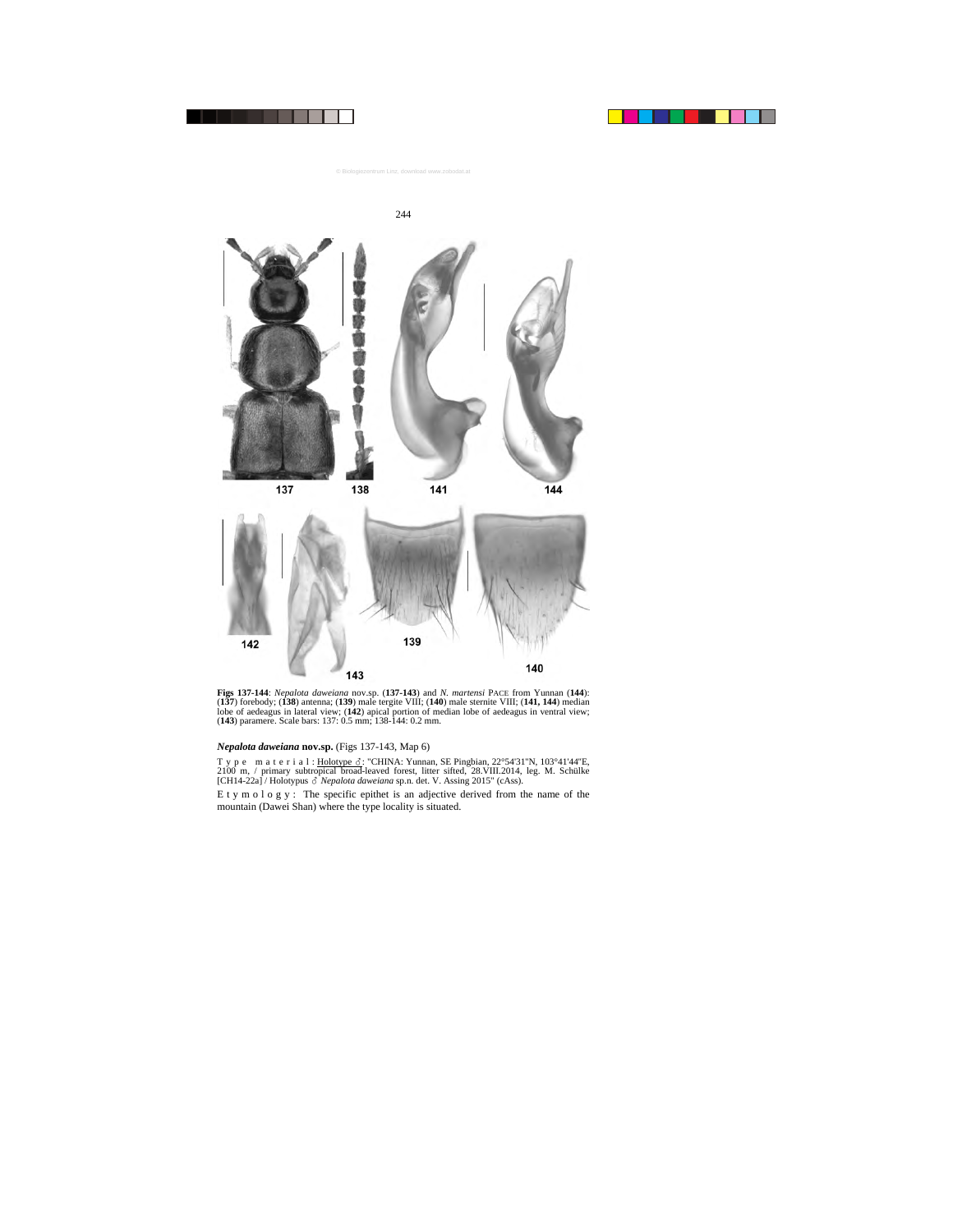D e s c r i p t i o n : Body length 4.6 mm; length of forebody 2.0 mm. Coloration: head blackish-brown; pronotum dark-brown; elytra brown, with the postero-lateral angles diffusely darker; abdomen brown, with segments VIII-X and the posterior margins of segments III-VII reddish, and with the anterior portions of segments VI-VII blackish; legs yellowish; antennae dark-brown, with antennomeres I-II reddish.

Head (Fig. 137) transverse, approximately 1.1 times as broad as long, widest behind eyes; dorsal surface with distinct microreticulation; punctation sparse and extremely fine, barely noticeable. Eyes moderately large and weakly convex, approximately as long as postocular region in dorsal view. Antenna (Fig. 138) slender, 1.6 mm long; antennomere distinctly IV oblong; preapical antennomeres as long as broad; antennomere XI apically acute, longer than the combined length of IX and X.

Pronotum (Fig. 137) approximately 1.2 times as broad as long and 1.35 times as broad as head; disc with distinct microreticulation; punctation rather dense and very fine, but slightly more distinct than that of head.

Elytra (Fig. 137) 0.95 times as long as pronotum; punctation very dense and moderately fine; interstices with microreticulation. Hind wings fully developed.

Abdomen with very shallow transverse microsculpture; punctation moderately dense on tergites III-VI, sparser on tergite VII; tergites III and VII without sexual dimorphism.

 $\delta$ : tergite VIII (Fig. 139) with posterior margin obtusely angled in the middle, not crenulate; sternite VIII (Fig. 140) oblong, distinctly longer than tergite VIII, and strongly convex posteriorly; median lobe of aedeagus (Figs 141-142) approximately 0.7 mm long; ventral process and internal structures of distinctive shapes; crista apicalis pronounced; paramere (Fig. 143) approximately as long as median lobe and with short apical lobe.

: unknown.

 $C$  o m p a r a t i v e n o t e s : This species is distinguished from its congeners particularly by the shapes of the median lobe of the aedeagus and of the male tergite and sternite VIII, from the similar *N. martensi* additionally by the unmodified male tergites III and VII and the smaller and less convex eyes (*N. martensi*: eyes distinctly longer than postocular region in dorsal view). For comparison, the aedeagus of *N. martensi* is illustrated in Fig. 144.

D is t r i b u t i o n a n d n a t u r a l h is t o r y : The type locality is situated in the Dawei Shan Virgin Forest Park, to the southeast of Pingbian, southern Yunnan (Map 1). The holotype was sifted from leaf litter at an altitude of 2100 m, together with several other undescribed species of Staphylinidae. For a photograph of the type locality see Fig. 12 in ASSING (2015).

## **Species of doubtful identity**

#### *Nepalota granulosella* **PACE, 1998**

*Nepalota granulosella* PACE, 1998: 947.

Type material examined: Holotype  $Q$ : "CHINA Beijing, 1100-1500 m, 1.VII.1993, G. de Rougemont / Holotypus Nepalota granulosella m., det. R. Pace 1995 / Nepalota granulosella sp. n., det. R. Pace 1995" (MHNG).

C o m m e n t : The original description is based on a single female from "China, Beijing, Xialongmen" (PACE 1998).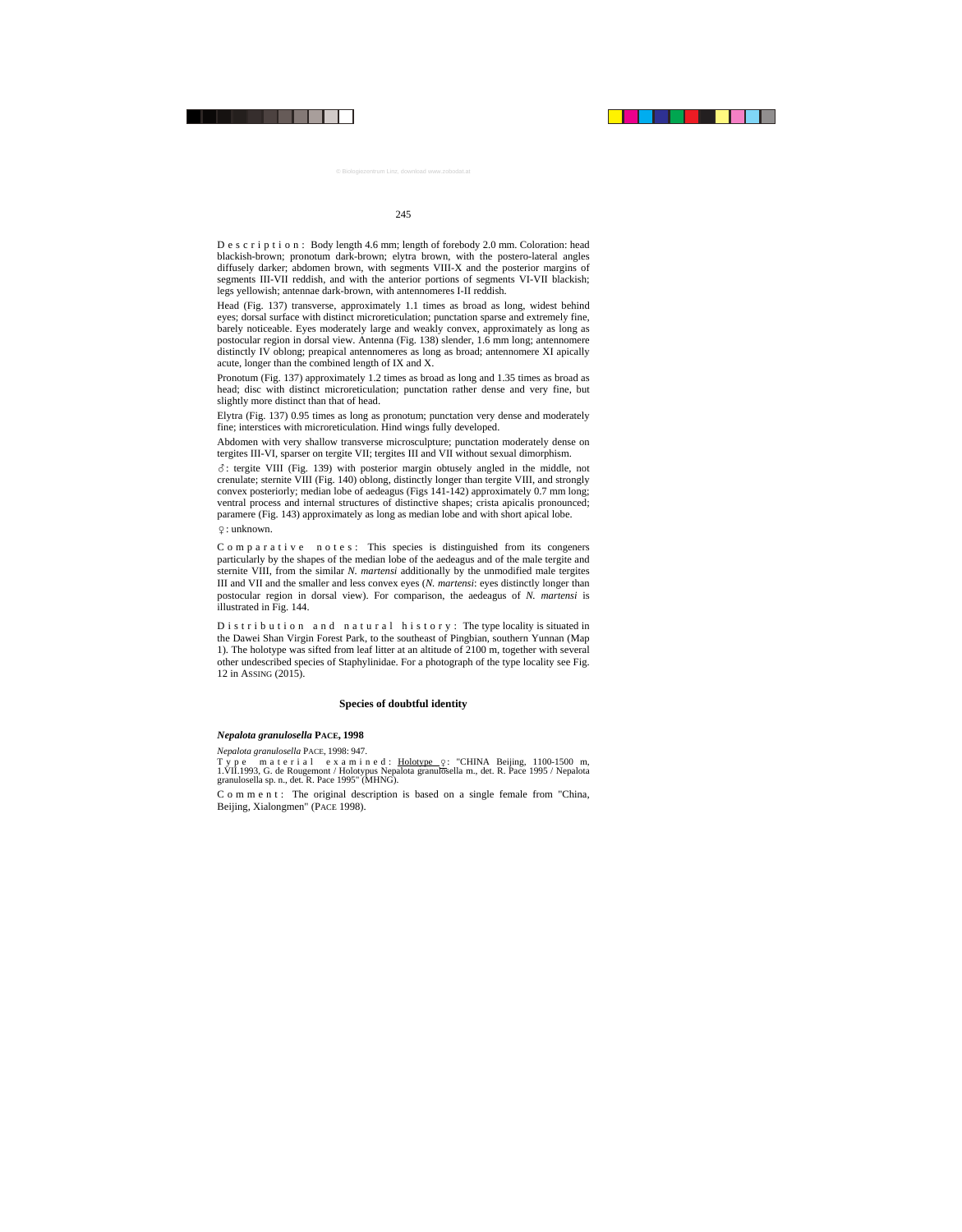## *Nepalota pernitida* **(PACE, 1986)**

*Atheta* (*Stethusa*) *pernitida* PACE, 1986: 447 ff.

C o m m e n t : The original description of *N. pernitida* is based on a single female from "Burma, Kalaw" (PACE 1986). Originally described in the genus *Atheta* THOMSON, 1858, it was moved to *Nepalota* by PACE (2004), who recorded it from Sichuan based on a single female. It was once again moved to *Nepalota* by PACE (2006), who reported it from Nepal, again based on a single female. The record from Sichuan most likely refers to the externally similar *N. globifera*, if in fact *N. globifera* and *N. pernitida* represent different species.

## **Catalogue of the species of** *Nepalota*

C o m m e n t : The articles in the references column are abbreviated as follows:  $A03 =$ ASSING (2003); App = ASSING (present paper); P86 = PACE (1986); P87a = PACE (1987a); P87b = PACE (1987b); P91 = PACE (1991); P93 = PACE (1993); P98 = PACE (1998); P04 = PACE (2004); P06 = PACE (2006); P09 = PACE (2009); P11 = PACE (2011);  $P13 = PACE (2013); PK01 = PA$NIK (2001). References containing illustrations and$ descriptions are underlined.

Species whose original descriptions (and subsequent records) are based only on females are of doubtful identity and listed separately. Exclusively female-based, unreliable, and presumably erroneous records are given in brackets.

| Taxon                                             | <b>Distribution</b>                | <b>References</b>                        |
|---------------------------------------------------|------------------------------------|------------------------------------------|
| <i>angusticavata</i> ASSING, 2003                 | Japan                              | A <sub>03</sub>                          |
| aptera PACE, 2009                                 | Taiwan                             | P <sub>09</sub>                          |
| chinensis PACE, 1998                              | China: Shaanxi, Zhejiang, [Yunnan] | App, P98, P11                            |
| crocea nov.sp.                                    | China: Yunnan                      | App                                      |
| cuneata nov.sp.                                   | China: Yunnan                      | App                                      |
| dabamontis PACE, 2011                             | China: Hubei                       | P11                                      |
| daweiana nov.sp.                                  | China: Yunnan                      | App                                      |
| erlangensis PACE, 2011                            | China: Sichuan                     | P <sub>11</sub>                          |
| fellowesi PACE, 2004                              | China: Guangdong, Yunnan           | App, P04                                 |
| fessa PACE, 1987                                  | Nepal                              | P87a, P91                                |
| franzi PACE, 1987                                 | Nepal; China: Gansu, Yunnan        | App, P87a, P87b,                         |
|                                                   |                                    | P91. P13                                 |
| gansuensis PACE, 1998                             | China: Gansu, Hubei, Shaanxi,      | App, P <sub>98</sub> , P <sub>04</sub> , |
| $=$ qinlingmontis PACE, 2011, nov.syn.            | Sichuan, Chongqing, Yunnan         | P11                                      |
| globifera PACE, 1998                              | China: Sichuan, Yunnan             | App, P98, P11                            |
| $=$ <i>caluoensis</i> PACE, 2011, <b>nov.syn.</b> |                                    |                                          |
| $=$ daxuensis PACE, 2011, nov.syn.                |                                    |                                          |
| gracilis PACE, 2011                               | China: Hubei                       | <b>P11</b>                               |
| guangdongensis PACE, 2004                         | China: Guangdong, Guangxi,         | App, P04, P11                            |
| $= ruficollis$ PACE, 2011, nov.syn.               | Jiangxi, Yunnan                    |                                          |
| $=$ rougemonti PACE, 2011, nov.syn.               |                                    |                                          |
| kyushuica ASSING, 2003                            | Japan                              | A03                                      |
| <i>laticavata</i> ASSING, 2003                    | Japan                              | A <sub>03</sub>                          |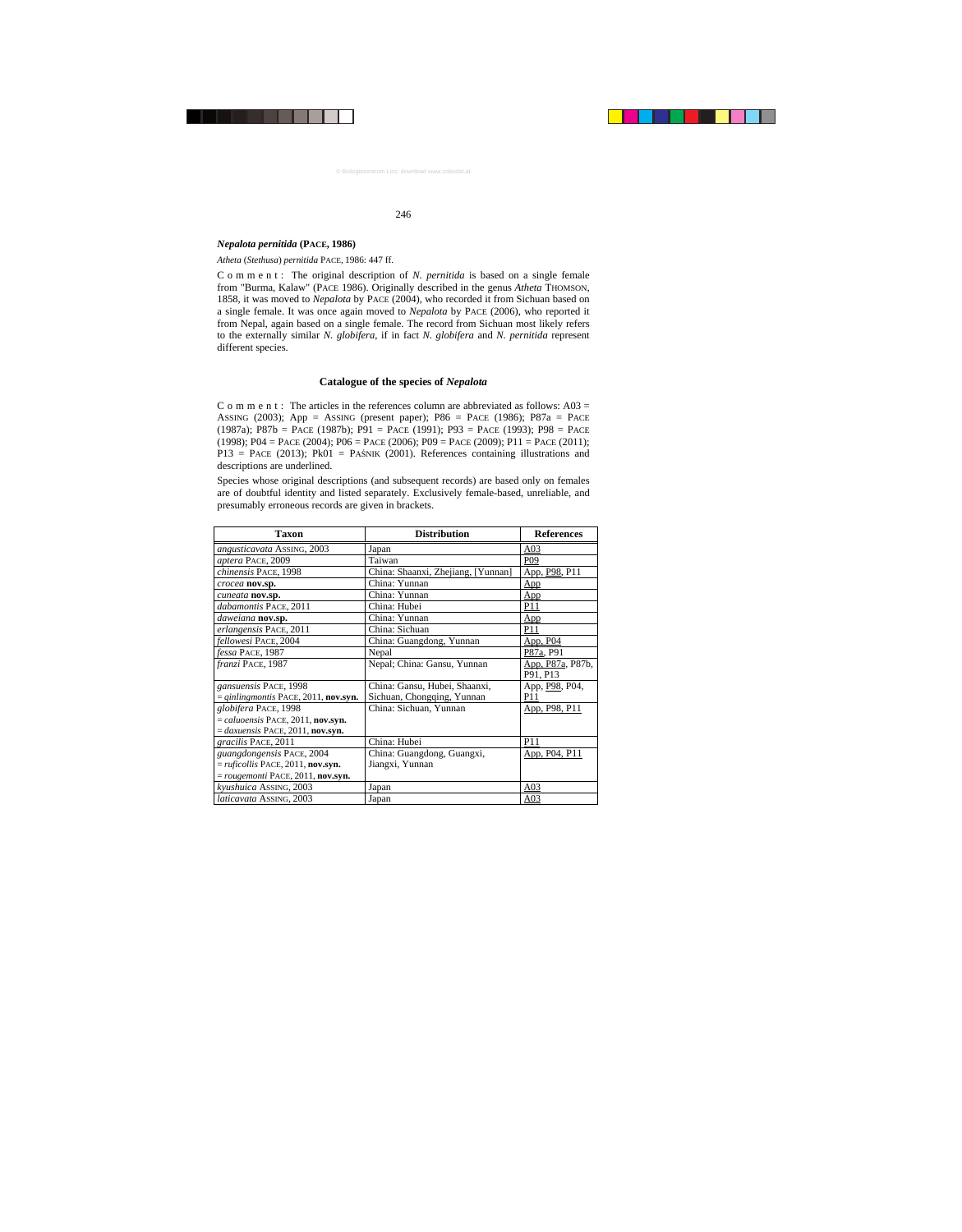| <b>Taxon</b>                 | <b>Distribution</b>                              | <b>References</b>                |  |  |
|------------------------------|--------------------------------------------------|----------------------------------|--|--|
| loebliana PACE, 1991         | Nepal                                            | P91                              |  |  |
| longearmata PACE, 2009       | Taiwan                                           | P <sub>09</sub>                  |  |  |
| martensi PACE, 1987          | Nepal; China: Yunnan, Guizhou                    | App, P87b, P91,<br>P93, P04, P06 |  |  |
| <i>mocytoides</i> nov.sp.    | China: Yunnan                                    | App                              |  |  |
| namphoensis (PAŚNIK, 2001)   | North Korea                                      | Pk01                             |  |  |
| naomii ASSING, 2003          | Japan                                            | A <sub>03</sub>                  |  |  |
| peinantensis PACE, 2009      | Taiwan                                           | P09                              |  |  |
| <i>prominula</i> nov.sp.     | China: Yunnan                                    | App                              |  |  |
| rectisulcata ASSING, 2003    | Japan                                            | A <sub>03</sub>                  |  |  |
| robusta PACE, 2011           | China: Hubei                                     | P <sub>11</sub>                  |  |  |
| smetanai PACE, 1998          | China: Hubei, Shaanxi, Gansu,<br>Sichuan, Yunnan | App, P98, P11                    |  |  |
| taiwanensis PACE, 2009       | Taiwan                                           | P <sub>09</sub>                  |  |  |
| tuberifera <b>nov.sp.</b>    | China: Yunnan                                    | App                              |  |  |
| yunnanensis PACE, 2011       | China: Yunnan                                    | App, P11                         |  |  |
| species of doubtful identity |                                                  |                                  |  |  |
| devi PACE, 1991              | Kashmir; Nepal                                   | P91                              |  |  |
| granulosella PACE, 1998      | China: Beijing                                   | P98                              |  |  |
| mendax PACE, 2009            | Taiwan                                           | P <sub>09</sub>                  |  |  |
| pernitida (PACE, 1986)       | Burma, [Nepal], [China: Sichuan]                 | P86, P04, P06                    |  |  |

## **Acknowledgements**

I am indebted to the colleagues listed in the material section for the loan of material, in particular to Michael Schülke for the permission to retain three holotypes.

## **Zusammenfassung**

Typen und weiteres Material der ostpaläarktisch verbreiteten Gattung *Nepalota* PACE, 1987 wird untersucht. Elf Arten werden beschrieben bzw. redeskribiert und abgebildet: *N. crocea* nov.sp. (Yunnan), *N. cuneata* nov.sp. (Yunnan), *N. franzi* PACE, 1987, *N. globifera* PACE, 1998, *N. smetanai* PACE, 1998, *N. fellowesi* PACE, 2004, *N. guangdongensis* PACE, 2004, *N. mocytoides* nov.sp. (Yunnan), *N. prominula* nov.sp. (Yunnan), *N. tuberifera* nov.sp. (Yunnan) und *N. daweiana* nov.sp. (Yunnan). Fünf Namen werden synonymisiert: *N. gansuensis* PACE, 1998 = *N. qinlingmontis* PACE, 2011, nov.syn.; *N. globifera* PACE, 1998 = *N. caluoensis* PACE, 2011, nov.syn., = *N. daxuensis* PACE, 2011, nov.syn.; *N. guangdongensis* PACE, 2005 = *N. rougemonti* PACE, 2011, nov.syn. = *N. ruficollis* PACE, 2011, nov.syn. *Nepalota franzi* wird erstmals aus China nachgewiesen. Die Gattung ist damit derzeit mit 35 Arten in der Ostpaläarktis vertreten, vier davon sind allerdings von zweifelhaftem Status (Männchen unbekannt). Insgesamt 20 valide Arten, eine davon zweifelhaft, wurden aus China (ohne Taiwan) beschrieben oder verlässlich von dort nachgewiesen. Die Diversität ist am höchsten in Yunnan (vierzehn Arten, davon sieben exklusiv), gefolgt von Hubei (fünf Arten; drei exklusiv); Sichuan (vier Arten; eine exklusiv), Gansu und Shaanxi (je drei Arten), Guangdong (zwei Arten), Zhejiang, Chongqing, Jiangxi, Guangxi, Guizhou und Beijing (jeweils eine Art). Die derzeit bekannten Verbreitungsgebiete von 15 Arten werden anhand von Karten illustriert. Ein Gesamtkatalog der Gattung wird erstellt.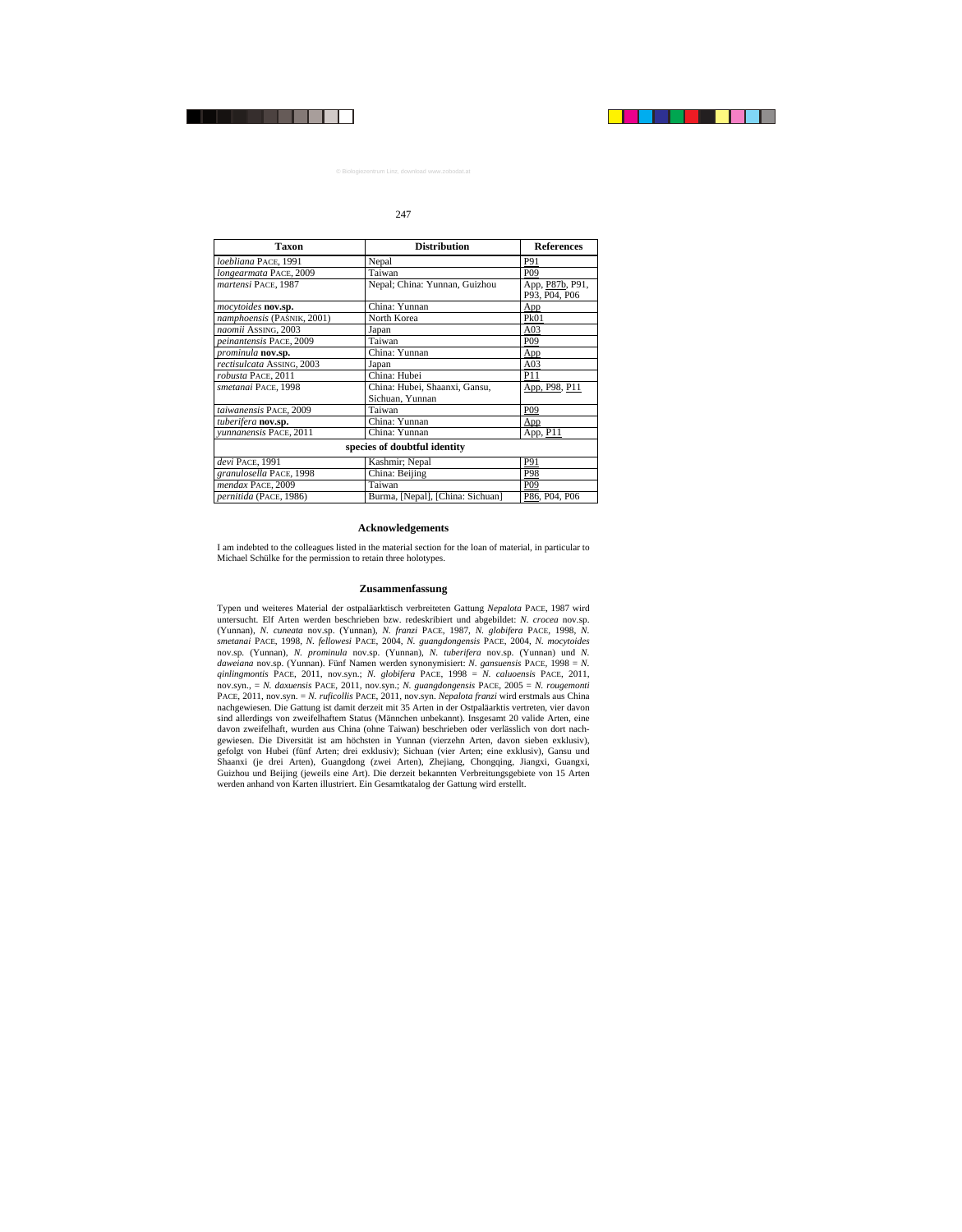#### **References**

- ASSING V. (2003): Five new species of the genus *Nepalota* (Coleoptera, Staphylinidae, Aleocharinae) from Japan. — Bulletin of the National Science Museum, Tokyo, Series A **29** (3): 153-164.
- ASSING V. (2015): A revision of *Amarochara* THOMSON of the Holarctic region V. A new species from China, a new combination, the male of *A. caeca* ASSING, and additional records (Coleoptera: Staphylinidae: Aleocharinae: Aleocharini). — Linzer Biologische Beiträge **47** (1): 63-71.
- PACE R. (1986): Aleocharinae della Thailandia e della Birmania riportate da G. de Rougemont (Coleoptera, Staphylinidae). — Bollettino del Museo Civico di Storia Naturale di Verona **11** [1984]: 427-468.
- PACE R. (1987a): Aleocharinae riportate dall'Himalaya dal Prof. Franz. Parte III (Coleoptera, Staphylinidae). — Nouvelle Revue d'Entomologie (N.S.) **4** (2): 117-131.
- PACE R. (1987b): Staphylinidae dell'Himalaya Nepalese. Aleocharinae raccolte dal Prof. Dr. J. Martens (Insecta: Coleoptera). — Courier des Forschungsinstitutes Senckenberg **93**: 383-441.
- PACE R. (1991): Aleocharinae nepalesi del Museo di Ginevra. Parte V: Athetini (conclusione) e Thamiareaeini (Coleoptera, Staphylinidae). — Revue Suisse de Zoologie **98** (4): 803- 863.
- PACE R. (1993): Aleocharinae della Cina (Coleoptera, Staphylinidae). Bollettino del Museo Civico di Storia Naturale di Verona **11** [1990]: 69-126.
- PACE R. (1998): Aleocharinae della Cina: Parte IV (Coleoptera, Staphylinidae). Revue Suisse de Zoologie **105** (4): 911-982.
- PACE R. (2004): Hygronomini e Athetini della Cina con note sinonimiche (Coleoptera, Staphylinidae). — Revue Suisse de Zoologie **111** (3): 457-523.
- PACE R. (2006): Aleocharinae del Nepal al Naturkundemuseum di Erfurt (Insecta: Coleoptera: Staphylinidae). — In: HARTMANN M. & J. WEIPERT (eds.), Biodiversität und Naturausstattung im Himalaya II. — Erfurt: Verein der Freunde und Förderer des Naturkundemuseums Erfurt e.V.: 343-408.
- PACE R. (2009): Athetini di Taiwan: contributo alla conoscenza delle Aleocharinae (Coleoptera, Staphylinidae). — Bollettino del Museo Civico di Storia Naturale di Verona **33**: 51-96.
- PACE R. (2011): Biodiversità delle Aleocharinae della Cina: Athetini, prima parte, generi *Lasiosomina*, *Hydrosmecta*, *Amischa*, *Alomaina*, *Paraloconota*, *Bellatheta*, *Nepalota*, *Pelioptera*, *Tropimenelytron*, *Berca* e *Amphibolusa* (Coleoptera, Staphylinidae). — Beiträge zur Entomologie, Keltern **61** (1), 155-192.
- PACE R. (2013): Nuovo contributo alla conoscenza delle Aleocharinae del Nepal (Insecta: Coleoptera: Staphylinidae). — Vernate **32**: 347-370.
- PAŚNIK G. (2001): The North Korean Aleocharinae (Coleoptera, Staphylinidae): diversity and biogeography. — Acta Zoologica Cracoviensia **44** (3): 185-234.
- SMETANA A. (2004): Staphylinidae, subfamily Aleocharinae, pp. 353-494. In: LÖBL I. & A. SMETANA (eds), Catalogue of Palaearctic Coleoptera. II. Hydrophiloidea – Histeroidea – Staphylinoidea. — Stenstrup, Apollo Books: 942 pp.

Author´s address: Dr. Volker ASSING Gabelsbergerstr. 2 D-30163 Hannover, Germany E-mail: vassing.hann@t-online.de